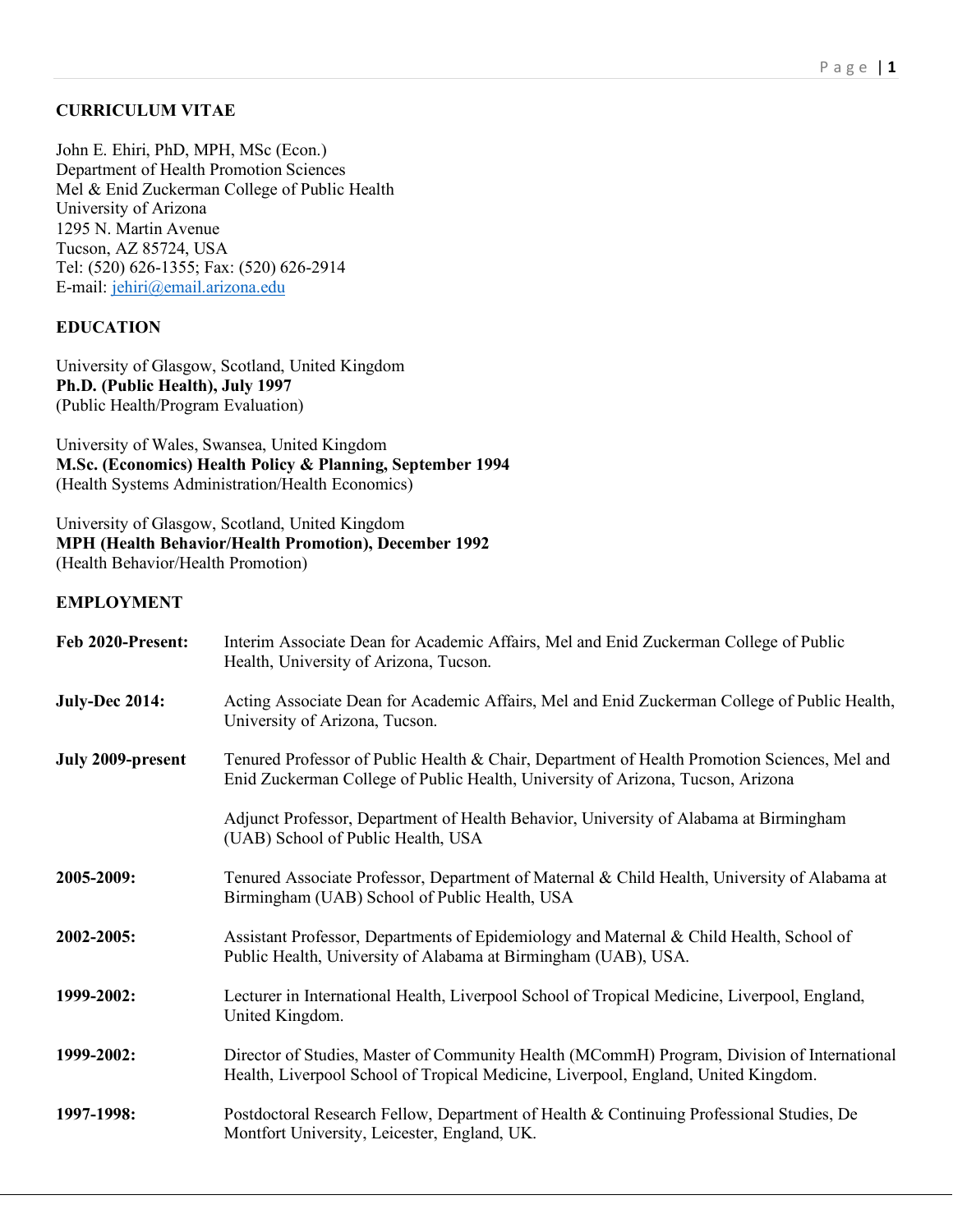| 1995-1996: | Database Specialist (Voluntary), Oxfam International, Glasgow Office, Scotland, UK.                                                                                                                       |
|------------|-----------------------------------------------------------------------------------------------------------------------------------------------------------------------------------------------------------|
| 1991-1992: | Public Health Intern, Health Department, Glasgow City Council, Scotland, UK.                                                                                                                              |
| 1987-1991: | Lecturer in Public Health, Department of Community Health, School of Health Technology, Aba,<br>Nigeria - affiliated with the Imo State Ministry of Health, Owerri.                                       |
| 1987-1991: | Manager, Primary Health Care Development and Implementation Program, Ukwa/Obehe Model<br>Primary Health Care Program, Ministry of Health, Owerri, Imo State/School of Health<br>Technology, Aba, Nigeria. |

#### **HONORS AND AWARDS**

- **2017:** US Fulbright Scholar, College of Medicine, Department of Community Health and Primary Care, University of Lagos, Nigeria.
- **2015:** Recipient, Award for Excellence in Teaching, Mel and Enid Zuckerman College of Public Health, University of Arizona, Tucson, USA.
- **2008:** Inducted into Phi Beta Delta Honor Society for International Scholars, University of Alabama at Birmingham, USA.

Inducted into the Delta Omega National Public Health Honor Society, University of Alabama at Birmingham, USA.

- **2006:** Recipient, President's Award for Excellence in Teaching, University of Alabama at Birmingham (UAB) School of Public Health.
- **2005:** Finalist, President's Award for Excellence in Teaching, University of Alabama at Birmingham (UAB) School of Public Health.
- **1993:** Recipient, Director's Prize for Pass at the Commendation Level, Center for Development Studies, University of Wales, Swansea, United Kingdom.
- **1992:** Recipient, MP Shah Prize in Public Health for Best International Student. Master of Public Health (MPH) Program, Faculty of Medicine, University of Glasgow, Scotland, United Kingdom.
- **1993-** Recipient, Overseas Research Scholar Award (Competitive scholarship for the degree of PhD in Public Health). University of Glasgow/Committee of Principals and Vice Chancellors, United Kingdom.
- **1992-** Recipient, Rotary Foundation Ambassadorial Scholarship for International Understanding. Rotary Foundation of the Rotary International. Competitive Scholarship for the degree of M.Sc. (Economics) in Health Policy & Planning. University of Wales, Swansea, United Kingdom.
- **1991:** Department for International Development (DfID)/University of Glasgow Shared Scholarship. Competitive Scholarship for the degree of MPH. The University of Glasgow and UK Department for International Development (DfID), London, England.
- **1987:** Chief Medical Director's Prize for Best All-Round Student, University College Hospital, University of Ibadan, Nigeria.
- **1987:** Federal Director of Health Services' Prize for Best Student in Public Health Science, University College Hospital, University of Ibadan, Nigeria.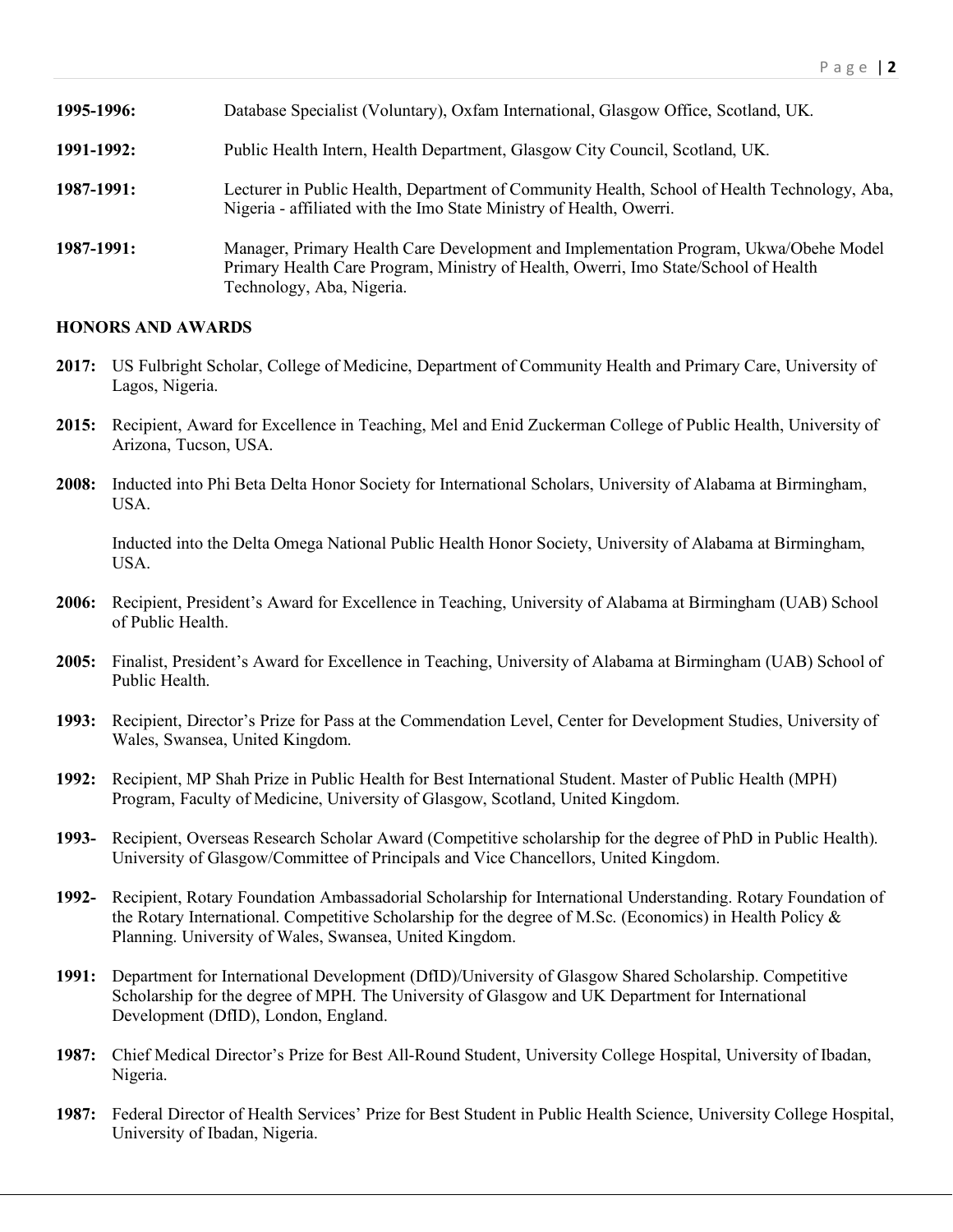#### **UNIVERSITY SERVICE**

- Member, Review Committee for University of Arizona Foundation Small Grants Program Guidelines, Summer 2019. The goal of the University of Arizona Foundation (UAF) Small Grants program is to jump start careers of junior faculty and staff, introduce them to philanthropy, and ultimately help UA recruit and retain the best and brightest.
- Advisory Group, Implementation Pack 1.2: Personalized Learning Journey, University of Arizona Health Sciences. 2019-
- Search Committee, Senior Vice President for Academic Affairs and Provost, 2018-2019.
- Search Committee, Vice Provost for UA Global, 2018.
- University of Arizona Strategic Planning Committee, Sub-Committee for Global/Internationalization (Faculty Engagement and Support), 2018.
- Strategic Planning Committee, Arizona Health Sciences (AHS), 2018.
- Member, selection Committee, Strategic Priorities Faculty Initiative (SPFI), 2017-present.
- Member Search Committee for UA Vice Provost/Chief Diversity Officer, 2015-2016.
- Member, Search Committee for Director, UA Center for Border Health, 2015.
- Member, Review Committee for Agnese Nelms Haury Program in Environment and Social Justice Fellowship Program, 2015.
- Member, Search Committee for Director, Master of Development Program (MDP), UA School of Geography and Development, 2015.
- Member, 5-Year Review Committee for Dean Iman Hakim, 2014.
- Member, Advisory Committee, Office of Global Initiatives, 2014-present.
- Review panel member, International Research Development Grant (IRDG), Office of Global Initiatives, 2013 present.
- Faculty, Global Health Distinction Track, UA College of Medicine, Tucson, 2011-present.
- Member, Global Studies Program, 2010-present.
- Member, Master of Development Practice (MDP) Program, 2011-present.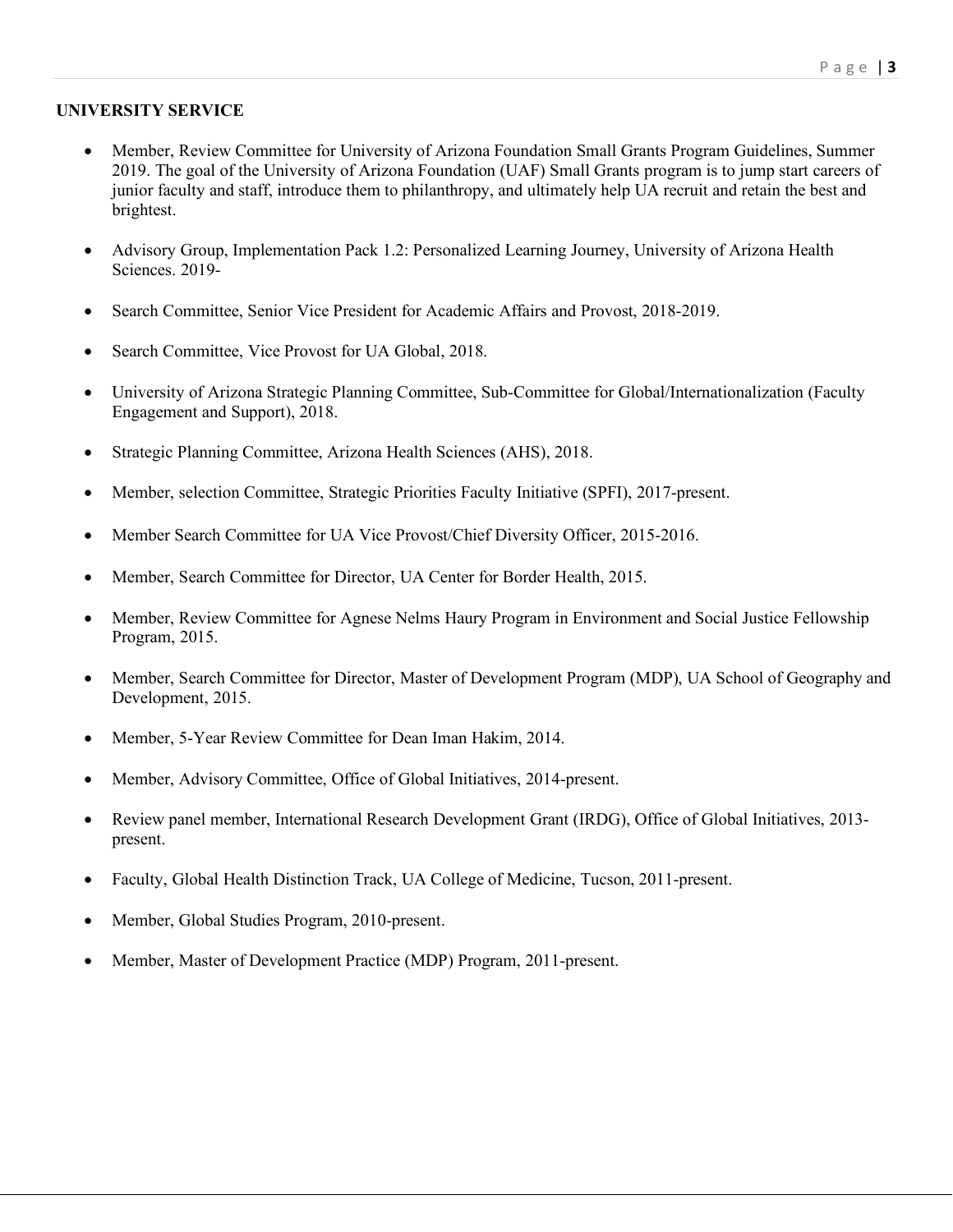## **COLLEGE SERVICE**

- Member, Search Committee, Director of Communications and Digital Media. 2019-2020
- Member, Search Committee for Assistant [professor of Practice, Department of Epidemiology and Biostatistics. 2020.
- Member, Search Committee, Executive Director of Distance and Global Education. 2019
- Member, Dean's Council, 2009-present.
- Member, Executive Council, MEZCOPH, 2009-present.
- Convener, Graduate Certificate in Global Health Committee, 2009-present.
- Convener, Graduate Certificate in Maternal & Child Health Epidemiology, 2009-2014.
- Co-Chair, Search Committee for Department Chair, Department of Community, Environment and Policy. Mel and Enid Zuckerman College of Public Health. Fall 2016.
- Co-Chair, 5-Year Review for Dr. Zhao Chen, Head, Dept. of Epidemiology and Biostatistics, Fall 2015.
- Member, Ad Hoc Promotion & Tenure Committee, Department of Epidemiology & Biostatistics, Fall 2015.
- Member, Ad Hoc Promotion & Tenure Committee, Department of Community, Environmental, and Policy, Fall 2015.
- Member, search committee for Associate/Full Professor of Biostatistics, May-December 2012.
- Member, search committee for Assistant/Associate Professor, Division of Community, Environment & Policy, March-June 2012.
- Member, Faculty Search Committee (Associate/Full Professor), Division of Community, Environment & Policy (CEP), 2012.
- Planning Committee member, New Frontiers in Global Health Leadership: Building Strong Health Systems to Expand the Response to Non-Communicable Diseases (NCDs), March-April 2012.
- Member, Search Committee for Director of Development, 2011.

### **NATIONAL SERVICE**

- Member: Global Health Core Competencies Workgroup, Domain 5: Project and Process Management. Association of Schools and Programs of Public Health (ASPPH), 2010-2011.
- Members: Undergraduate Public Health Learning Outcomes Development Workgroup, Domain 2: Intellectual and Practical Skills. Association of Schools and Programs of Public Health (ASPPH), 2010-2014.
- Member: ASPH Behavioral Sciences Council. Association of Schools and Programs of Public Health (ASPH), 2010-present.
- Member: Evaluation Committee, Prevention Research Centers, Centers for Disease Control and Prevention (CDC), Atlanta, Georgia, 2009-2014.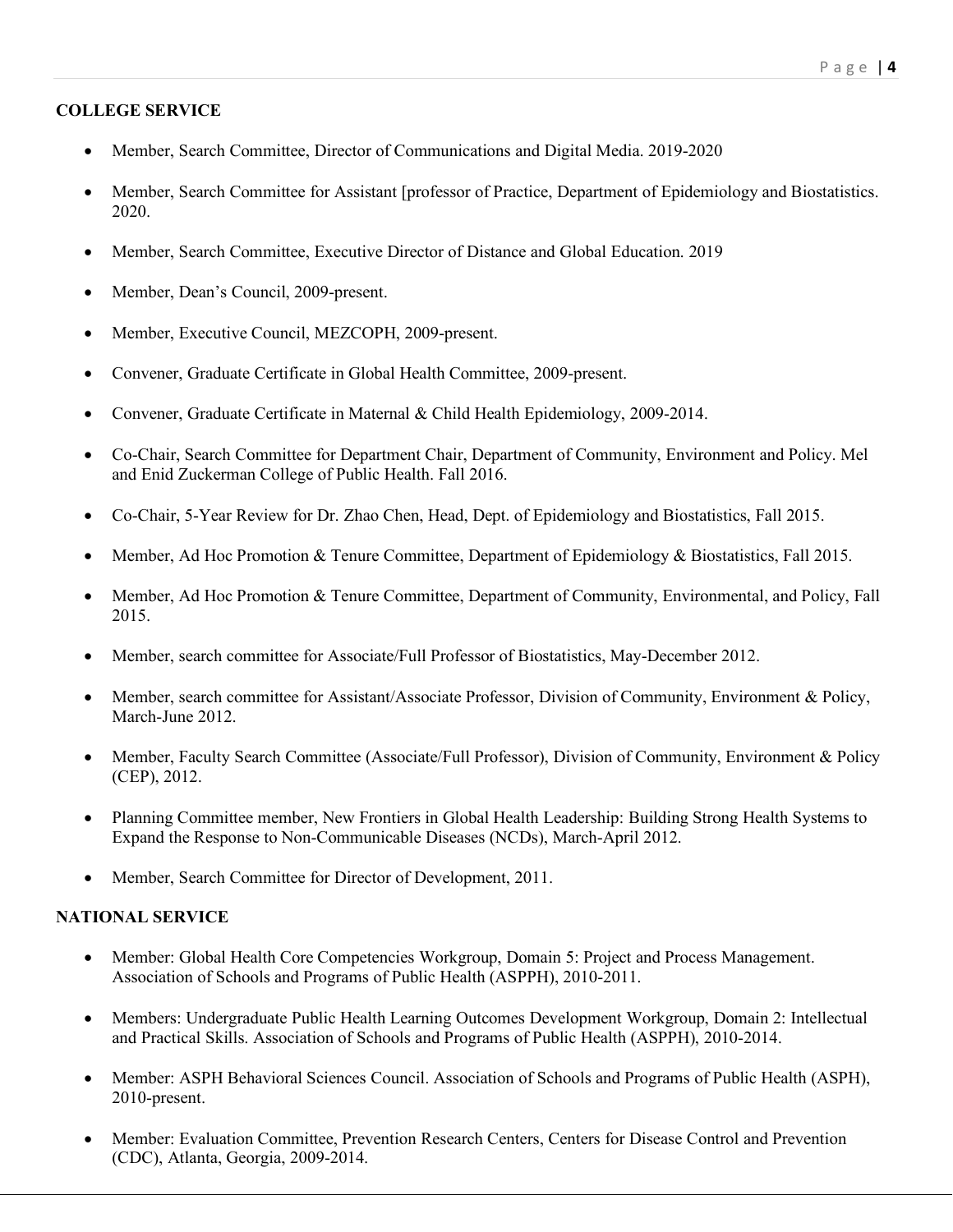- Closing Speaker: 2009 Center for Health Promotion Research Conference on Health Disparities: From Local to Global, School of Nursing, University of Texas at Austin. February 18, 2009.
- Member: Priority MCH Training Strategic Planning Workgroup on Reporting and Monitoring. 2006-07. Maternal and Child Health Bureau (MCHB), HRSA, Washington, DC. 2006-2008
- Member: Policy, Research & Monitoring sub-committee, International Health Section, American Public Health Association (APHA), April 2004 – present.
- Member: Expert review panel, HRSA, Department of Health and Human Services, HIV/AIDS Bureau, Bureau of Primary Health Care (BPHC), Maternal and Child Health Bureau, 2003-present.
- Presenter: Breakout session on project development and grant writing for MCH professionals. Maternal and Child Health Leadership Skills Training Institute on Systems, 2003-present.
- Member: Abstract Review Committee for Global Health, American Public Health Association (APHA), 2002present.
- Member: Project Monitoring & Evaluation technical support Partnership for State Title V MCH Leadership community cooperative agreement. Association of Maternal and Child Health Programs (AMCHP), Washington, DC. 2006.
- Member: Priority MCH Training Strategic Planning Workgroup on Reporting and Monitoring. Maternal and Child Health Bureau (MCHB), HRSA, Washington, DC. June 2006.
- Evaluator: Monitoring and Evaluation Technical Support- University technical assistance projects in support the Global AIDS Program (GAP). Centers for Disease Control and Prevention (CDC), Atlanta, GA., 2003-2005.

#### **INTERNATIONAL SERVICE**

- External Reviewer: National Agency of Research and Development (ANID), Ministry of Economy, Chile. Millennium Science Initiative (MSI). 2020-
- Member: Scientific Review Panel, Horizon Birth-Day Prize Competition. European Commission, Bill & Melinda Gates Foundation, Merck Sharp & Dohme Corp. & Kenilworth, NJ USA. European Commission, Directorate-General for Research & Innovation, Unit E3: Fighting Infectious Diseases and Advancing Public Health, Public Health Sector October 23-27, 2017.
- Member: Expert Review Panel, European Union Framework Program (FP) for Research and Development Global Health. European Commission, Directorate General for Research, Brussels, Belgium 2010-present.
- External Reviewer: UTFORSK International Research Partnership Program with Brazil, China, India, Japan, Russia and South Africa. Norwegian Centre for International Cooperation in Education (SIU). Research Council of Norway, Ministry of Education and Research, Norway. 2014-
- External Reviewer: International Cooperation Projects (Norway, Canada, China, Japan, the Republic of Korea, Russia and the U.S.), High North program. Norwegian Centre for International Cooperation in Education. Bergen, Norway. 2014-
- Chair: Knowledge Translation and Policy Group, WHO Initiative to Estimate the Global Burden of Foodborne Diseases. The Foodborne Disease Epidemiology Reference Group (FERG), 2011-2016.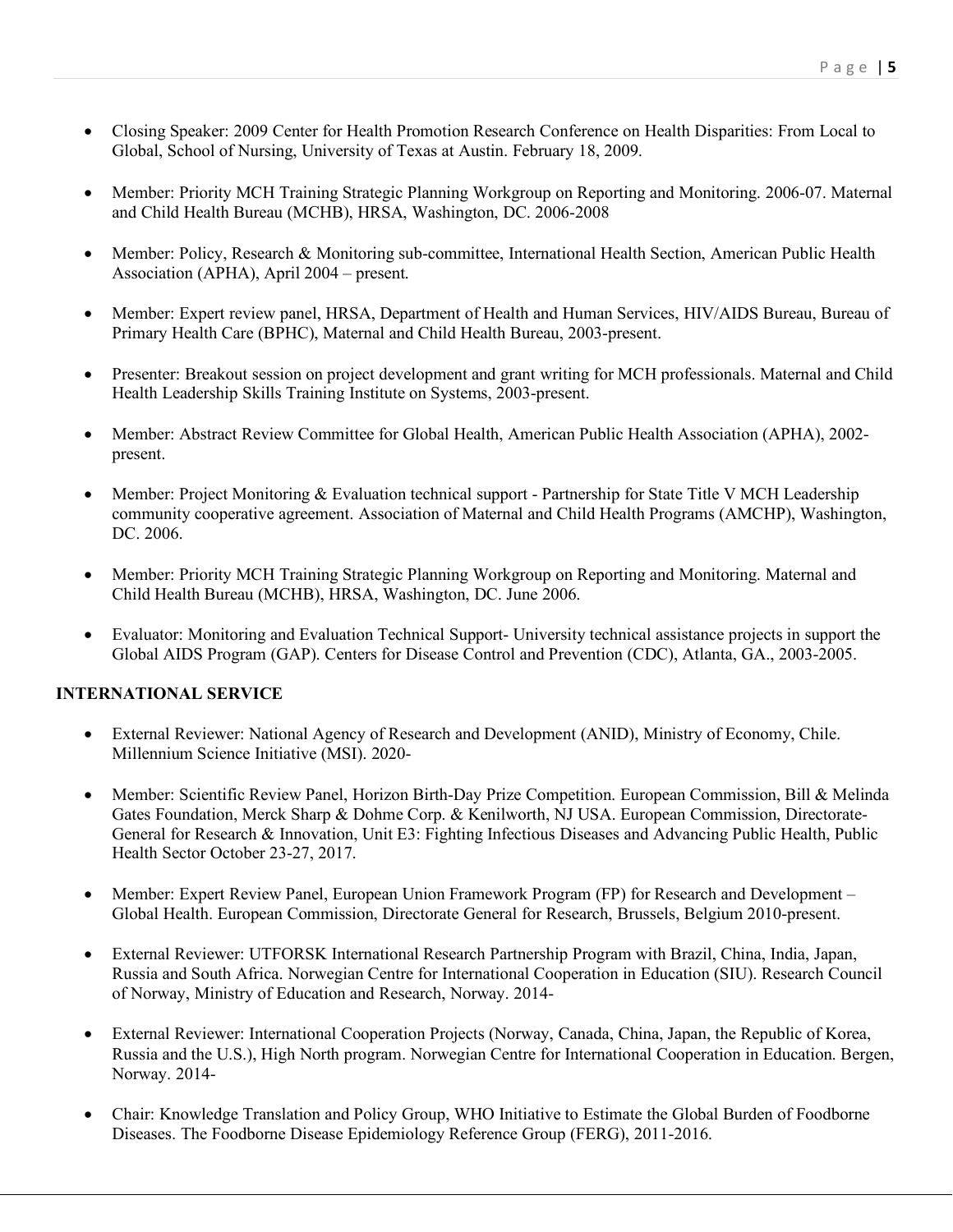- External Grant Reviewer: National Commission for Science and Technology (CONICYT), Ministry of Economy, Chile. 2014-
- Member: WHO/UNICEF Joint Monitoring Program (JMP). Initiative to establish the post-2015 Millennium Development Goals (MDGs) for Food Hygiene, 2012-2013.
- Technical Adviser: Technical assistance on HIV/AIDS monitoring and evaluation, Jamaica and Zambia, 2004- 2009.
- Member: Expert panel for "young women and contraceptive use: a systematic review of research on uptake, choice, and discontinuation". Medical Research Council (MRC), University of Glasgow, Scotland, UK (2003- 2004).
- External Examiner: Nelson R. Mandela School of Medicine, Faculty of Health Sciences, University of Natal, South Africa., 2001-2012.
- Temporary Advisor: WHO expert Committee on the Development of a strategy for the implementation of the hazard analysis critical control point (HACCP) in small and less developed businesses. Geneva/The Hague, World Health Organization/the Ministry of Health, Netherlands, June 1999.
- Consultant Investigator: Social marketing of contraceptives: a review of environmental impacts of contraceptive use in Orissa, India. Consultancy undertaken for Center for Sexual and Reproductive Health, John Snow Institute (JSI)/Department for International Development (DFID), London, September 1999.

### **US DEPT. OF HEALTH AND HUMAN SERVICES STUDY SECTIONS/SCIENTIFIC REVIEW PANELS**

- Special Emphasis Panel: ZCA1 TCRB-D (M1): HIV-Associated Malignancy Research. National Cancer Institute, National Institutes of Health, Bethesda, MD. 2020.
- Special Emphasis Panel ZGH1 HMS 01, CGH Continuation Projects SEP. Department of Health and Human Services Centers for Disease Control and Prevention, The Disease, Disability, and Injury Prevention and Control Special Emphasis Panel (SEP). 2018-date.
- Special Emphasis Panel/Scientific Review Group 2016/10 ZHL1 CSR-C (O1) 1. Sickle Cell Disease in Sub-Saharan Africa: Collaborative Consortium" (RFA-HL-17-006). National Heart, Lung, and Blood Institute, National Institutes of Health, Bethesda, MD. June 6, 2016.
- Special Emphasis Panel ZDP1 KVA (C) Review of RFA-DP-16-001: Pregnancy Risk Assessment Monitoring System, Component C. National Center for Chronic Disease Prevention and Health Promotion, Centers for Disease Control and Prevention, February 2016.
- Special Emphasis Panel: ZRG1 AARR-N 51 National Institutes of Health (NIH)/President's Emergency Plan for AIDS Relief. Collaboration in Implementation Science for HIV: Towards an AIDS-Free Generation" (RFA-AI-15-020). National Institutes of Health, Bethesda, MD. October 2015.
- Special Emphasis Panel ZRG1 IMST-K 55: Mobile Health: Technology and Outcomes in Low- and Middleincome Countries (R21/R33) (PAR-19-376). Fogarty International Center, National Institutes of Health, Bethesda, MD. June 2013-date.
- Special Emphasis Panel/Scientific Review Group: ZRG1 ICP2-N (51) S for: Limited competition: Framework programs for global health innovation (D43). Fogarty International Center, National Institutes of Health, Bethesda, MD. 2012.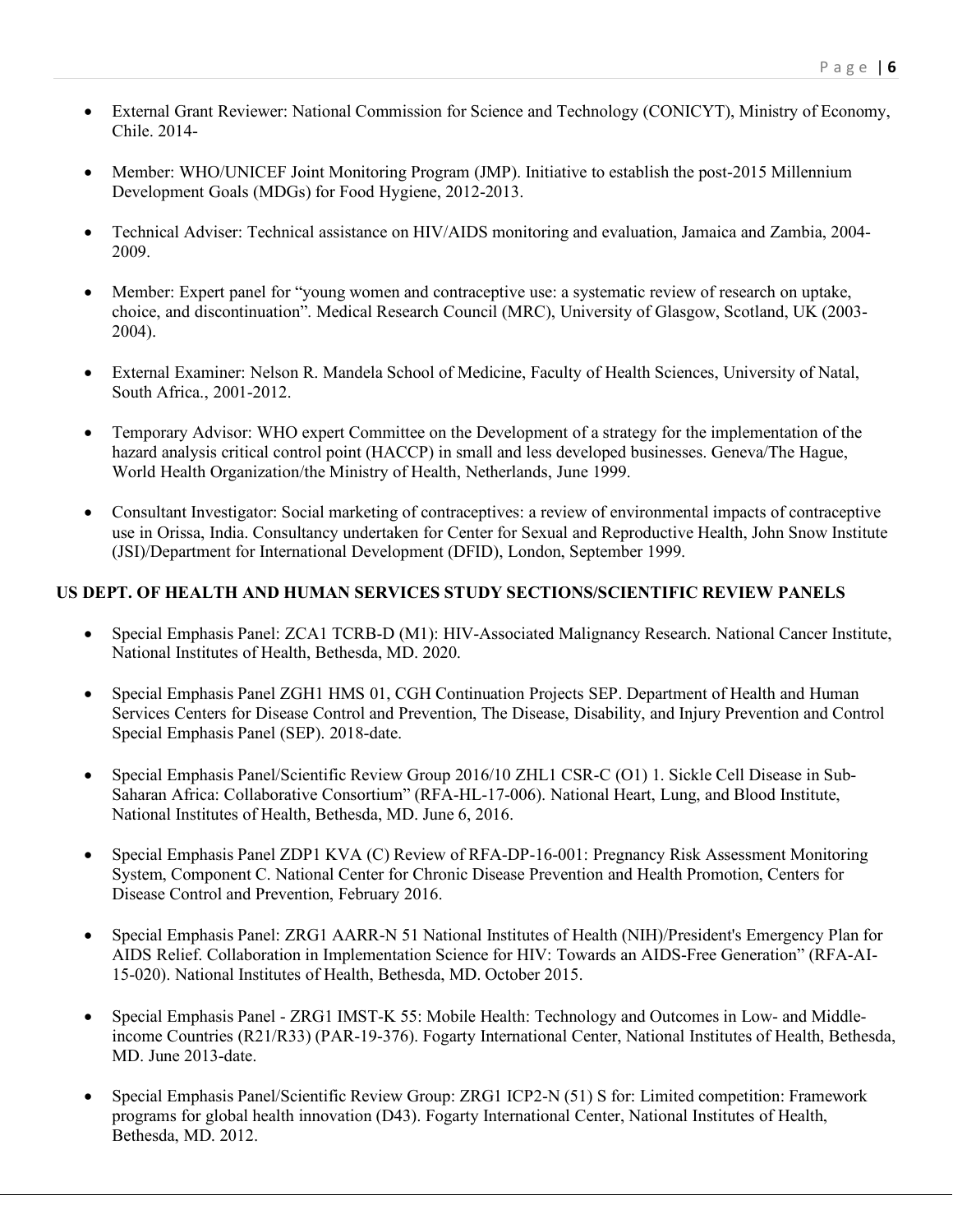- Special Emphasis Panel: ZRG1 IDM-Z 55 Global infectious disease research training program (D43)/ International Research Training Planning Grant (D71). Fogarty International Center, National Institutes of Health, Bethesda, MD. 2009-date.
- Special Emphasis Panel: ZRG1 AARR-N 57 R. HIV Research Training Program for Low-and Middle-Income Country Institutions (D43). Fogarty International Center, National Institutes of Health, Bethesda, MD. 2009-date.
- Special Emphasis Panel: RFA-OD-10-007 Recovery Act Limited Competition: Framework Programs for Global Health Signature Innovations Initiative (R24). National Institutes of Health, Bethesda, MD. 2009.
- Special Emphasis Panel/Scientific Review Group: ZRG1 ICP2-N (51) S for: "Chronic, Non-Communicable Diseases and Disorders Across the Lifespan", Fogarty International Research Training Award (NCD-LIFESPAN) (D43). National Institutes of Health, Bethesda, MD.
- Special Emphasis Panel: ZAI1-EB-A-J1, NIH/NAID U.S. India Bilateral Collaborative Research Partnerships (CRP) for Prevention of HIV/AIDS and Co-Morbidities. National Institutes of Health, Bethesda, MD. December 1-2, 2010.
- Panel Chair, Objective Review Committee, Affordable Care Act Public Health Training Centers (PHTC) Program HRSA-11-142 (CFDA # 93.516). Bureau of Health Professions, Health Resources and Services Administration, (HRSA), July 28-29, 2011.
- NIH, Fogarty International Center. Fogarty International Clinical Research Scholars (FICRS) Program. Overseas Fellowships in Global Health and Clinical Research. National Institutes of Health, Bethesda, MD. 2008.
- Member, Expert Review Panel, HRSA, US Department of Health and Human Services, HIV/AIDS Bureau, Bureau of Primary Health Care (BPHC), Maternal and Child Health Bureau (MCHB). 2003-present.

### **LOCAL SERVICE**

• Member, Board of Directors: AIDS Alabama. AIDS Alabama devotes its energy and resources statewide to helping people with HIV & AIDS live healthy, independent lives, and works to prevent the spread of HIV. 2004-2009.

### **EDITORIAL BOARD MEMBERSHIP**

- Manuscript Editor: PLoS One A mixed methods study of the factors associated with the uptake of HIV testing among young people in Saudi Arabia. Fall 2017.
- Cochrane Child Health Field, Cochrane Collaboration 2010 present.
- Health Behavior and Policy Review, 2013-present.
- BioMed Research International, 2013-present.
- SAGE Open (Article Editor), 2012 present.
- International Journal of Maternal & Child Health and AIDS, 2011- present.
- ISRN Public Health, 2011- present.
- ISRN Tropical Medicine, 2011- present.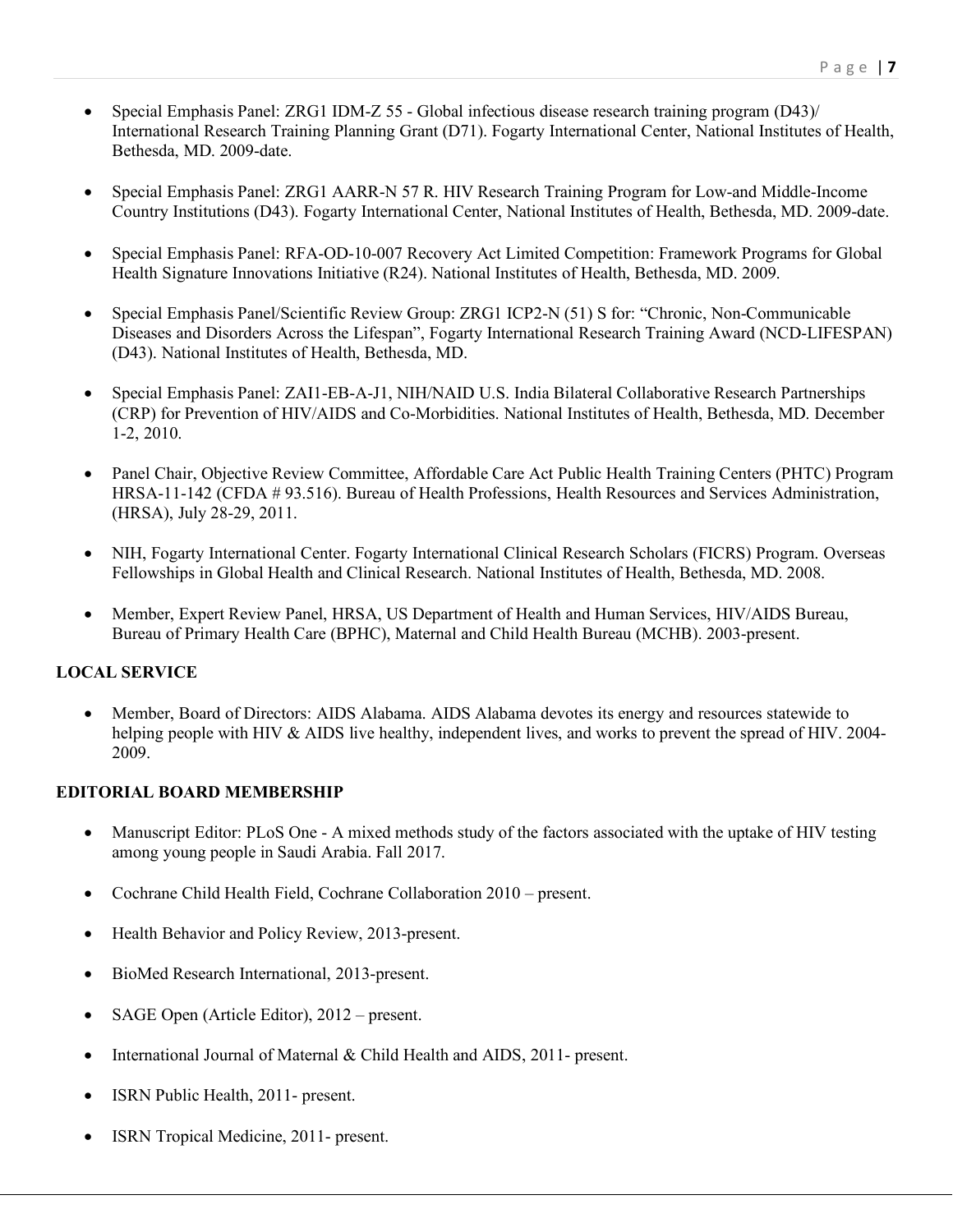- International Journal of Tropical Medicine, 2007- present.
- PLoS One (Manuscript Editor).
- Management of Environmental Quality, 2007-
- Open Epidemiology Journal, 2007-
- Journal article reviewer.
- International Journal of Public Health 2012 -
- Journal of Environmental Public Health, 2010 -
- PLOS One, 2010 -
- Pediatrics, 2009 -
- International Perspectives on Sexual and Reproductive Health, 2009 -
- Psychology, Health & Medicine, 2009 -
- AIDS and Behavior, 2009 -
- AIDS Care, 2007 -
- International Journal for Equity in Health, 2006 -
- International Journal of Epidemiology, 2005 -
- Perspectives on Sexual and Reproductive Health, 2005 -
- American Journal of Preventive Medicine, 2005 -
- Journal of the American Medical Association (JAMA), 2005 -
- Child Care: Health and Development, 2004 -
- Maternal and Child Health Journal, 2004 -
- Sexually Transmitted Infections, 2004 -
- American Journal of Health Behavior, 2004 -
- Health Affairs, 2004 -
- Tropical Medicine & International Health, 2003 -
- Health Policy & Planning, 2003 -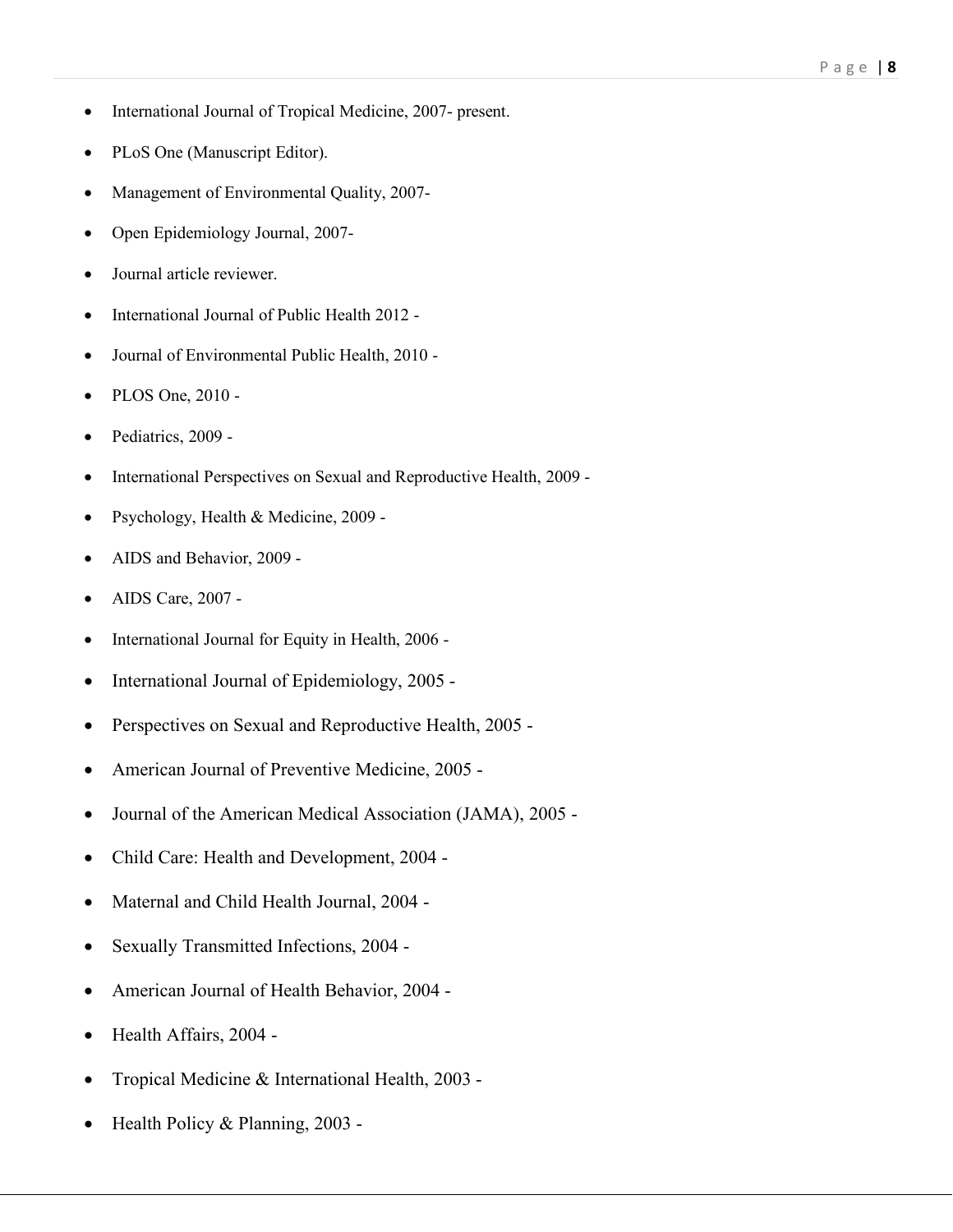- Journal of Epidemiology & Community Health, 2003 -
- Lancet, 2002 -
- International Journal of Environmental Health Research, 2006 –

# **SERVICE AT OTHER INSTITUTIONS**

#### **University of Alabama at Birmingham**

- Advisor, Summer Research Project for Mr. Martin E. Shreeder, 1st year Medical Student, UAB School of Medicine. Spring 2008.
- Alternate member representing the School of Public Health, Selection Committee for the Ellen Gregg Ingalls/UAB National Alumni Society Award for Lifetime Achievement in Teaching, October 2007- May 2008.
- Member, search committee for the Vice President for Student Affairs, June to September 2006.
- Chair, Executive Committee, UAB Framework for Global Health Program, 2005-2009.
- Alternate member, UAB Faculty Policy and Procedures Committee (FPPC), June 2005-2009.
- Member, Research Oversight Committee for Dr. Benjamin Jackson, Resident in Pediatric Emergency Medicine. UAB Department of Pediatrics. Research title: Cost-benefit analysis of a regional poison control center. UAB IRB Protocol #X070320005. Spring 2007-2009.
- Member, Internal Advisory Committee, Lister Hill Center for Health Policy, Spring, 2008-2009.
- Member, search committee for tenure-earning Assistant Professor, UAB Dept. of Environmental Health Sciences, Spring, 2008-2009.
- Chair, Selection Committee, 2007 President's Award for Excellence in Teaching, 2007-2009.
- Member, Selection Committee, 2008 and 2009 President's Award for Excellence in Teaching, 2007-2009.
- Member, Faculty Affairs Committee (FAC), Fall 2006-2009.
- Member, Committee on Embracing Essential Tensions (CEET) (Fall 2006-2009).
- Member, Curriculum review and redesign committee, MCH Department, 2006-2009.
- Chair, Faculty Search Committee Assistant/Associate Professor, MCH Dept, 2008.
- Member, Curriculum Review Sub-committee, MCH Department, 2006-2009.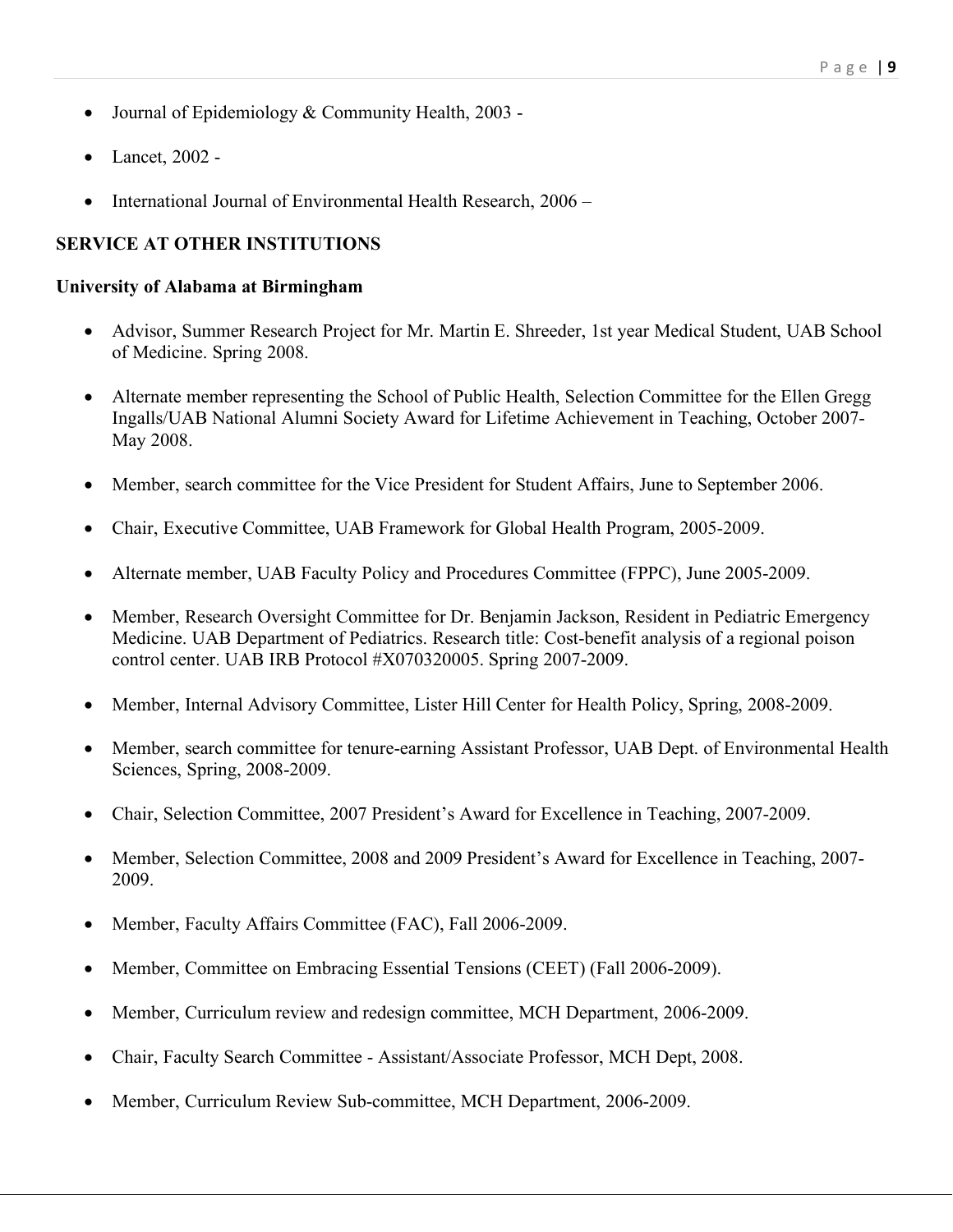- Member: MCH Web Content Development Sub-committee for International Health & Global Studies emphasis program, 2003-2009.
- Member, DrPH and MPH admission review committee, Department of Maternal & Child Heath, 2003-2009.
- Affirmative Action Officer (Fall 2005-2009).
- Member, Global Health Education Work Group (Summer 2005).
- Member, Training Advisory Committee, Minority Health and Health Disparities International Research Training (MHIRT), NIH/FIC., 2005-2009.
- Member, Search Committee, Chair, Dept. of MCH, 2005.
- Member, Search Committee, Director, Sparkman Center for Global Health, 2008.
- Member, Ad Hoc Distance Learning Committee, 2008.
- Member, Advisory Committee on Information Technology, 2008.
- Member, Ad Hoc Research Infrastructure Committee, 2004.
- Alternate member, Education and Policy Committee (EPC), 2004-2008.
- Organizer: Seminars in global health, IH600: Global Health: Principles and Practice, 2002-2009.

# **PUBLICATIONS**

# **BOOKS**

- 1. Watson, R.R., Tabor, J.A., **Ehiri, J.E.** & Preedy, V.R. (2015). Handbook of public health in natural disasters. Elsevier, 650 pages. ISBN: 978-90-8686-257-3.
- 2. **Ehiri, J.E.** (Ed.). (2009). Maternal and child health: Global challenges, programs and policies. Springer, New York. XXXI, 582 pages. ISBN 978-0-387-89245-0.

# **BOOK CHAPTERS**

- 1. Okechukwu, A., Okusanya, B.O. & **Ehiri J.** (2021). Every child, every where: A health systems approach to child health and development. In: Global Public Health: Theory, Policy and Practice. La Placa and Morgan, J. (Editors). London, England: Routledge (Taylor and Francis). Forthcoming.
- 2. **Ehiri, J.E.** (2009). An agenda for child health policy in developing countries. In: Ehiri, J.E. (Ed). Maternal and child health: global challenges, programs and policies. Springer, New York.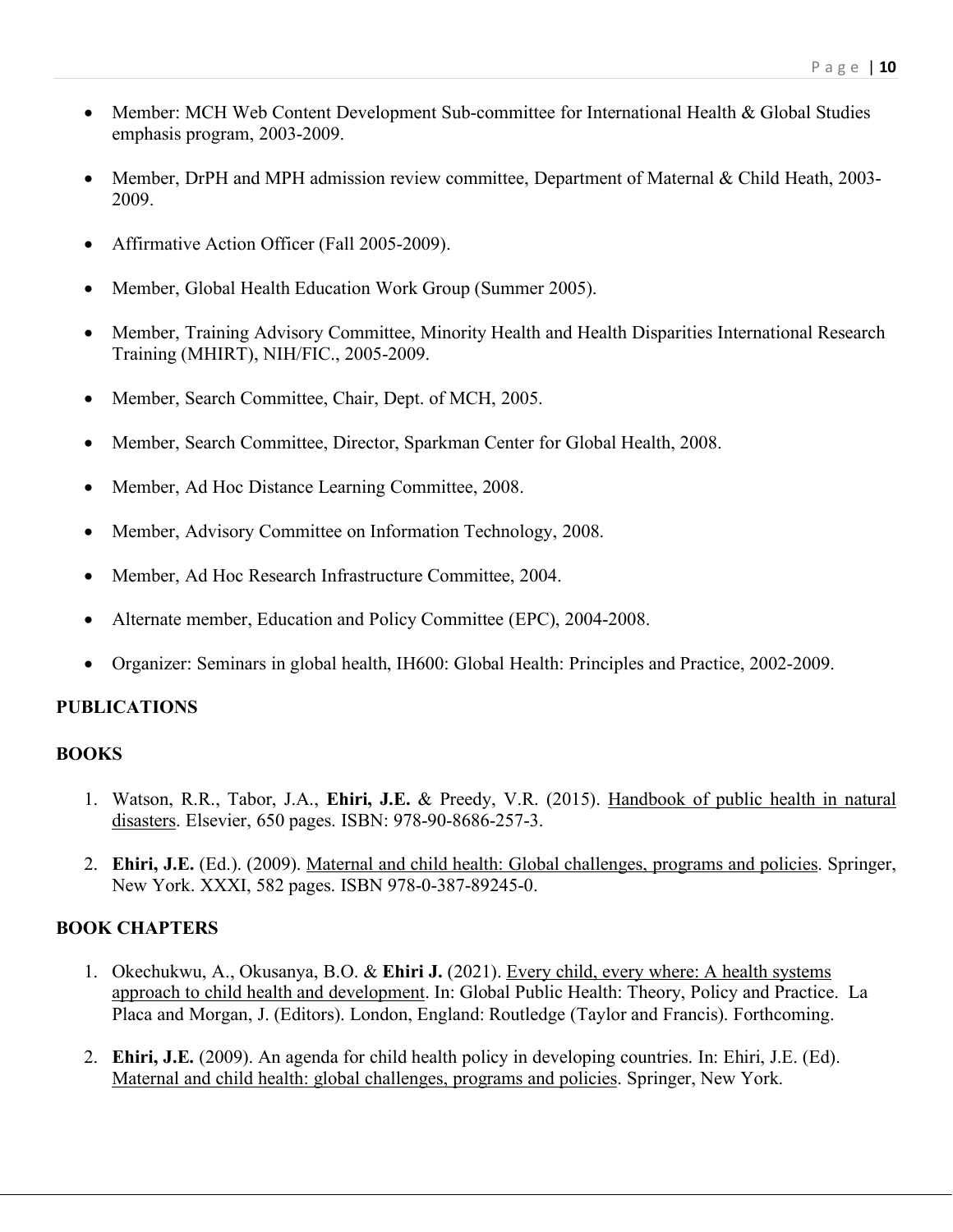- 3. Windle, S., Kamanu, C., Anyanwu E. & **Ehiri, J.E.** (2009). Harmful traditional practice: the global burden of female genital mutilation. In: Ehiri, J.E. (Ed). (2009). Maternal and child h health: global challenges, programs and policies. Springer, New York.
- 4. Tita A. & **Ehiri J.** (2009). Evidence-based maternal and child health. In: Ehiri, J.E. (Ed). (2009). Maternal and child health: global challenges, programs and policies. Springer, New York.
- 5. Child I.G. & **Ehiri, J.E.** (2009). Maternal and child health in the Organization for Economic Cooperation and Development (OECD) countries. In: Ehiri, J.E. (Ed). (2009). Maternal and child health: global challenges, programs and policies. Springer, New York.
- 6. Meremikwu, M.M., **Ehiri, J.E**. & Ezedinachi, E. (2009). The global burden of malaria among women and children. In: Ehiri, J.E. (Ed). (2009). Maternal and child health: global challenges, programs and policies. Springer, New York.
- 7. Meremikwu, M.M. & **Ehiri, J.E**. (2009). Integrated management of childhood illness. In: Ehiri, J.E. (Ed). (2009). Maternal and child health: global challenges, programs and policies. Springer, New York.
- 8. Pickett, W., Nichol, M. & **Ehiri, J.E.** (2009). Unintentional injuries in children. In: Ehiri, J.E. (Ed). (2009). Maternal and child health: global challenges, programs and policies. Springer, New York.
- 9. Telfair, J., **Ehiri, J.E.**, Loosier, P.S., Baskin, M.L. (2009). Adolescents with sickle cell disease and transition to adult care. In: Adolescence and chronic illness: a public health concern. Omar HA, Graydanus, DE, Patel, DR & Merrick J. Nova Science Publishers, Inc., New York.
- 10. Gansan, J., Gqaleni, N. & **Ehiri, J.** (2002). Indoor air quality legislation in South Africa. In: Indoor Air 2002: Proceedings of the 9th Conference on Indoor Air Quality and Climate, Levin, H., Ed., Indoor Air 2002, Santa Cruz, USA, ISBN 0-9721832-0-5 , Vol. 3, pp 655-660
- 11. Gansan, J., Gqaleni, N. & **Ehiri, J.** (2005). Ventilation efficiency, dampness and moldiness in Durban dwellings. In: Bioaerosols, Fungi and Bacteria, Mycotoxins and human Health. E. Johanning (Ed). Fungal Research Group Foundation, Inc., Albany, New York, USA. ISBN 0-9709915-1-7, pp. 414-421.
- 12. **Ehiri, J.E.** & Anyanwu, E. (2004). The role of international agencies in health policy and practice in less developed countries. In: Textbook of Tropical Surgery. Kamel, R. & Lumley, J. (Eds.). London: Westminster Publishing Ltd. Pp.85-88.
- 13. Azubuike, M.C. & **Ehiri, J.E.** (1999). Public health practice: Action on low immunization uptake. In: Health in the Commonwealth. The Commonwealth Secretariat, London (Ed.), London: Kensington Publications.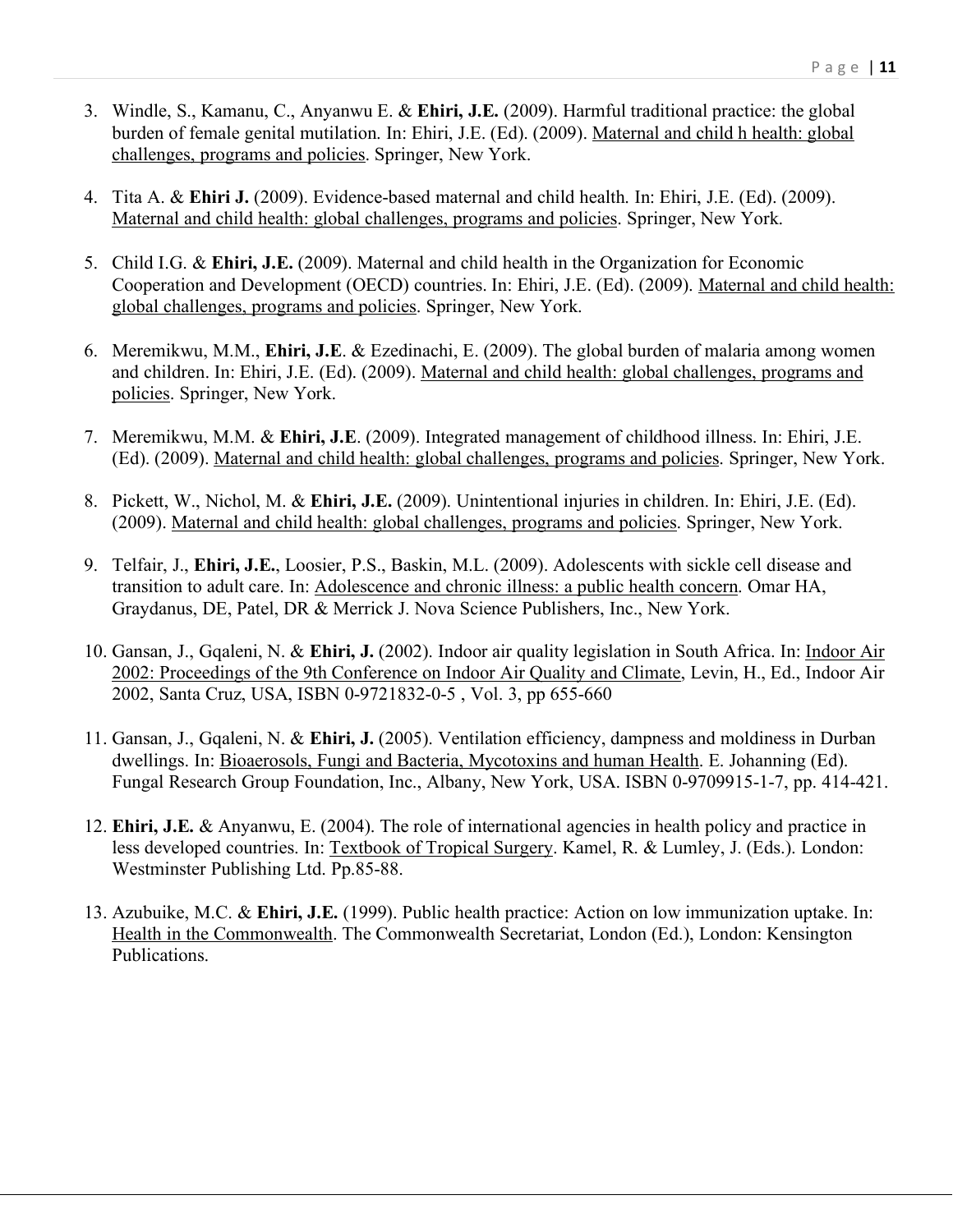# **PEER-REVIEWED JOURNAL ARTICLES**

## **PUBLISHED/IN PRESS**

- 1. Alaofe, H., Lott, B., Kimaru, L., Okusanya, B., Okechukwu, A., Chebet, J., Meremikwu, M. & **Ehiri, J**. (2020). Emergency Transportation Interventions for Reducing Adverse Pregnancy Outcomes in Lowand Middle-Income Countries: A Systematic Review. Annals of Global Health; 86(1): X, 1–19. DOI: https://doi.org/10.5334/aogh.2934
- 2. Lott, B.E., Trejo, M.J., Baum, C., McClelland, D.J., Adsul, P., Madhivanan, P., Carvajal, S., Ernst, K., **Ehiri, J.** (2020). Interventions to increase uptake of cervical screening in sub-Saharan Africa: a scoping review using the integrated behavioral model. BMC Public Health, May 11;20(1):654. doi: 10.1186/s12889-020-08777-4.
- 3. Anderson, E.J., Chebet, J.J., Asaolu, I.O., Bell, M.I., **Ehiri J.** (2020). Influence of women's empowerment on place of delivery in North Eastern and Western Kenya: A cross-sectional analysis of the Kenya Demographic Health Survey. J Epidemiol Glob Health. Mar;10(1):65-73. doi: 10.2991/jegh.k.200113.001.
- 4. Nwaozuru, U., Blackstone, S., Obiezu-Umeh, C., Conserve, D., Mason, S., Uzoaru, F., Gbajabiamila, T., Ezechi, O. Iwelunmor, P. **Ehiri, J.**, Iwelunmor, J. (2020). Psychosocial correlates of safe sex selfefficacy among in-school adolescent girls in Lagos, Nigeria. PLoS One Jun 23;15(6):e0234788. doi: 10.1371/journal.pone.0234788. eCollection 2020. PMID: 32574187.
- 5. Iwelunmor, J., Nwaozuru, U., Obiezu-Umeh, C., Uzoaru, F., **Ehiri, J.**, Curley, J. Ezechi, O. (2020). Is it time to RE-AIM? A systematic review of economic empowerment as HIV prevention intervention for adolescent girls and young women in sub-Saharan Africa using the RE-AIM framework. Implement Sci Commun 1, 53 (2020). https://doi.org/10.1186/s43058-020-00042-4.
- 6. Chebet, J.J., Thomson, C.A., Kohler, L.N., **Ehiri, J.**, Luo, J., Cheng, T.D., Chlebowski, R., Nasser, R., Sealy-Jefferson, S., Manson, J., Saquib, N., Bell, M.L. (2019). Antecedent health behavior on obesityrelated cancer risk and mortality in non-Hispanic black women: Results from the Women Health Initiative. Cancer Epidemiology, Biomarkers & Prevention, Jan 8. pii: cebp.1063.2019. doi: 10.1158/1055-9965.EPI-19-1063. PMID: 31915146.
- 7. Peterson, R.L., Butler, E.A., **Ehiri, J.E.**, Fain, M.J., Carvajal, S.C. (2020). Mechanisms of racial disparities in cognitive aging: an examination of material and psychosocial wellbeing. The Journals of Gerontology: Series B, gbaa003, https://doi.org/10.1093/geronb/gbaa003.
- 8. Ilori, T.O., Viera, E., Wilson, J., Moreno, F., Menon, U., **Ehiri, J.,** Peterson, R., Rosales, C., Calhoun, E., Sokan, A., Karnes, J., Reiman, E. Ojo, A., Theodorou, A., Ojo, T. (2020). Approach to high volume enrollment in clinical research: Experiences from an allofus® research program site. Clin Transl Sci. Jan 31. doi: 10.1111/cts.12759.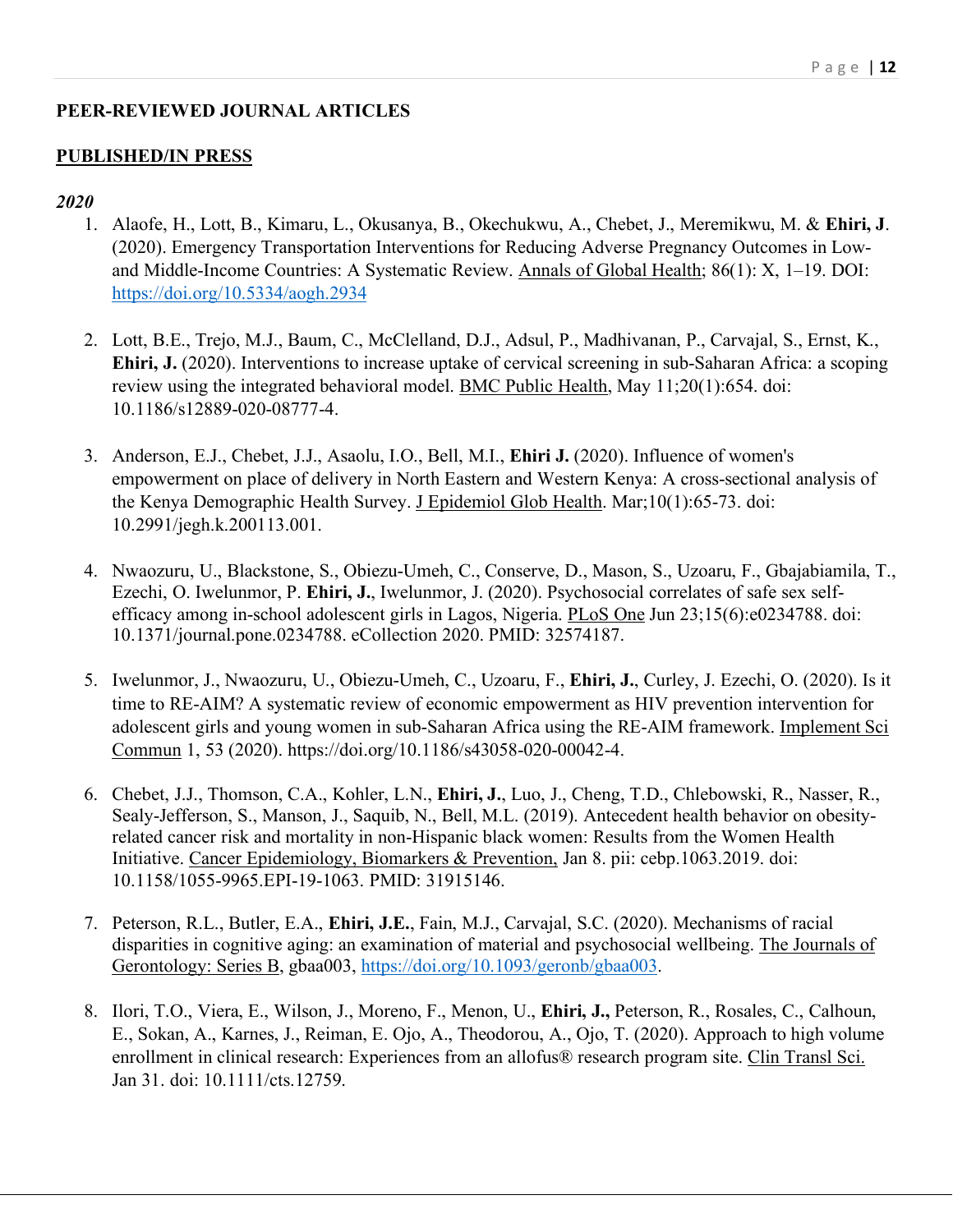- 9. Lott, B., Okusanya, B., Anderson, E., Kram, N., Rodriguez, M., Thomson, C., Rosales, C. & **Ehiri J**. (2020). Interventions to increase uptake of Human Papillomavirus (HPV) vaccination in minority populations: a systematic review. Preventive Medicine Reports (in press).
- 10. Alaofe, H. Hounkpatin, W.A., Djrolo, F., **Ehiri, J.** Rosales, C. (2020). Knowledge, attitude, practice and associated factors among patients with type-2 diabetes in Cotonou, Southern Benin. BMC Public Health.
- 11. Alaofe, H., Houkpatin, WA, **Ehiri, J.** & Rosales, C. (2020). Health system capacity for type 2 diabetes prevention and control in Cotonou, Benin. PLOS ONE

- 12. Asaolu, I., Nuño, V.L., Ernst, K., Taren, D. & **Ehiri, J.** (2019). Healthcare System Indicators associated with Modern Contraceptive Use in Ghana, Kenya, and Nigeria: Evidence from the Performance Monitoring and Accountability 2020 Data. Reprod Health. Oct 26;16(1):152.
- 13. Peterson, R.L., Fain, M.J., Butler, E.A., **Ehiri, J.E**. & Carvajal, S.C. (2019). The role of social and behavioral risk factors in explaining racial disparities in age-related cognitive impairment: a structured narrative review. Neuropsychol Dev Cogn B Aging Neuropsychol Cogn. 27(2):173-196.
- 14. Liang, S., Deng, H., Liu, S., Wang, G., Li, L., Wang, M., Pu, J., Xing, W., Luo, X., **Ehiri, J**, Xiang, Y. & Li, Y. (2019). Competency building for lay health workers is an intangible force driving basic public health services in Southwest China. BMC Health Serv Res. Aug 23;19(1):596.
- 15. **Ehiri, J.E.**, Alaofè, H.S., Yesufu, V. Balogun, M.R., Iwelunmor, J., Kram, N.A., Lott, B.E., Abosede, O. (2019). HIV/AIDS stigmatization in the healthcare setting: A cross-sectional study of PMTCT service providers in Primary Healthcare Centers in Lagos, Nigeria. BMJ Open, May 19;9(5):e026322.

# *2018*

- 16. Ezeanolue, E.E., Pharr, J.R., Patel, D.V., Ezeanolue, C.O., Obiefune, M.C., Ogidi, A.G., **Ehiri, J.E.** (2018). Developing a theoretical framework for a complex maternal–child health intervention: Health beginning initiative. Health Promotion Practice, Jun 1:1524839918782929. doi: 10.1177/1524839918782929.
- 17. Asaolu, I.O., Alaofè, H., Gunn, J.K.L., Adu, A.K., Monroy, A.J., **Ehiri, J.E.**, Hayden, M.H. & Ernst, K.C. (2018). Measuring women's Empowerment in sub-Saharan Africa: Exploratory and confirmatory factor analyses of the Demographic and Health Surveys. Front. Psychol. 9:994. doi: 10.3389/fpsyg.2018.00994.
- 18. Iwelunmor, J., Blackstone, S., Jennings, L., Converse, D., **Ehiri, J.**, Curley, J. (2018). Determinants of HIV testing and receipt of test results among adolescent girls in Nigeria: the role of assets and decisionmaking. Int J Adolesc Med Health. Apr 9. pii: /j/ijamh.ahead-of-print/ijamh-2017-0152/ijamh-2017- 0152.xml. doi: 10.1515/ijamh-2017-0152.
- 19. **Ehiri, J.**, Alaofè, H.H., Asaolu, I.O., Chebet, J.J., Esu, E.B., Meremikwu, M.M. (2018). Emergency transportation interventions for reducing adverse pregnancy outcomes in low- and middle-income countries: a systematic review protocol. Syst Rev. Apr 25;7(1):65. doi: 10.1186/s13643-018-0729-2. [PMID: 29695299].

# *2017*

20. Alaofè, H., Asaolu, I., Ehiri, J.C, Moretz, H., Asuzu, C., Balogun, M., Abosede, O. & **Ehiri, J.E.** (2017). Community health worker interventions for prevention and management of diabetes in low- and middle-income countries: A systematic review. Ann Glob Health, 83(3-4):661-675.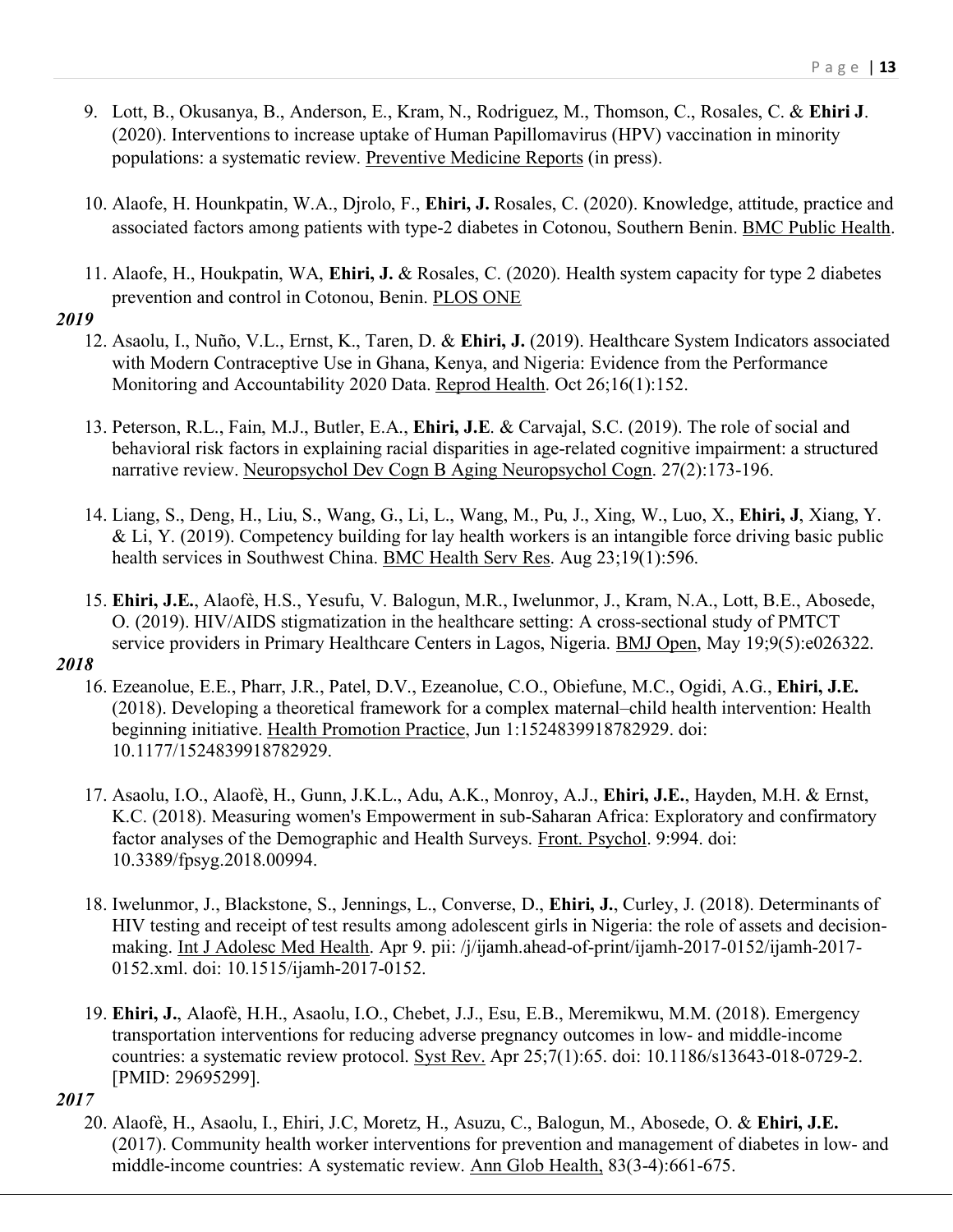- 21. Osuchukwu, O., Nuῆez M., Packard, S., **Ehiri, J.**, Rosales, C., Hawkins, E., Aviles, J., Gonzalez-Salazar, F. & Oren, E. (2017). Acceptability of latent tuberculosis infection screening among migrant farmworkers in Arizona. Int Migr, 55 (5); 62-74.
- 22. Valencia, C.I., Asaolu, I., **Ehiri, J.** & Rosales C. (2017). Structural barriers in access to medical marijuana in the U.S.: A systematic review protocol. Structural barriers in access to medical marijuana in the USA-a systematic review protocol. Syst Rev. 6(1):154. doi: 10.1186/s13643-017-0541-4.
- 23. Iwelunmor, J., Blackstone, S., Nwaozuru, U., Conserve, D., Iwelunmor, P., **Ehiri, J.E.** (2017). Sexual and reproductive health priorities of adolescent girls in Lagos, Nigeria: Findings from free-listing interviews. Int J Adolesc Med Health. May 17. pii: /j/ijamh.ahead-of-print/ijamh-2016-0105/ijamh-2016-0105.xml. doi: 10.1515/ijamh-2016-0105. PMID: 28525320.
- 24. Gunn, J., **Ehiri, J.,** Jacobs, E., Ernst, K., Pettygrove, S., Osuji, A., Ogidi, A., Obiefune, M., Musei, N., Ezeanolue, C., Ezeanolue, E. (2017). Prevalence of caesarean sections in Enugu, Southeast Nigeria: Analysis of data from the Baby Shower Trial. PLoS One, Mar 29;12(3):e0174369. doi: 10.1371/journal.pone.0174369. eCollection.
- 25. Asaolu, I.O., Okafor, C.T., Ehiri, J.C., Dreifuss, H.M. & **Ehiri, J.** (2017). Association between measures of women's empowerment and use of modern contraceptives: an analysis of Nigeria's Demographic and Health Surveys. Front. Public Health, 4:293.
- 26. Ernst, K.C., Erly, S., Adusei, C., Bell, M., Kessie, D., Biritwum-Nyarko, A. & **Ehiri, J**. (2017). Reported bednet ownership and use among social contacts is associated with uptake of bednets for malaria prevention in pregnant women in Ghana. Malar J., 4;16(1):13. doi: 10.1186/s12936-016-1660-4. PMID: 28049471.

- 27. **Ehiri, J.,** Iwelunmor, J., Iheanacho, T., Blackstone, S., Obiefune, M., Ogidi, A., Nnadi, D., Ahunanya, F., Ogbonna, N., Hunt, A., Patel, D., Ezeanolue, E. (2016). Using a cultural framework to understand factors influencing HIV testing in Nigeria. International Quarterly of Community Health Education, 272684X16685258. doi: 10.1177/0272684X16685258, e-publication ahead of print. https://www.ncbi.nlm.nih.gov/pubmed/28030987
- 28. Ezeanolue, EE, Obiefune, MC, Yang, W., Ezeanolue, CO, Osuji, A., Ogidi, A.G., Hunt, AT., Patel, D., Pharr, J., Ogedegbe, G., **Ehiri, J.E.** (2016). What do you need to get male partners of pregnant women tested for HIV in resource limited settings? The Baby Shower Cluster Randomized Trial. AIDS Behav. PMID: 27933462. DOI: 10.1007/s10461-016-1626-0.
- 29. Chen, W., Li, Y., Yang, H., **Ehiri, J.**, Chen, Z. Liu, Y., Wang, M. Liu, S., Li, Y. & Tang, H. (2016). Is tuberculosis health education reaching the public in China? A cross-sectional survey in Guizhou Province. BMJ Open, Sep 26;6(9):e013534. doi: 10.1136/bmjopen-2016-013534. PMID: 27670524.
- 30. Teufel-Shone, N, Tippens, J., McCrary, H. **Ehiri, J.** &. Sanderson, P. (2016). Resilience in American Indian and Alaska Native public health: An underexplored framework. American Journal of Health Promotion. Am J Health Promot. Aug 29. pii: 0890117116664708. PMID: 27577566.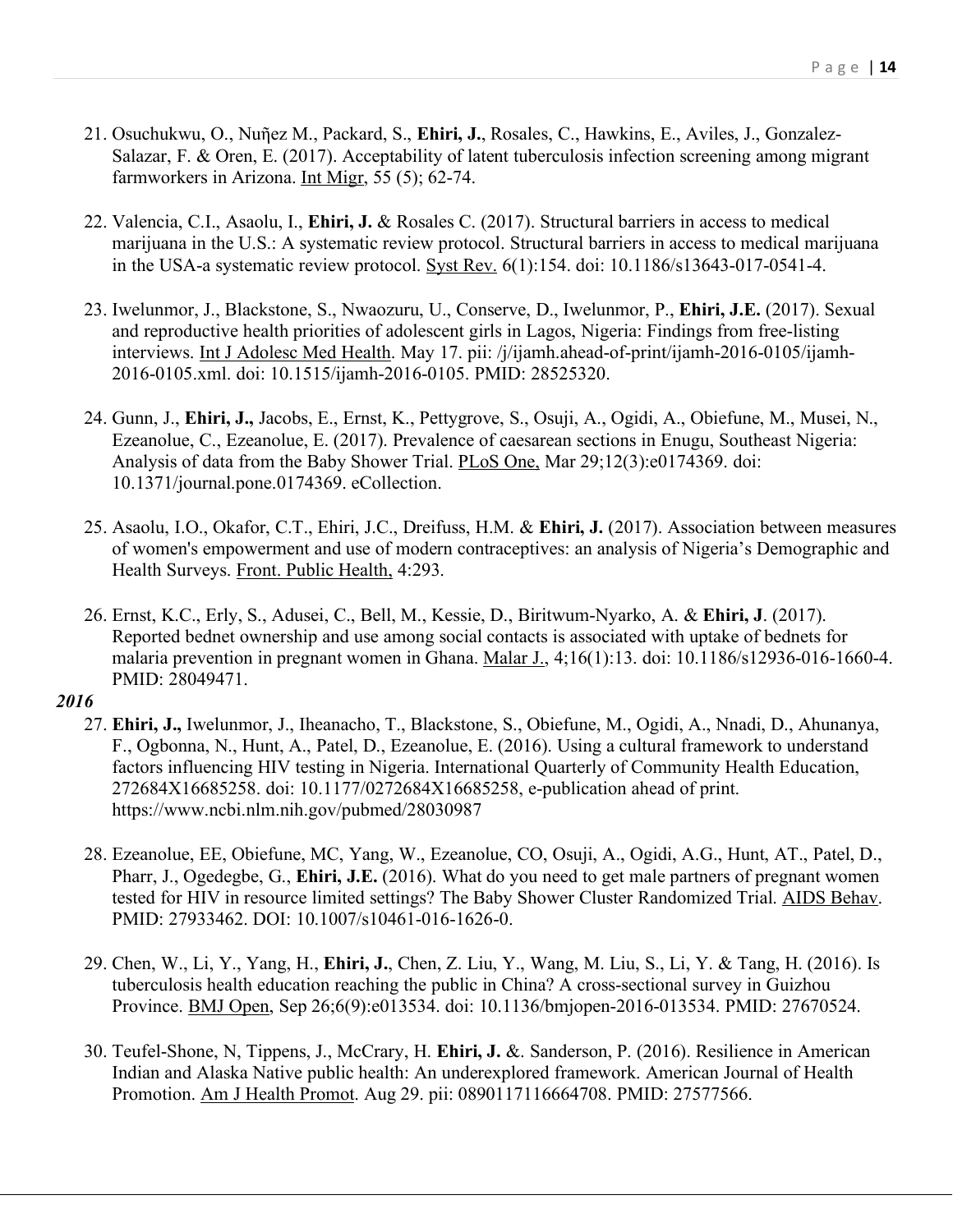- 31. Asaolu, I.O., Gunn, J.K., Center, K.E., Koss, M.P., Iwelunmor, J.I., **Ehiri, J.E.** (2016). Predictors of HIV Testing among Youth in Sub-Saharan Africa: A cross-sectional study. PLoS One, Oct 5;11(10):e0164052. doi: 10.1371/journal.pone.0164052. PMID: 27706252.
- 32. Pharr, J.R., Obiefune, M.C.,Ezeanolue, C.O., Osuji, A., Ogidi, A.G., Gbadamosi, S., Patel, D., Iwelunmor, J., Yang, W., Ogedegbe, G., **Ehiri, J.E**., Sam-Agudu, N.A. & Ezeanolue, E.E. (2016). Linkage to care, early infant diagnosis, and perinatal transmission among infants born to HIV-infected Nigerian mothers: Evidence from the Healthy Beginning Initiative. J Acquir Immune Defic Syndr*;* 72:S154–S160.
- 33. Center, K.E., Gunn, J.K.L, Asaolu, I.O., Gibson, S.J. & **Ehiri, J.E.** (2016). Contraceptive use and uptake of HIV-testing among sub-Saharan African women. PLOS One*; 11(4):e0154213. doi: 10.1371/journal.pone.0154213. eCollection 2016.*
- 34. Gunn, J.K., Rosales, C.B., Center, K.E., Nuñez, A.V., Gibson, S.J., Christ, C. & **Ehiri JE.** (2016). Prenatal exposure to cannabis and maternal and child health outcomes: A systematic review and metaanalysis. BMJ Open *6:e009986. doi:10.1136/bmjopen-2015-009986.*
- 35. Gunn, J.K.L., Asaolu, I.O., Center, K.E., Gibson, S.J., Wightman, P., Ezeanolue, E.E., **Ehiri, J.E.** (2016). Antenatal care and uptake of HIV testing among pregnant women in sub-Saharan Africa: A cross-sectional study. Journal of the International AIDS Society, 19(1):20605.
- 36. Ying L., Zhang, H., **Ehiri, J.**, Yang, H., Tang, S. (2016). Impact of community-based DOT on tuberculosis treatment outcomes: a systematic review and meta-analysis. PLoS One, Feb 5;11(2):e0147744. doi: 10.1371/journal.pone.0147744. eCollection 2016.
- 37. Oringanje, C., Meremikwu, M.M., Eko, H., Esu, E., Meremikwu, A. & **Ehiri, J.E.** (2016). Interventions for preventing unintended pregnancies among adolescents. Cochrane Database Syst Rev*.* Feb 3;2:CD005215.

- 38. Ezeanolue E., Obiefune, M.C., Ezeanolue, C.O., Ehiri, J.E., Osuji, A., Ogidi, A.G., Hunt, A.T., Patel, D., Yang, W., Pharr, J., Ogedegbe, G. (2015). Effect of a congregation-based intervention on uptake of HIV testing and linkage to care in pregnant women in Nigeria (Baby Shower): a cluster randomised trial. Lancet Global Health, 3(11):e692-700.
- 39. Havelaar AH, Kirk MD, Torgerson PR, Gibb HJ, Hald T, Lake RJ, Praet N, Bellinger DC, de Silva NR, Gargouri N, Speybroeck N, Cawthorne A, Mathers C, Stein C, Angulo FJ, Devleesschauwer B; World Health Organization Foodborne Disease Burden Epidemiology Reference Group. (2015). World Health Organization Global Estimates and Regional Comparisons of the Burden of Foodborne Disease in 2010. PLoS Med. 2015 Dec 3;12(12):e1001923.
- 40. Gunn, J.K.L, **Ehiri, J.E.,** Jacobs, E.T., Ernst, K.C., Pettygrove, S. Kohler, L.N., Haenchen, S.D., Obiefune, M.C., Ezeanolue, C.O., Ogidi, A.G., Ezeanolue, E.E. (2015). Population-based prevalence of malaria among pregnant women in Enugu State, Nigeria: the Healthy Beginning Initiative. Malaria Journal, 14:438
- 41. Ezeanolue, E.E., Iwelunmor, J. Asaolu, I., Obiefune, M.C., Ezeanolue, C.O., Osuji, A., Ogidi, A.G., Hunt, A.T., Patel, D., Yang, W. & **Ehiri, J.E.** (2015). Impact of male partner's awareness and support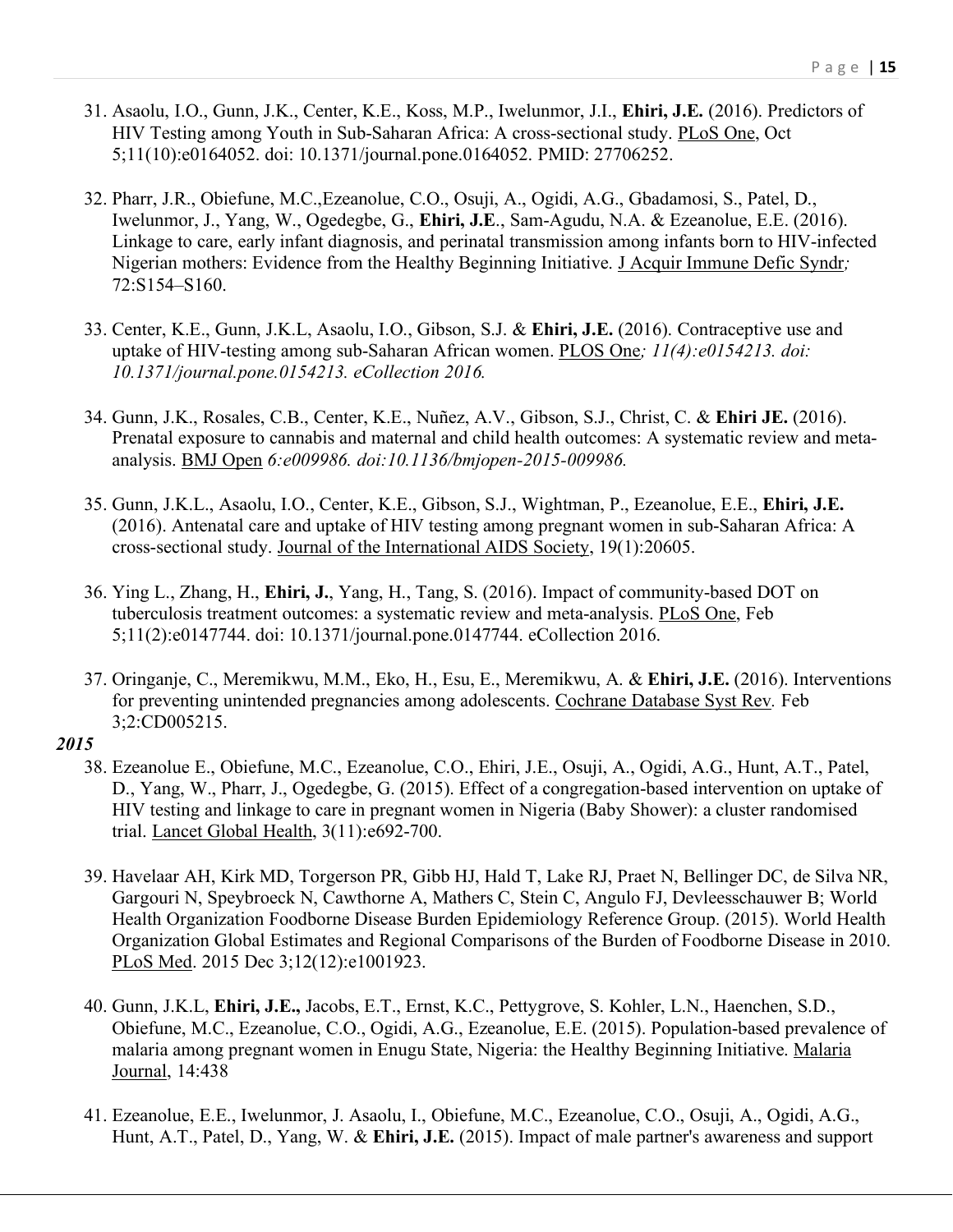for contraceptives on female intent to use contraceptives in southeast Nigeria. BMC Public Health*.* Sep 10;15(1):879.

- 42. Lake, R., Devleesschauwer, B. Nasinyama, G., Havelaar, AH, Kuchenmüller, T., Haagsma, J. Jensen, H., Jessani, N., Maertens C., de Noordhout, Angulo, FJ, **Ehiri, J.,** Molla, L., Friday, A., Aungkulanon, S., Kumagai, Y. & Speybroek, N. (2015). National studies as a component of the World Health Organization initiative to estimate the global and regional burden of foodborne disease. PLoS One*,* Dec 3;10(12):e0140319.
- 43. Daigle, G.T., Jolly, P.E., Chamot, E.A.M., **Ehiri, J**., Zhang, K., Khan, E. & Sou, S., (2015). System level factors as predictors of adherence to clinical appointment schedules in antiretroviral therapy in Cambodia. AIDS Care 27(7):836-43.
- 44. Iheanacho, T., Obiefune, M.C. Ezeanolue, C.O., Ogedegbe, G.G., Nwanyanwu, O.C., **Ehiri, J.E**., Ohaeri, J., & Ezeanolue, E.E. (2015). Integrating mental health screening into routine community maternal and child health activity: Experience from Prevention of Mother-to-child HIV transmission (PMTCT) trial in Nigeria. Soc Psychiatry Psychiatr Epidemiol*.,* 50(3):489-95.
- 45. Gunn, J.K., Rosales, C.B., Center, K.E., Nuñez, A.V., Gibson, S.J. & **Ehiri, J.E.** (2015). The effects of prenatal cannabis exposure on fetal development and pregnancy outcomes: A protocol. BMJ Open*,* Mar 13;5(3):e007227.
- 46. Ejemot-Nwadiaro, R.I., **Ehiri, J.E**., Arikpo, D., Meremikwu, M.M., Critchley, J.A. (2015). Hand washing promotion for preventing diarrhoea. Cochrane Database of Systematic Reviews, Issue 8. Art. No.: CD004265. DOI: 10.1002/14651858.CD004265.pub2.
- 47. Ugwu, C.S. Ezeanolue, E.E. **Ehiri, J.,** Ernst, K. (2015). Feasibility of using World Health Organization standard verbal autopsy to assess causes of neonatal and post-neonatal death in Enugu, Nigeria. Annals of Global Health, 81(1); 120.
- 48. Li, Y., **Ehiri, J.,** Hu, D., Oren, E., Cao, J. (2015). Framework of behavioral indicators evaluating TB health promotion outcomes: A modified Delphi study of TB policy makers and health workers. Infectious Diseases of Poverty, 4:56.

- 49. Li, Y., **Ehiri, J.,** Hu, D., Zhang, Y., Wang, Q., Zhang, S., Cao J. (2014). Framework of behavioral indicators for outcome evaluation of TB health promotion: A Delphi study of TB suspects and Tb patients. BMC Infect Dis. May 16;14:268.
- 50. **Ehiri, J.E.,** Gunn, J.K.L., Center, K.E., Li, Y. Rouhani, M., Ezeanolue, E.E. (2014). Training and deployment of lay refugee/internally displaced persons to provide basic health services in camps: a systematic review. Glob Health Action, 7(1):23902.
- 51. Li, Y., **Ehiri, J.**, Oren, E., Hu, D., Luo, X., Liu, Y., Li, D., Wang, Q. (2014). Are We Doing Enough to Stem the Tide of Acquired MDR-TB in Countries with High TB Burden? Results of a Mixed Method Study in Chongqing, China. PLoS One 9(2): e88330.
- 52. Li, Y., Marshall, C.M., Rees, H.C., Nunez, A., Ezeanolue, E., **Ehiri, J.** (2014). Intimate partner violence and HIV infection among women: A systematic review and meta-analysis. Journal of the International AIDS Society, 17:188845.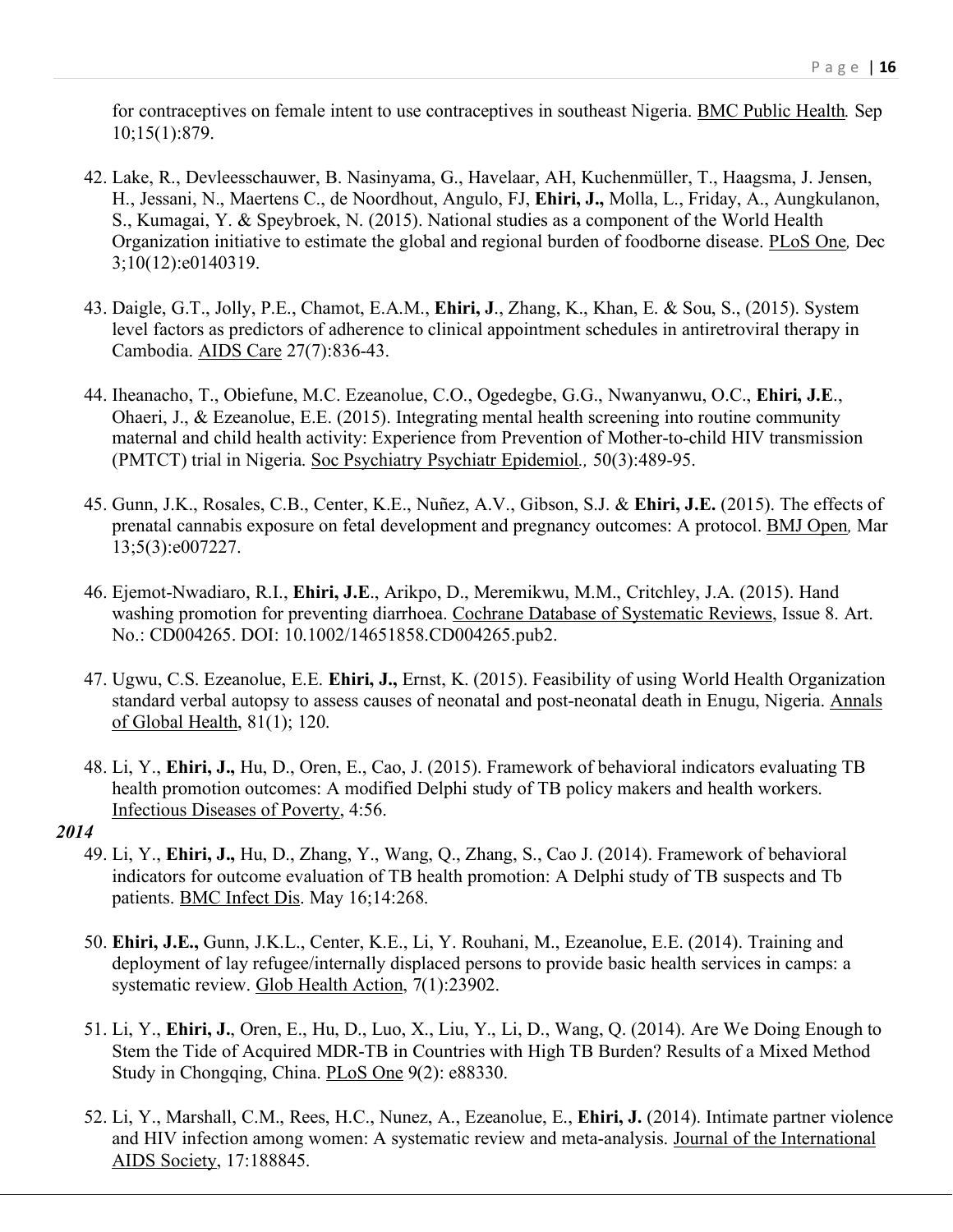- 53. Walcott MM, Funkhouser E, Aung M, Kempf MC, **Ehiri J,** Zhang K, Bakhoya M, Hickman D, Jolly PE. (2014). Gender norms and sexual behaviours among men in western Jamaica. Sex Health. doi: 10.1071/SH13099. [Epub ahead of print]. PMID: 24618497 [PubMed].
- 54. Walcott, M.M., Funkhouser, E., Aung M., Kempf, M.C., **Ehiri, J.**, Zhang, K., Bakhoya, M., Hickman, D., Jolly, P.E. (2014). Gender norms and family planning practices among men in western Jamaica. Am J Mens Health*,* Jul 30. pii: 1557988314543792. [Epub ahead of print] PMID: 25077729 [PubMed - as supplied by publisher]
- 55. Akondeng, C., Ogidi, A., Osuji, A., Obiefune, M., **Ehiri, J.**, Ezeanolue, E.E. (2014). Congregationbased intervention in resource limited settings: Implementation Challenges & Lesson Learned. Journal of Investigative Medicine; 62 (1): 94.

- 56. Havelaar, A.H., Cawthorne, A., Angulo, F., Bellinger, D., Corrigan, T., Cravioto, A., Gibb, H., Hald, T., **Ehiri, J.,** Kirk, M. Lake, R., Praet, N., Speybroeck, N. de Silva, N., Stein, S., Torgerson, P., Kuchenmüller, T. on behalf of the Foodborne Disease Burden Epidemiology Reference Group (FERG). WHO Initiative to Estimate the Global Burden of Foodborne Diseases. Lancet, 381, Suppl. 2: 17–19; S59.
- 57. Tang, S., **Ehiri, J.**, Long, Q. (2013). China's largest, most neglected health challenge: Noncommunicable diseases. BMC Infectious Diseases of Poverty*,* 2(1):7.
- 58. Li, Y., **Ehiri, J**., Tang, S., Li, D., Bian, Y., Lin, H., Marshall, C., Cao, J. (2013). Factors associated with patient delay and diagnostic delay in Chinese TB patients: A systematic review and meta-analysis. BMC Medicine 11(1):156.
- 59. Zhou, L., Li, Y., Bosworth, H.B., **Ehiri, J.**, Luo, C. (2013). Challenges facing translational research organizations in China: A qualitative multiple case study. Journal of Translational Medicine*,* 11(1):256. PMID: 24119837. [PubMed].
- 60. Zhao, Y., **Ehiri, J.,** Li, D., Luo, X., Li, Y. (2013). A survey of TB knowledge among medical students in Southwest China: Is the information reaching the target? BMJ Open, 3:9 e003454 doi:10.1136/bmjopen-2013-003454.
- 61. Walcott, M.M., Jolly, P.E., **Ehiri, J.E.**, Funkhouser, E., Kempf, M.C., Hickman, D., Aung, M., Zhang, K. (2013). Factors associated with the acceptability of male circumcision among men in Jamaica. PLoS One, 8(9): e75074.
- 62. Ndubuka, J., Ndubuka, N., Li, Y., Marshall, C.M., **Ehiri, J.** (2013). Knowledge, attitudes and practices regarding infant feeding among HIV-infected pregnant women in Gaborone, Botswana: A crosssectional survey. BMJ Open*,* 3(11):e003749.

#### *2012*

63. Shuaib, F.M., Ehiri, J.E., Jolly, P., Zhang, Q., Emusu, D., Ngu, J., Foushee, H., Katongole, D., Kirby, R., Wabwire-Mangen, F. (2012). Sexual violence and associated factors among women in HIV discordant and concordant relationships in Uganda. Int J Adolesc Med Health. 24(2):125-33.

# *2011*

64. Obuseh, F.A., Jolly, P.E., Kulczycki, A., **Ehiri, J.**, Waterbor, J., Desmond, R.A., Preko, P.O., Jiang, Y., Piyathilake, C.J. (2011). Aflatoxin levels, plasma vitamins A and E concentrations, and their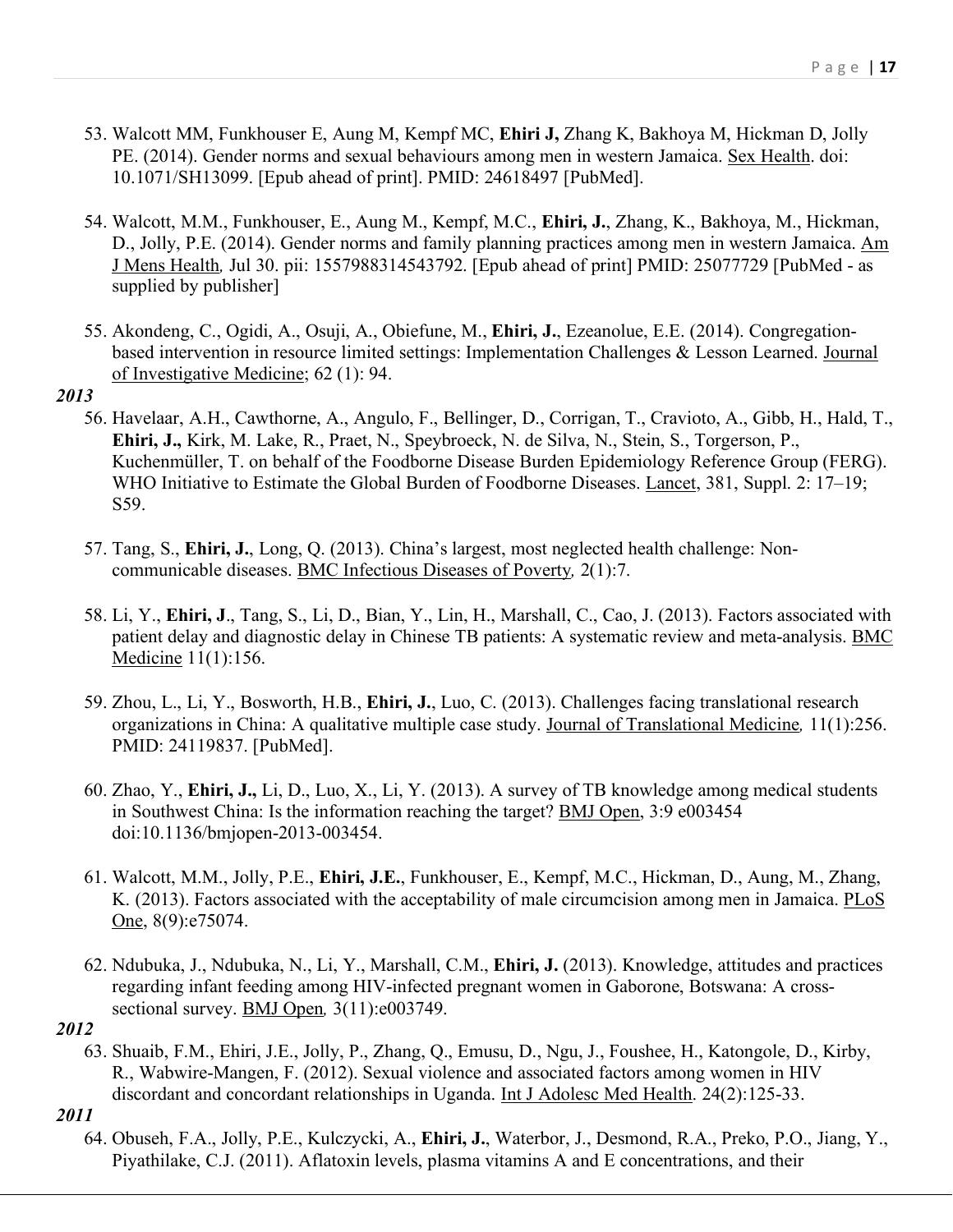associations with HIV and hepatitis B virus infections in Ghanaians: a cross-sectional study. Journal of the International AIDS Society, 14:53.

*65.* Shuaib, F., Foushee, H. R., **Ehiri, J**., Bagchi, S., Baumann, A. and Kohler, C. (2011). Smoking, sociodemographic determinants, and stress in the Alabama black belt. Journal of Rural Health, 27(1), 50-9.

# *2010*

- 66. Shuaib, F.M., **Ehiri, J.**, Abdullahi, A., Williams, J.H. & Jolly, P.E. (2010). Reproductive health effects of aflatoxins: A review of the literature. Reproductive Toxicology 29(3), 262-70.
- 67. Shuaib, F.M.B., Jolly, P.E., **Ehiri, J.E.,** Yatich, Y., Jiang, Y., Funkhouser, E., Person S.D., Wilson, C., Ellis, W.O., Wang, J., Williams, J.H. (2010). Association between birth outcomes and aflatoxin B1 biomarker blood levels in pregnant women in Kumasi, Ghana. Tropical Medicine and International Health 15(2), 160–167.
- 68. Yatich, N.J., Funkhouser, E., **Ehiri, J.E.,** Agbenyega, T., Stiles, J.K., Rayner, J.C., Turpin, A., Ellis, W.O., Jiang, Y., Williams, J.H., Afriyie-Gwayu, E., Phillips, T., Jolly, P.E. (2010). Malaria, intestinal helminths and other risk factors for stillbirth in Kumasi, Ghana. Infectious Diseases in Obstetrics and Gynecology 2010:350763.
- 69. Yatich, N., Agbenyega, T., Turpin, A., Stiles, J. Funkhouser, E., **Ehiri, J**., Rayner, J., Ellis, W., Yi, J., Williams, J.H., Jolly, P. (2009). The effect of malaria and intestinal helminth co-infection on birth outcomes in Kumasi, Ghana. American Journal of Tropical Medicine and Hygiene*,* 82(1), 28-34.
- 70. Shuaib, F., Todd, D., Campbell-Stennet, D., **Ehiri, J.E**., Jolly, P. (2009). Knowledge, attitudes and practices related to dengue fever in Westmoreland, Jamaica. West Indian Medical Journal*,* 59(2), *139- 146.*
- *71.* Shuaib, F.M.B., Jolly, P.E., **Ehiri, J.E.**, Yatich, Y., Jiang, Y., Funkhouser, E., Person S.D., Wilson, C., Ellis, W.O., Wang, J., Williams, J.H. (2010). Association between anemia and AF-ALB levels in blood of pregnant women in Kumasi, Ghana. American Journal of Tropical Medicine and Hygiene*,* 83(5), 1077-83.

- 72. Oringanje, C., Meremikwu. M.M., Eko, H., Esu, E., Meremikwu, A., **Ehiri, J.E**. (2009). Interventions for preventing unintended pregnancies among adolescents. Cochrane Database Syst Rev. 7(4), 4.
- 73. Shuaib, F., Jolly, P., **Ehiri, J.** (2009). Socio-demographic determinants of malaria in pregnancy. International Public Health Journal*,* 1(1), 17-27.
- 74. Yatich, N., Yi, J., Agbenyega, T. Turpin, A., Ellis, W., Stiles, J. Funkhouser, E., **Ehiri, J**., Rayner, J., Williams, J.H., Jolly, P. (2009). Malaria and helminth co-infection in pregnant women in Ghana: prevalence and risk factors. American Journal of Tropical Medicine and Hygiene*,* 80(6), 896-901.
- 75. Emusu, D., Ivankova, N., Jolly, P., Kirby, R., Foushee, H., Wabwire-Mangen, F. Katongole, D. & **Ehiri, J**. (2009). Experience of sexual violence among women in HIV discordant union after voluntary HIV counseling and testing: a qualitative critical incident study. AIDS Care*,* 21(11), 1363-1370.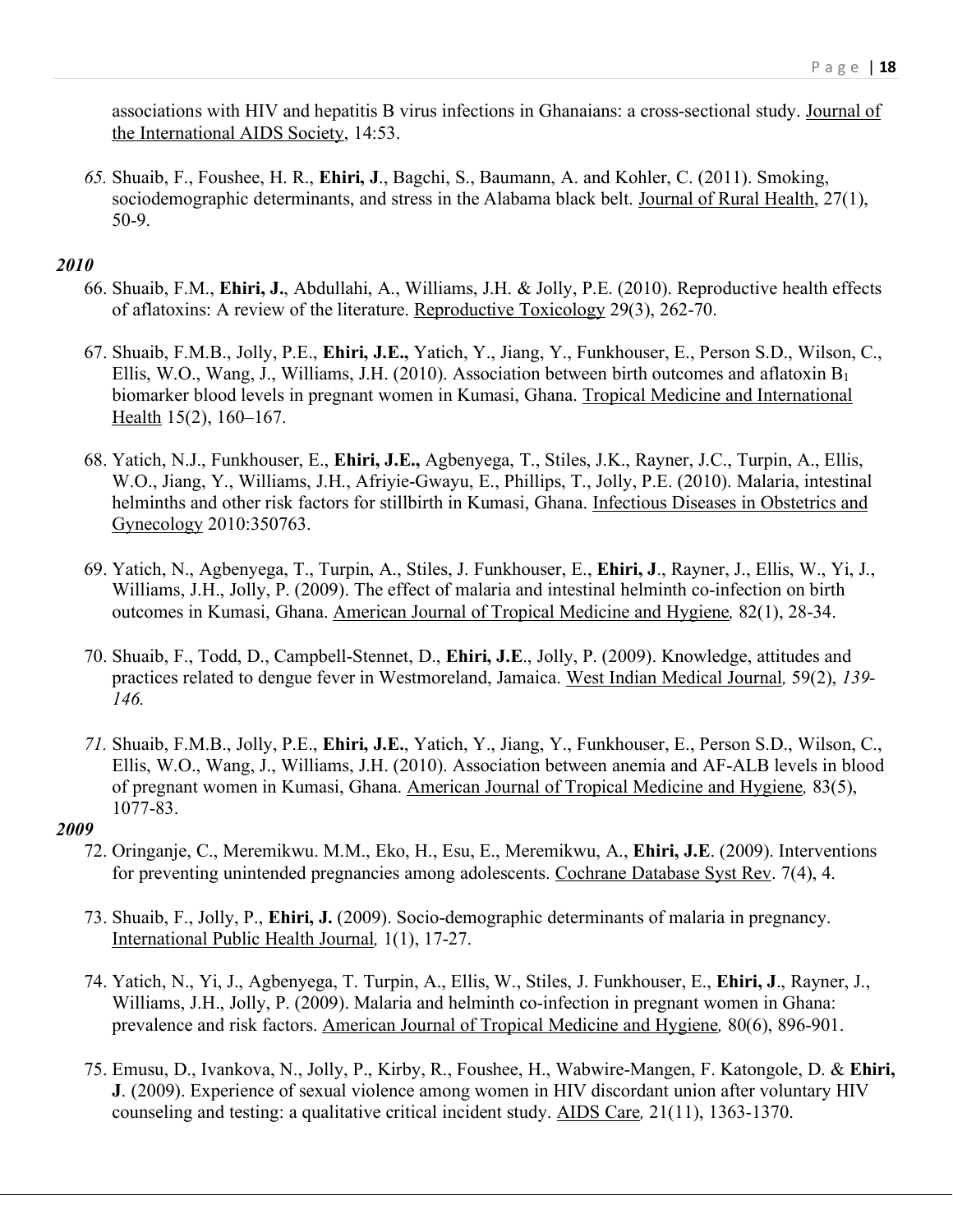76. Obi, C.I., Preko, P.O., Bayard, B., **Ehiri, J.E.,** Jolly, C.M., Jolly, P.E. (2009). HIV/AIDS-related stigma and discrimination among community and family members of people living with HIV/AIDS in Kumasi, Ghana. Health & Place, 15(1), 255-262.

## *2008*

77. Ejemot, R.I., **Ehiri, J.E.**, Meremikwu, M.M., Critchley, J.A. (2008). Hand washing for preventing diarrhoea. Cochrane Database of Systematic Reviews, Issue 1. Oxford, England: John Wiley & Sons Ltd.

# *2007*

- 78. **Ehiri, J.E.,** Hitchcock, L.I. Ejere, H.O.D., Mytton, J.A. (2007). Primary prevention interventions for reducing school violence. Cochrane Database of Systematic Reviews Issue 1, No. 1. The Cochrane Collaboration. Oxford, England: John Wiley & Sons, Ltd.
- 79. Ekundayo, O.J., Dodson-Stallworth, J., Roofe, M. Aban, I.B., Bachmann, L.H., Kempf, M.C., **Ehiri, J.**, Jolly, P.E. (2007). Initiation of heterosexual activity among adolescents in rural Jamaica: the influence of family factors. Journal of Education and Human Development 1:2.
- 80. Ekundayo, O.J., Dodson-Stallworth, J., Roofe, M. Aban, I.B., Bachmann, L.H., Kempf, M.C., **Ehiri, J**., Jolly, P.E. (2007). The determinants of sexual intercourse before age 16 years among rural Jamaican adolescents. ScientificWorldJournal - Child Health and Human Development 9(7), 493-503.
- 81. Ekundayo, O.J., Dodson-Stallworth, J., Roofe, M. Aban, I.B., Bachmann, L.H. **Ehiri, J**., Jolly, P.E. (2007). Prevalence and correlates of depressive symptoms among high school students in Hanover, Jamaica*.* ScientificWorldJournal - Child Health and Human Development 1(7), 567-76*.*
- 82. Mahdi I.K., **Ehiri, J.E.**, Olufemi, O., Jolly, C., Jolly P. (2005). Sociocultural correlates of HIV/AIDSrelated stigma in rural Jamaica. AIDS and Public Policy Journal 20(3/4), 126-136. [Printed in 2007 - Back-dated by journal due to lag in publication].

# *2006*

- 83. **Ehiri, J.E.**, Ejere, H.O.D., Magnussen, L., Emusu, D., King, W., Osberg, J.S. (2006). Interventions for promoting booster seat use in four to eight year olds traveling in motor vehicles (Systematic Review and Meta-analysis). Cochrane Database of Systematic Reviews*,* Jan 25(1), 4334 (34 pages). Oxford, England: John Wiley & Sons, Ltd.
- 84. **Ehiri, J.E.**, Ejere, H.O.D, Hazen, A.E., Emusu, D., King, W.D., Osberg, J.S. (2006). Interventions to increase children's booster seat use: a review. American Journal of Preventive Medicine 31(2), 185-192.
- *85.* Hazen, A., **Ehiri, J.E**. (2006). Road traffic injuries: A hidden epidemic in less developed countries. Journal of the National Medical Association 98(1), 73-82.
- 86. Ushedo, B.O., **Ehiri, J.E.** (2006). Ethical challenges in ecological policy: global thinking and local action. Management of Environmental Quality: An International Journal 17(1), 31-42.
- 87. **Ehiri, J.E.**, Anyanwu, E., Jolly, P. (2005). AIDS-related stigma in sub-Saharan Africa: its contexts and potential intervention strategies. AIDS and Public Policy Journal 20(1/2), 25-39. [Printed in 2006 - Back-dated by journal due to lag in publication].

*2005*

88. **Ehiri, J.E.** (2005). The day I will never forget: female genital mutilation among Ethiopian communities in Kenya. Journal of the American Medical Association *(JAMA)* 294(3), 627-628.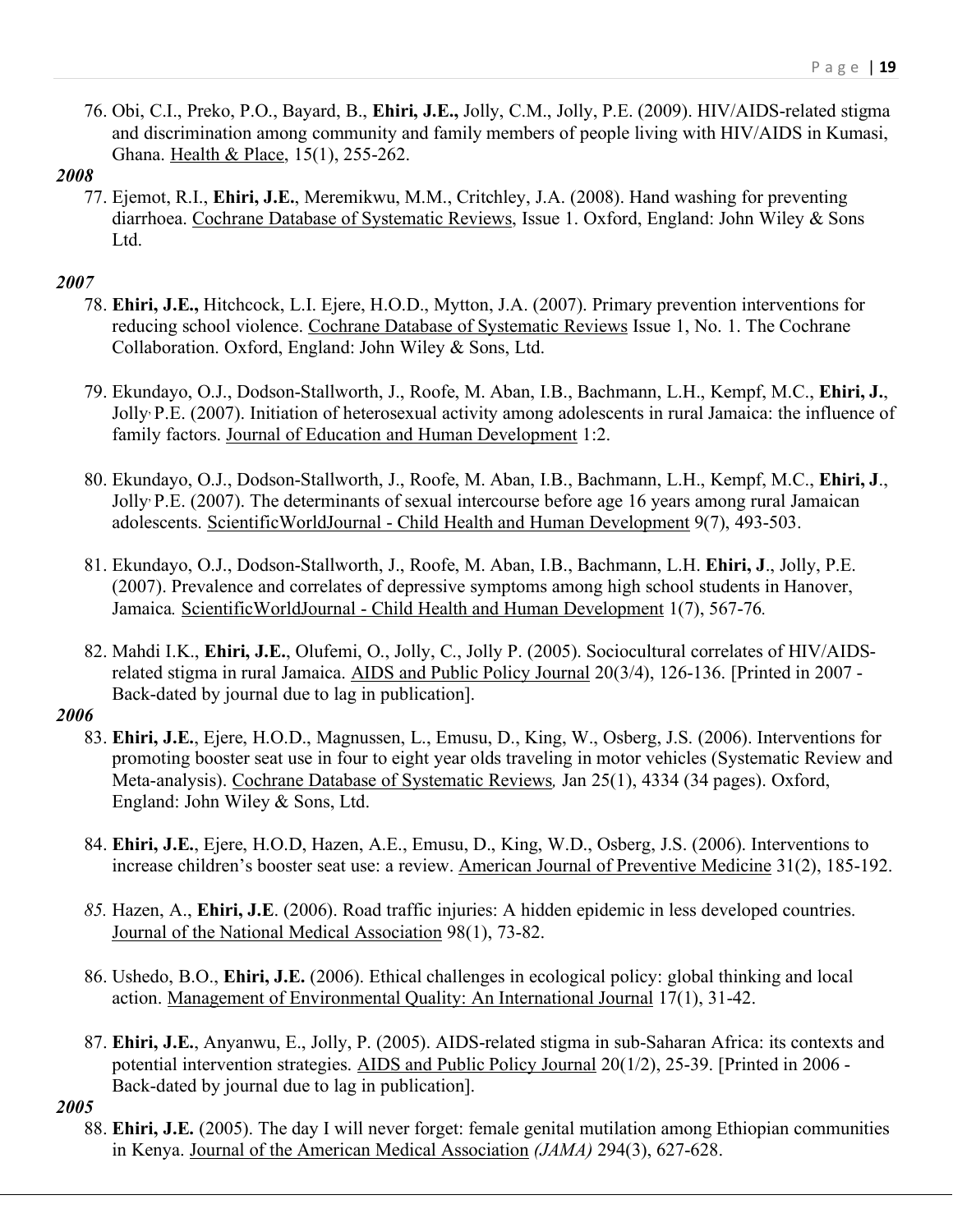- 89. Aliyu, M.H., Salihu, H.M., Keith, L.G., **Ehiri, J.E**. Islam, M.A., Jolly, P. (2005). Extreme parity and the risk of stillbirth. Obstetrics and Gynecology 106(1), 446-453.
- 90. Aliyu, M.H., Salihu, H.M., Keith, L.G., **Ehiri, J.E.**, Islam, M.A., Jolly P.E. (2005). Hyper-fertility and fetal morbidity outcomes trends in birth to fertile mothers by race/ethnicity and maternal age in the United States*.* Journal of the National Medical Association*,* 97(6), 799-804.
- 91. **Ehiri, J.E.**, Meremikwu, A., Meremikwu, M. (2005). Interventions for preventing unintended pregnancies among adolescents. (Protocol) Cochrane Database of Systematic Reviews, *Issue 1.* Oxford: John Wiley & Sons, Ltd.
- 92. Aliyu, M.H., Jolly, P.E., **Ehiri, J.E.**, Salihu, H.M. (2005). Multiparity and adverse birth outcomes: exploring the maze. Birth*,* 32(1), 45-59.
- 93. Aliyu, M.H., Salihu, H.M., Keith, L.G., **Ehiri, J.E**., Islam, M.A., Jolly, P.E. (2005). Trends in birth across high-parity groups by race/ethnicity and maternal age. J Natl Med Assoc. 97(6), 799-804.
- 94. Meremikwu, M.M., **Ehiri, J.E**., Nkanga, D.G., Udoh, E.E., Ikpatt, O.F., Alaje, E.O. (2005). Socioeconomic constraints to effective management of Burkitt's lymphoma in southeastern Nigeria. Tropical Medicine and International Health. 10(1), 92-98.
- 95. **Ehiri, J.E.,** Oyo-Ita, A.E., Anyanwu, E.C., Meremikwu, M.M, Ikpeme, M.B. (2005). Quality of child health services in primary health care facilities in Calabar, Southeastern Nigeria. Child Care: Health and Development. 31(2), 181-191.
- 96. Aliyu, M.H., Salihu, HM, Keith, L.G., **Ehiri, J.E.,** Islam, M.A., Jolly, P.E. (2005). High parity and fetal morbidity outcomes. Obstetrics and Gynecology*,* 105(5), 1045-1061.
- 97. Anyanwu, E.C., **Ehiri, J.E.** (2005). Biochemical evaluation of antioxidant function after a controlled optimum physical exercise among adolescents. International Journal of Adolescent Medicine and Health 17(1) 59-68.
- 98. Okereke, H.C., Kanu, I., Nwachukwu, N.C., Anyanwu, E.C., Ehiri, J.E., Merrick, J. (2005). Maternal and child health prospects in Nigeria. Internet Journal of Pediatrics and Neonatology
- 99. Anyanwu, EC., Kanu, I., Ehiri, J.E., Saleh, M.A. (2005). "Bioavailable" lead concentration in vegetable plants grown in soil from a reclaimed industrial site: health implications. Internet Journal of Food Safety 6; 31-34.
- 100. Kanu, I., Anyanwu, E.C., Nwachukwu, N.C., **Ehiri, J.E.**, Merrick, J. (2005). Clinical microbiological aspects of epileptic seizures in the tropical countries with specific focus on Nigeria. Scientific World Journal 5, 401-409.
- *2004*
	- 101. Magnussen, L., **Ehiri, J.E.**, Ejere H.O.D., Jolly P.E. (2004). Interventions to prevent HIV/AIDS among adolescents in less developed countries: Are they effective? International Journal of Adolescent Medicine and Health 16(4), 303-323.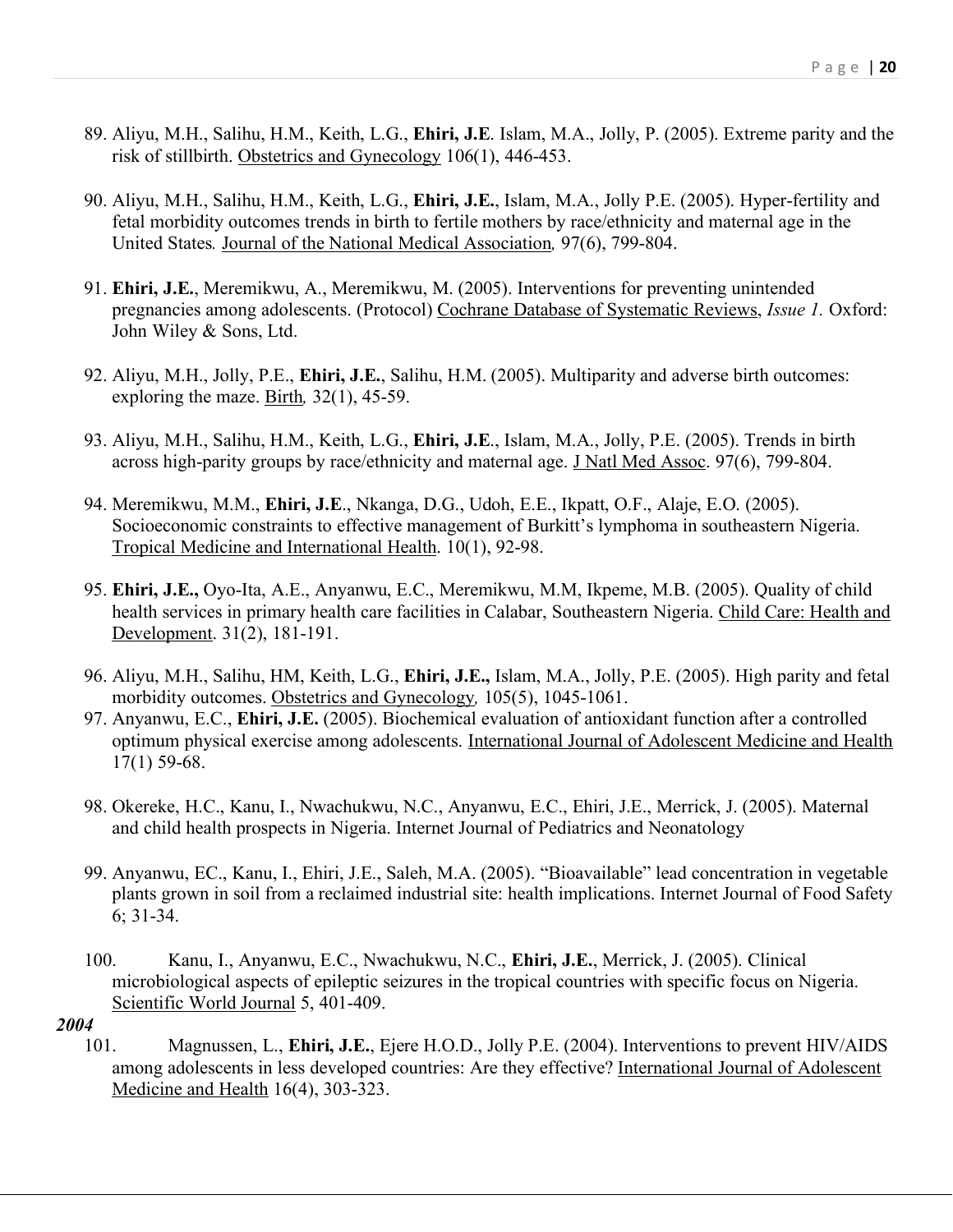- 102. Jones, S.D., **Ehiri, J.E.**, Anyanwu, E.C. (2004). Female genital mutilation in developing countries: an agenda for public health response. European Journal of Obstetrics Gynecology and Reproductive Biology 116(2), 144-151.
- 103. Anyanwu, E.C., **Ehiri, J.E.**, Morad, M., Ventegodt, S. & Merrick, J. (2004). Assessing the health effects of long-term exposure to insecticide-treated mosquito nets in the control of malaria in endemic regions. Scientific World Journal 4(4), 978-88.
- 104. Magnussen, L., **Ehiri, J.E.**, Jolly, P. (2004). Community-based approach to achieving Alma-Ata's tenets. Health Affairs (e-Letter), October.
- *105.* **Ehiri, J.E.,** Anyanwu, E.C. & Scarlett, H.P. (2004). Mass use of insecticide-treated bednets in malaria endemic poor countries: public health concerns and remedies. Journal of Public Health Policy 25(1), 9-22.
- *106.* Telfair J., **Ehiri, J.E.**, Loosier, P. & Baskin M. (2004). Transition to adult care for adolescents with sickle cell disease: descriptive results of a national study. International Journal of Adolescent Medicine and Health 16(1), 47-64.
- 107. Stallworth, J., Roofe, M., Clark, L.F., **Ehiri, J.E.** Mukherjee, S., Person, S., Jolly, PE. (2004). Predictors of sexual involvement among adolescents in rural Jamaica. International Journal of Adolescent Medicine and Health 16(2), 165-178.
- 108. Magnussen, L., **Ehiri, J.E.**, Jolly, P. (2004). Comprehensive versus selective primary health care: lessons for global health policy. Health Affairs 23(3), 167-176.
- 109. Anyanwu, E., **Ehiri, J.E.**, Akpan, I.A. (2004). Application, effectiveness, and limitations of the electrophysiological diagnosis of neurotoxic effects of chronic environmental mycotoxins in humans. International Journal of Adolescent Medicine and Health 16(2), 107-118.
- 110. Anyanwu, E.C. Campbell, A.W., **Ehiri, J.E**. (2004). Mycotoxins and antifungal drugs interactions: Implications in the treatment of illnesses due to indoor chronic toxigenic mold exposures. Scientific World Journal 4: 167-177.

- 111. Anyanwu, E.C., Campbell, A.W., Jones, J., **Ehiri, J.** (2003). The neurological significance of abnormal natural killer cell activity in chronic toxigenic mold exposures. Scientific World Journal 3(3), 1128-1137.
- 112. Anyanwu, E.C., **Ehiri, J.E.** (2004). Ocular defects in photosensitive epilepsy. Scientific World Journal 4, 167-177.
- 113. Anyanwu, E.C., **Ehiri, J.E.**, Jones, J. (2004). Efficacy of sodium valproate in the treatment of photosensitive epilepsy (PSE) and the probable reasons for the persistence of occipital spikes. Scientific World Journal 4: 521-30.
- 114. Zafar, A.K., **Ehiri, J.E.**, Anyanwu, E. (2003). Use of antenatal care services in Kampung Trach district, Cambodia. Scientific World Journal 3(11), 1081-1092.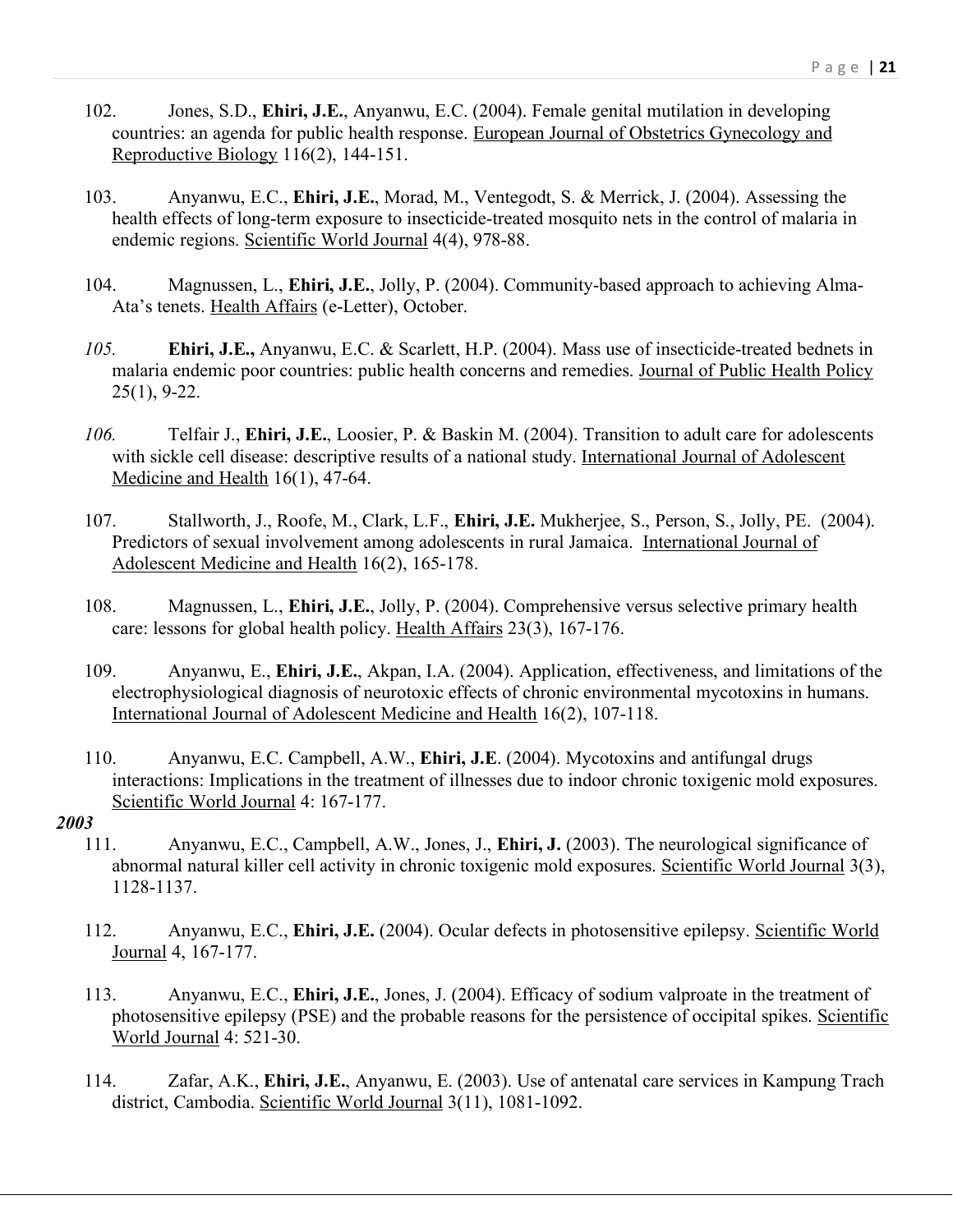- 115. Smith, D., Roofe, M., **Ehiri, J.E.** Campbell-Forrester, S., Jolly, C., Jolly, P. (2003). Sociocultural contexts of adolescent sexual behavior in rural Hanover, Jamaica. Journal of Adolescent Health 33(1), 41-48.
- 116. Anyanwu, E., Campbell, A.W., Vojdani, A., **Ehiri, J.E.**, Akpan AI. (2003). Biochemical changes in the serum of patients with chronic toxigenic mold exposures: A risk factor for multiple renal dysfunctions. Scientific World Journal 3:1058-64.
- 117. Anyanwu, E.C., **Ehiri, J.E.**, Jones, J. (2003). Photosensitive epilepsy beyond adolescence: is freedom from photosensitivity age-dependent? International Journal of Adolescent Medicine and Health 15(2), 125-32.

- *118.* Lomoro, O., **Ehiri, J.E.**, Qian, X., Tang, S. (2002). Quality of postpartum care services in central Shanghai, China. International Journal of Quality in Health Care 14(5), 393-401.
- 119. **Ehiri, J.E.**, Birley, M.H. (2002). Environmental impact of contraceptive use: an overview of available evidence*.* Management of Environmental Quality: An International Journal 13(1), 55-65.

#### *2001*

120. **Ehiri, J.E.**, Azubuike, M.C., Ubbaonu, C.N., Ibe, K.M., Ogbonna, M. (2001). Critical control points in the preparation and handling of complementary foods in eastern Nigeria. *Bulletin of the World Health Organization* 79(5), 432-433.

# *1999*

- 121. **Ehiri, J.E.**, Prowse, J.M. (1999). Child health promotion in developing countries: the case for integration of environmental and social interventions? Health Policy and Planning 14(1), 1-10.
- 122. Azubuike, M.C., **Ehiri, J.E.** (1999). Health information systems in developing countries: benefits, problems and prospects. Journal of the Royal Society of Health 119(3), 175-179.

## *1998*

123. Azubuike, M.C. & **Ehiri, J.E.** (1998). Action on low immunization uptake. World Health Forum 19(4), 362-364.

### *1997*

- 124. **Ehiri, J.E.** (1997). Tackling the cause of child accidents in the home. World Health Forum 18(3/4), 331-332.
- 125. **Ehiri, J.E.**, Morris, G.P. & McEwen, J. (1997). Evaluation of a food hygiene training course in Scotland. Food Control 8(3), 137-147.
- 126. **Ehiri, J.E.**, Morris, G.P. & McEwen, J. (1997). A survey of HACCP implementation in Glasgow: is the information reaching the target? International Journal of Environmental Health Research 7(1), 71-84.
- 127. Mossel, D.A.A., Struijk, C.B., Morris, G.P., & **Ehiri, J.E.** (1997). Shaping the new generation of microbiological food safety professionals: attitudes, education and training. International Journal of Environmental Health Research 7, 233-250.

#### **1996**

128. **Ehiri, J.E.** & Morris, G.P. (1996). Hygiene training and education of food handlers: does it work? Ecology of Food & Nutrition 35(4), 243-251.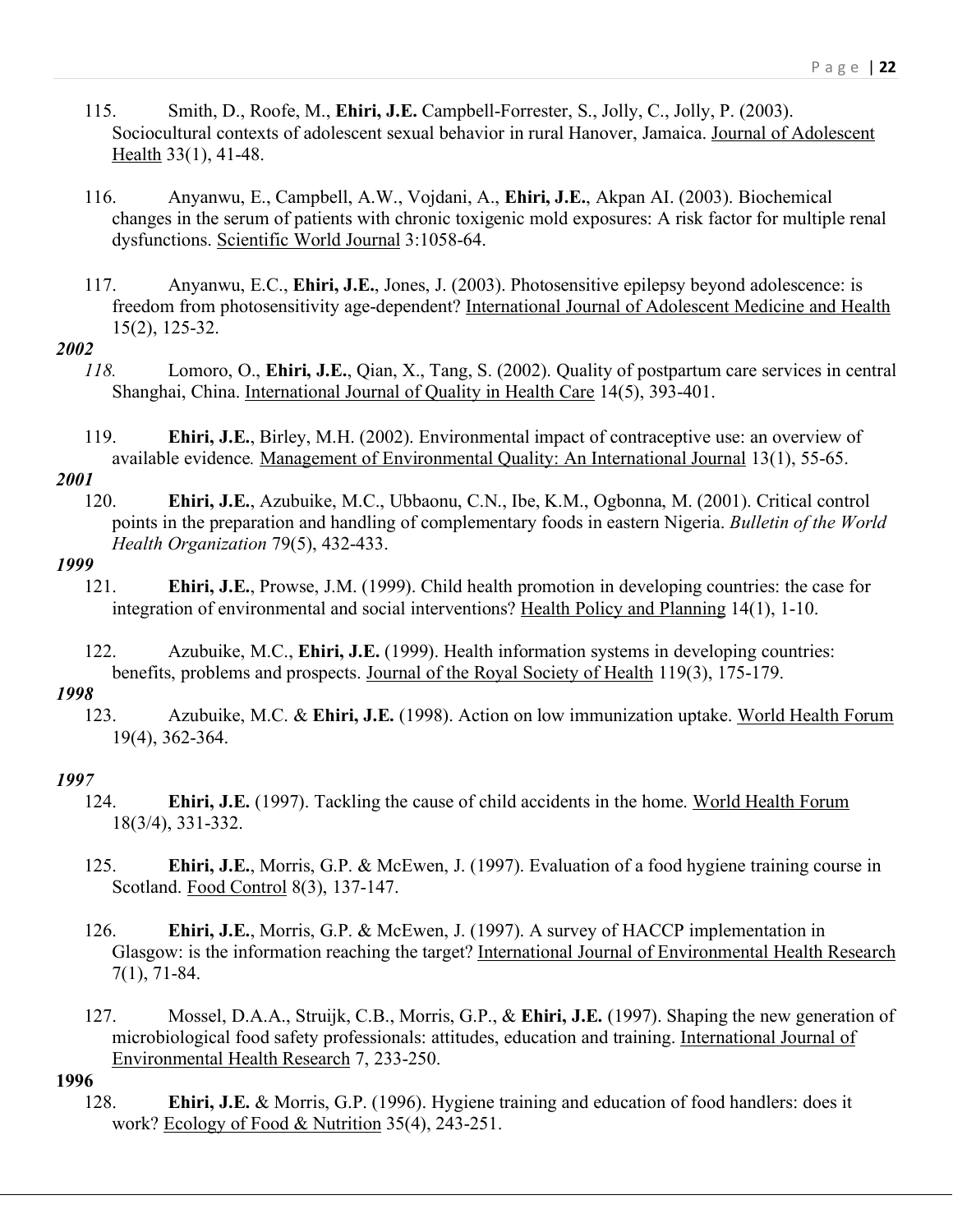129. **Ehiri, J.E.** & Morris, G.P. (1996). Food safety control: overcoming barriers to wider use of hazard analysis. World Health Forum 17(3), 301-303.

# **1995**

- 130. **Ehiri, J.E.**, Morris, G.P. & McEwen, J. (1995). Implementation of HACCP in food businesses: the way ahead. Food Control  $6(6)$ , 341-345.
- 131. **Ehiri, J.E.** & Watt, G.C.M. (1995). The role of health visitors in the prevention of home accidents involving children: time for a rethink? Health Bulletin (Edinburgh)*.* 53(1), 20-25.
- 132. **Ehiri, J.E.** (1995). HACCP implementation in food businesses: the need for a flexible approach. Journal of the Royal Society of Health 115(4), 249-53.
- 133. **Ehiri, J.E.** (1995). Food safety control in developing countries: does HACCP matter? Science, Technology & Development 13(2), 250-265.
- 134. **Ehiri, J.E.** & Morris G.P. (1995). HACCP: a better approach to the prevention of food-borne disease. Weekly Report, Scottish Center for Infection and Environmental Health (SCIEH) SCIEH Weekly Report. 29.

## *1994*

135. **Ehiri, J.E.** & Morris, G.P. (1994). Food safety control strategies: a critical review of traditional approaches. International Journal of Environmental Health Research 4(4), 254-263.

# **MANUSCRIPTS UNDER REVIEW**

- 1. Okusanya, B., Asaolu, I., **Ehiri, J.,** Kimaru, L., Okechukwu, A., Rosales, C. (2020). Medical cannabis for the reduction of opioids dosage in the treatment of non-cancer chronic pain: A systematic review. Preventive Medicine.
- 2. Iwelunmor, J., Nwaozuru, U.C., Obiezu-Umeh, C., Uzoaru, F., **Ehiri, J.**, Curley, J., Airhihenbuwa, C., Ssewamala, F. (2019). Is it time to RE-AIM? A systematic-review of economic empowerment as HIV prevention intervention for adolescent girls and young-women in sub-Saharan Africa using the RE-AIM framework. Implementation Science
- 3. Iwelunmor, J., Nwaozuru, U.C., **Ehiri, J.**, Obiezu-Umeh, C., Curley, J., Ssewamala, F. Airhihenbuwa, C. (2019). Adapting and piloting the economic empowerment and HIV prevention JEWEL (Jewelry Education for young Women Empowering their Lives) program for adolescent girls and young women in Nigeria. Frontiers in Public Health.
- 4. Iwelunmor, J., Nwaozuru, U.C., Obiezu-Umeh, C., Uzoaru, F., Curley, J., **Ehiri, J.**, Ssewamala, F. (2019). By her own hands: Using Jewelry-making to meaningfully engage girls and young women in HIV prevention continuum in sub-Saharan Africa. BMC Public Health
- 5. Liu, S., Liang, S., Deng, H., Wang, G., Li, L., Wang, M., Yang, H., Luo, X., **Ehiri, J**. & Li, Y. (2019). Equalizing basic public health services in Southwest China - Achievement in and Challenges to Health Record and Education Delivery. BMC Public Health.
- 6. Lewis, D. L., Thomson, C. A., **Ehiri, J. E.,** Garcia, D. O., & Dokter, E. F. C. (2019). Community-based research: A laboratory for public health student research training. Journal of College Science Teaching.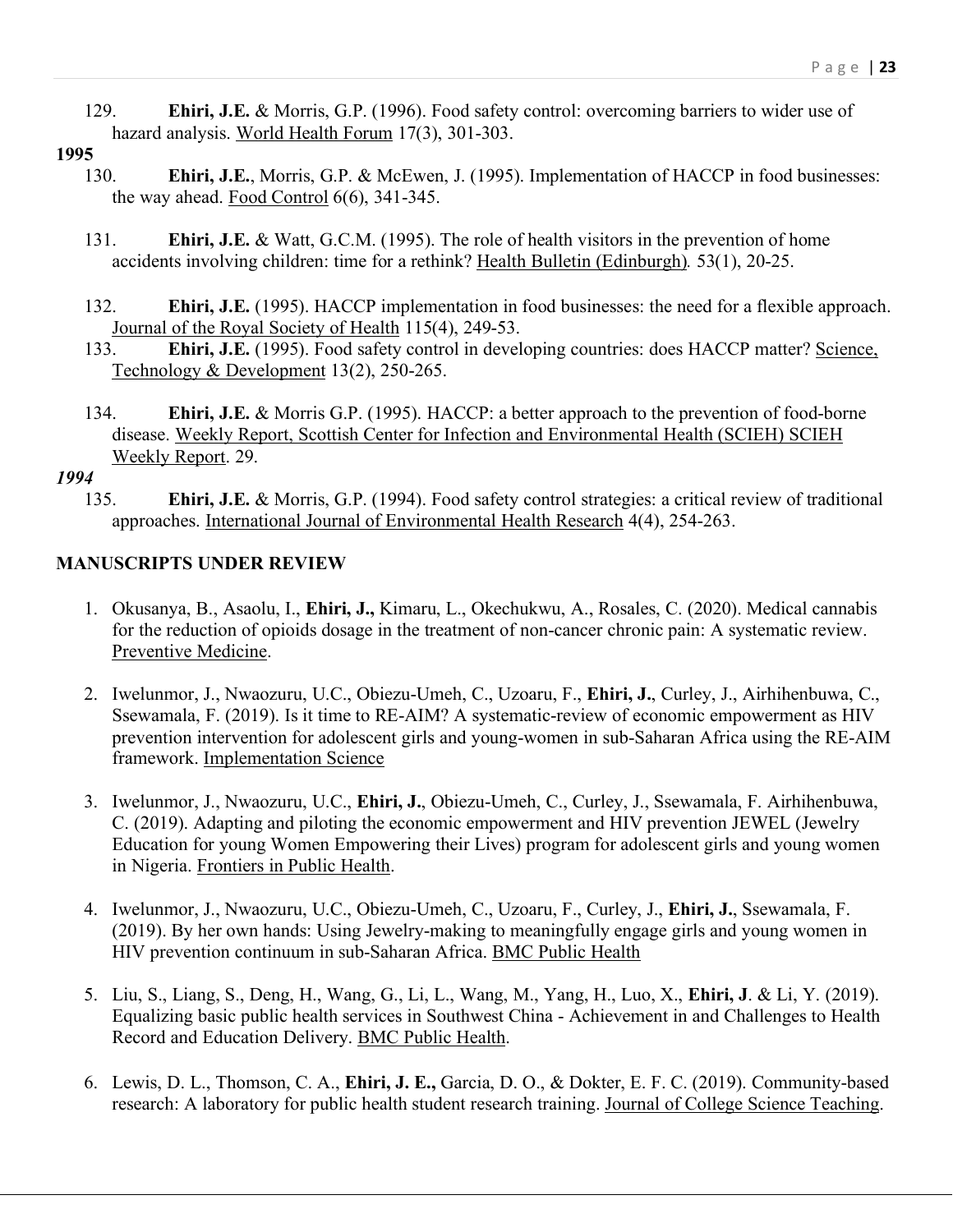- 7. Iwelunmor, J., Nwaozuru, U., Blackstone, S. & **Ehiri, J.** (2019). What do adolescent girls want with HIV prevention programming in Nigeria? A qualitative study. Journal of the International AIDS Society.
- 8. Iwelunmor, J., **Ehiri, J**., Iheanacho, T. Blackstone, S., Obiefune, M., Ogidi, A., Hunt, A., Patel, D., Ezeanolue, E. (2019). Sustaining a congregation-based Healthy Beginning Initiative in Southeast Nigeria: a qualitative study of stakeholders' perceptions. Globalization and Health.
- 9. Iwelunmor, J., Blackstone, S., Nwaozuru, U., Iwelunmor, P. & **Ehiri, J**. (2019). Young people's perspectives on the social determinants influencing health and wellbeing in Lagos, Nigeria: a free-listing study. Journal of Adolescent Health
- 10. Iwelunmor, J., Blackstone, S., Nwaozuru, U., Iwelunmor, P. & **Ehiri, J.** (2019). Brief Report: the state of adolescent girls' sexual and reproductive health in Nigeria and the priorities ahead. International Journal of Sexual Health

# **PUBLISHED EXPERT COMMENTARIES IN PEER-REVIEWED JOURNALS**

- 1. Masis, D.P., Sguassero, Y., Ejemot, R.I., **Ehiri, J.E.**, Meremikwu, M.M. & Critchley, J.A. (2009). Hand washing for preventing diarrhoea. Evidence-based Child Health: A Cochrane Review Journal*,* 4(2), 944- 950*.*
- 2. Ejemot, R.I., **Ehiri, J.E.**, Meremikwu, M.M. Critchley, J.A. & Young, T. (2008). Hand washing for preventing diarrhoea. International Journal of Epidemiology*,* 37(3), 470-473*.*
- 3. **Ehiri, J.E.**, Ejere, H.O.D., Magnussen, L., Emusu, D., King, W. & Osberg, J.S. (2006). Interventions for promoting booster seat use in four to eight year olds traveling in motor vehicles. (Invited Expert Commentary). Evidence-based Child Health: A Cochrane Review Journal 1(3), 891-894.
- 4. Young, T., **Ehiri, J.**, Ejere, H., Magnussen, L., Emusu, D., King, W., Osberg, J., Perel, P. & van As, S. (2006). Interventions to increase booster seat use among 4-8 year olds: A Cochrane review. Invited Expert Commentary, Cochrane column. International Journal of Epidemiology 35:5; 1136-9. http://ije.oxfordjournals.org/cgi/content/full/35/5/1136

# **RESEARCH REPORTS, INVITED PRESENTATIONS, AND CONFERENCE ABSTRACTS**

- 1. Okechukwu, A., Leybas Nuño, V., Felix, M., Welter, A., Garcia, P., Hernandez, B., Hernandez, S., Magrath, P., Yuan, N., Moore-Monroy, M. Celaya, M.F., **Ehiri, J.** (2020).*"Everyone is doing it"*: Understanding Arizona Adolescents' Perceptions of Vaping. Annual Meeting and Expo, American Public Health Association (APHA). Oct. 24 - 28 in San Francisco.
- 2. Yuan, N., Moore-Monroy, M. Magrath, P., Nuno, V.L., Bingham, L., Welter, A., Balland, L. Celaya, M., **Ehiri, J.** (2020). Stakeholder engagement for a maternal and child health needs assessment: Application of the River of Life tool at statewide meetings. Annual Meeting and Expo, American Public Health Association (APHA). Oct. 24 - 28 in San Francisco.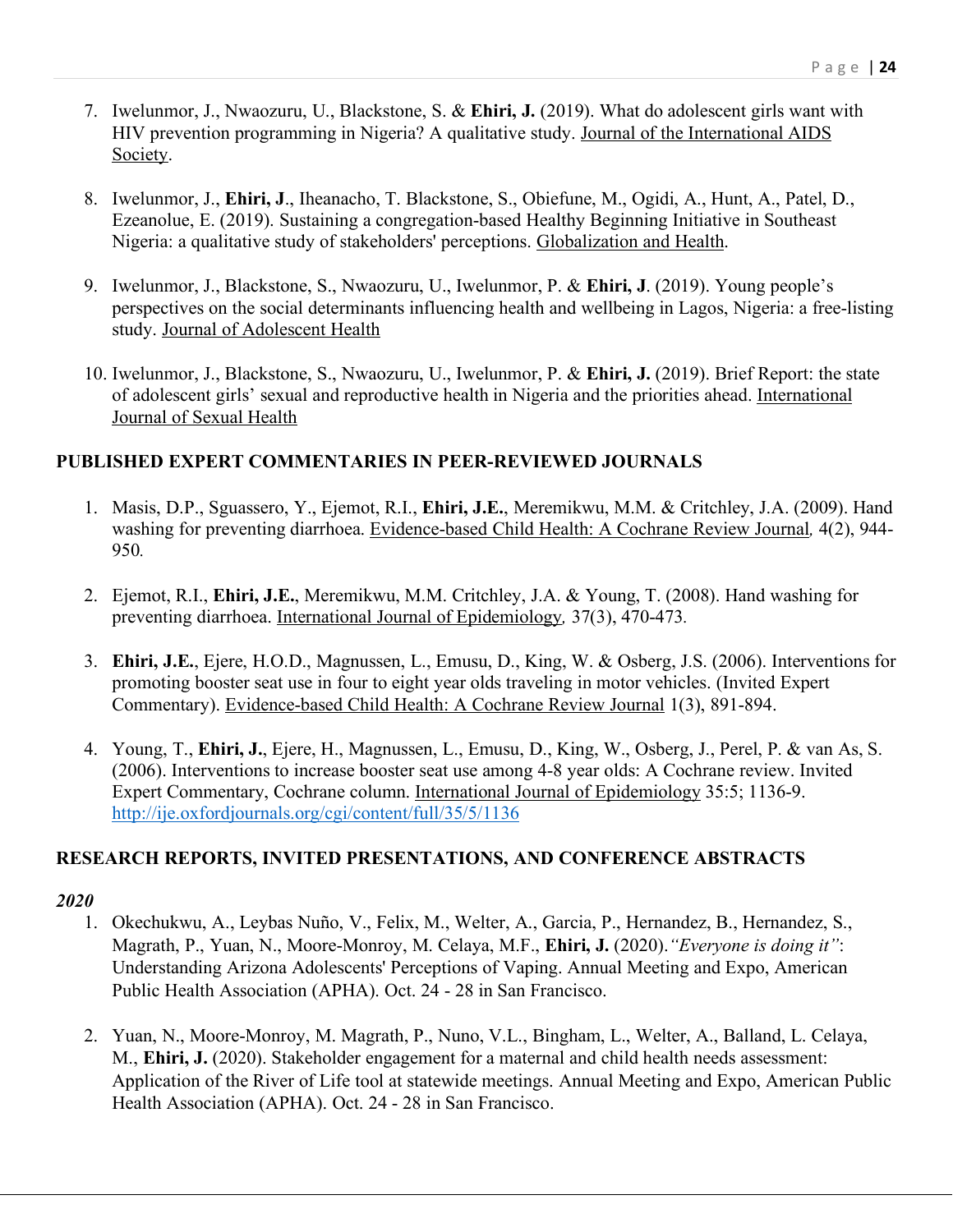3. Welter, A., Leybas Nuño, V., Hernandez, S., Hernandez, B., Felix, M., Garcia, P., Okechukwu, A., Magrath, P., Yuan, N., Moore-Monroy, M., **Ehiri, J.** (2020). "My parents are on strike" Youth Observations of the ASARCO Mine Strike. Poster presented at the University of Arizona Public Health Poster Forum, April 7. Online.

### *2019*

- 4. Lott, B., Kram, N. A-Z , **Ehiri, J.,** Yesufu, V., Balogun, M., Alaofè, H., Abosede, O., Iwelunmor, J. (2019). It will not come to my home!" Challenges to HIV service delivery in Lagos, Nigeria. the 15th International Congress of Qualitative Inquiry (QI2019) in Champaign-Urbana, IL. 15-18 May 2019.
- 5. Lott, B. Halkiyo, A., Kebede, T., Dedefo, A., Worku, D., Ehiri, J., Soliman, A., (2019). Save the mothers!" Provider perspectives on how to improve cervical cancer education and screening implementation in Ethiopia. International Cancer Education Conference. Revolutionalizing Cancer Education Globally through Technology Access Generations. American Association for Cancer Education. Salt Lake City, Utah. September 18-20.
- 6. Anderson, E.J., Chebet, J.J., Asaolu, I.O., Bell, M.I., **Ehiri J.** (2019). Influence of women's sociocultural empowerment on place of delivery in northeastern and western Kenya: An analysis of the Kenya demographic health survey. Annual Meeting and Expo, American Public Health Association (APHA). Philadelphia Nov. 2-6.
- 7. Nwaozuru, U., Obiezu-Umeh, C., Iwelunmor, J., **Ehiri, J.,** Curley, J., Ssewamala, F. (2019). Adapting and piloting JEWEL (Jewelry Enterprises for young Women Empowering their Lives) for HIV-negative adolescent girls and young women in Nigeria. Annual Meeting and Expo, American Public Health Association (APHA). Philadelphia Nov. 2-6.
- 8. Iwelunmor, J., Nwaozuru, U., Obiezu-Umeh, C., **Ehiri, J.**, Curley, J., Ssewamala, F. (2019). Is it time to RE-AIM: A systematic-review of economic empowerment HIV prevention programs for adolescent girls and young-women in sub-Saharan Africa using the RE-AIM framework. Annual Meeting and Expo, American Public Health Association (APHA). Philadelphia Nov. 2-6.
- 9. Moore-Monroy, M. J., Magrath, P. A., Welter, A., Yuan, N. P., Nuno, V. L., & **Ehiri, J. E.** (2019, June). River of Life Activity for MCH Title V Community Assessment. Arizona Rural Women's Health Symposium. Sedona, Arizona: Alliance of Community Health Centers.
- 10. Moore-Monroy, M. J., Magrath, P. A., Yuan, N. P., Nuno, V. L., Welter, A., Cortes, A., & **Ehiri, J. E.** (2019, August). Calling for input on Maternal and Child Health Services in the State of Arizona. Arizona Rural Health Conference. Flagstaff, Arizona: Arizona Center for Rural Health.
- 11. Moore-Monroy, M. J., Yuan, N. P., Magrath, P. A., Welter, A., Baland, L., Cotes, A., & **Ehiri, J. E.** (2019, June). River of Life Activity for Annual Arizona Community Health Worker Conference. Annual Arizona Community Health Outreach Worker Conference. Tucson, AZ.

- 12. Peterson, R. Fain, M., **Ehiri, J.**, Butler, E., Carvajal, S. (2018). Mechanisms for race and gender disparities in cognitive decline: A systematic review. Annual Meeting and Expo, American Public Health Association (APHA). Nov. 10 - Nov. 14, San Diego, CA.
- 13. Asaolu, I., Frisch, A. Kato-Lagumbay, K., Valencia, C. Nunez, A., **Ehiri, J.**, Rosales, C. (2018). Medical marijuana as a substitution for Opioids: A systematic review. Annual Meeting and Expo, American Public Health Association (APHA). November 10-14, San Diego, CA.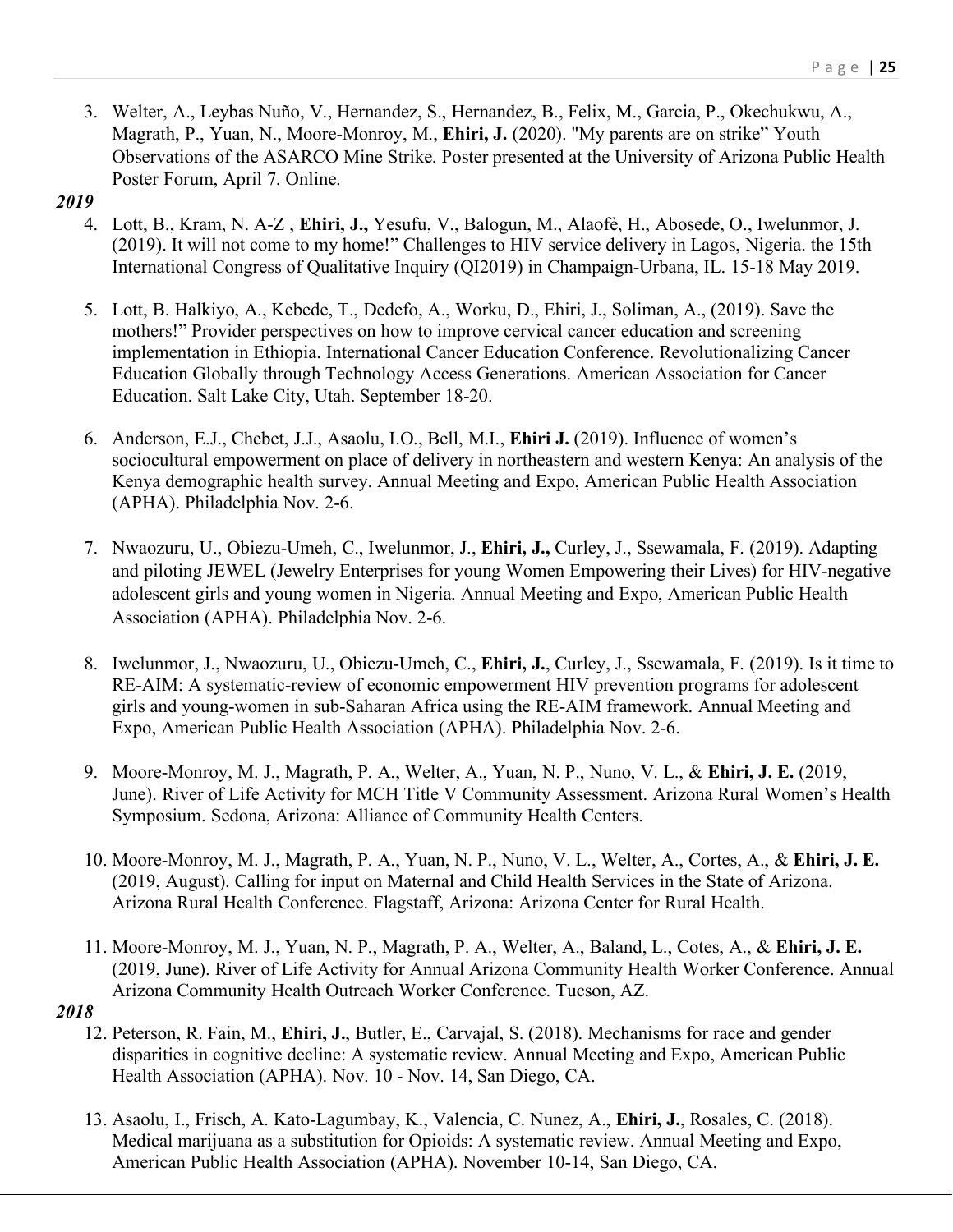- 14. Chebet, J., Thomson, C., **Ehiri, J.**, Bell, M. (2018). Antecedent Health Behavior and Obesity-Related Cancer Risk in Non-Hispanic Black Women: Results from the Women Health Initiative. Annual Meeting and Expo, American Public Health Association (APHA). Nov. 10 - Nov. 14, San Diego, CA.
- 15. Thomson, C. A., Dickeson, K., Kohler, L. N., Garcia, D. O., Harris, R. B., & **Ehiri, J. E**. (2018, Autumn). Abstract: STEP-Up for Cancer Prevention. UACC Scientific Retreat.

- 16. Iwelunmor, J., Nwaozuru, U., Iwelunmor, P. & **Ehiri, J.** (2017). Young people's perspectives on the social determinants influencing health and wellbeing in Lagos, Nigeria: A free-listing study. SOPHE 68th Annual Conference. March 30 – April 1, 2017 Denver, Colorado.
- 17. Iwelunmor, J., Nwaozuru, U., Iwelunmor, P. & **Ehiri, J.** (2017). Engaging adolescent girls in Lagos, Nigeria in articulating sexual and reproductive health priorities and potential solutions through freelisting interviews. SOPHE 68th Annual Conference. March 30-April 1, 2017 Denver, Colorado.
- 18. Asaolu, I., Valencia, I., **Ehiri, J.** & Rosales, C. (2017). Patient access to medical marijuana in the United States: A systematic review. Annual Meeting and Expo, American Public Health Association (APHA). Atlanta, Georgia, November 4-8, 2017.
- 19. Pottinger, H., Beider, S., Duncan, B., Frazee, K., Schwartz, G., Angulo, B., Cramton, R., **Ehiri, J.** (2017). Integrative Wellness Sessions in a Children's Hospital Setting: A Feasibility Study to Assess the Hospital Heroes Program at Banner's Diamond Children's Hospital. Annual Meeting and Expo, American Public Health Association (APHA). Atlanta, Georgia, November 4-8, 2017.

- 20. **Ehiri J**, Iwelunmor J, Iheanacho T. et al. (2016). Understanding sociocultural factors that influence HIV testing among couples in southeast Nigeria: Qualitative evidence from the healthy beginning initiative. 2016 Annual Meeting of the American Public Health Association (APHA). Denver, Colorado. October 29 to November 2, 2016.
- 21. Iwelunmor J, **Ehiri J**, Iheanacho T, Obiefune M, Nwaozuru U., Patel D, Ezeanolue E. Sustainability of a congregation-based intervention to increase uptake of HIV testing and linkage to care in pregnant women in Nigeria (the Baby Shower Trial). 2016 Annual Meeting and Expo, American Public Health Association (APHA). Denver, Colorado. October 29 to November 2, 2016.
- 22. Asaolu I, Dreifuss H, Ehiri JC, **Ehiri J.** Predictors of modern contraceptive use among African women. Annual Meeting and Expo, American Public Health Association (APHA). Denver, Colorado. October 29 to November 2, 2016.
- 23. **Ehiri, J.E.**, Asaolu I.O., Dreifuss, H.M., Ehiri, J.C., Valencia, C. Community health workers and prevention of chronic diseases in low- and middle-income countries: A systematic review. Seventh Annual CUGH Conference. Bridging a sustainable future in global health. Consortium of Universities for Global Health (CUGH). San Francisco, April 9-11, 2016.
- 24. Teufel-shone, N.I., Reinschmidt, K.M., Hardy, l., **Ehiri, J.,** Schwartz, A., & Sanderson, P. (2016, June). Building a model of American Indian resilience: A preliminary framework. Resilience Webinar Series. Resilience Webinar Series, Center for American Indian Resilience (CAIR). Tucson, AZ: CAIR.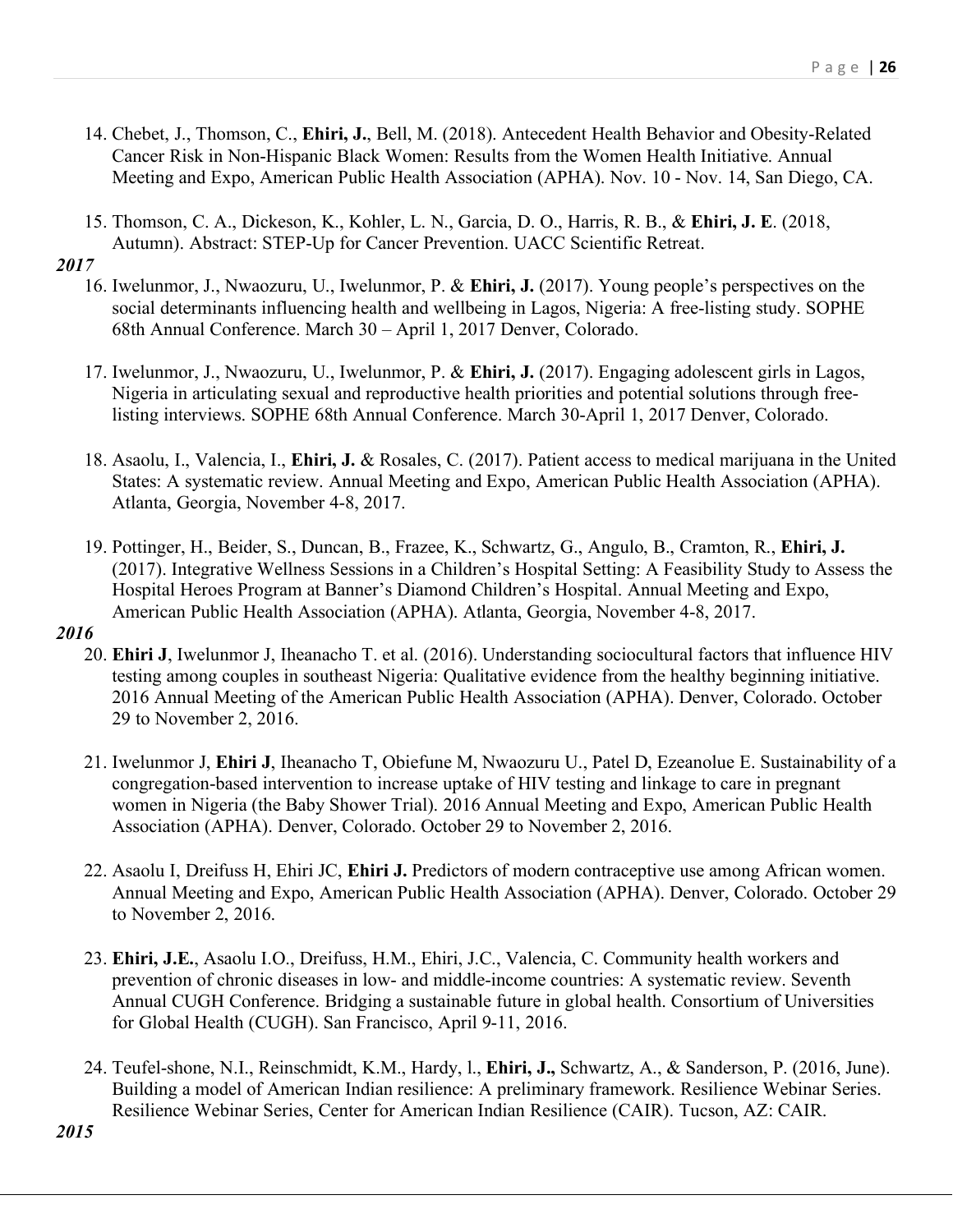- 25. Center, K., Gunn, J., Asaolu, I., Ezeanolue, E. & **Ehiri, J.** (2015). Relationship between antenatal care and uptake of HIV testing in Sub-Saharan African women. Annual Meeting and Expo, American Public Health Association. October 31 to November 4. Chicago, Illinois.
- 26. Gunn, J., Center, K., Asaolu, I., Ezeanolue, E., & **Ehiri, J.** (2015). Relationship between contraceptive use and HIV testing in Sub-Saharan Africa. Annual Meeting and Expo, American Public Health Association. October 31 to November 4. Chicago, Illinois.
- 27. Gunn JK, Rosales CB, Center KE, Nuñez AV, Gibson SJ, **Ehiri J.** (2015). Effects of prenatal cannabis exposure on fetal development and pregnancy outcomes: A systematic review and meta- analysis. Annual Meeting and Expo, American Public Health Association. October 31 to November 4. Chicago, Illinois.
- 28. Rouhani, E. & **Ehiri, J.** (2015). Cross-sectional analysis of gender equity consciousness at a university level. Annual Meeting and Expo, American Public Health Association. October 31 to November 4. Chicago, Illinois.
- 29. Bauer, M., **Ehiri, J.**, Teufel-Shone, N., Sanderson, P., Dreifuss, H. (2015). Teaching and fostering resilience in a research enhancement program for American Indians. Annual Meeting and Expo, American Public Health Association. October 31 to November 4. Chicago, Illinois.
- 30. Ugwu, C., Ezeanolue, E. **Ehiri, J**. & Ernst, K. (2015). Feasibility of using world health organization standard verbal autopsy to assess causes of neonatal and post-neonatal death in Enugu Nigeria. Sixth Annual Conference of the Consortium of Universities in Global Health (CUGH), "Mobilizing Research for Global Health", in Boston, Massachusetts, March 26 - 28, 2015.

- 31. Asaolu I., Chang, J., Chesnut, L., Spears, E., Duke, C. & **Ehiri, J.** (2014). Evidence-based knowledge translation: A University-community partnership for graduate training in maternal and child health. 142nd Annual Meeting and Expo, American Public Health Association. November 2014. New Orleans.
- 32. Akondeng, C., Ezeanolue, E., Ogidi, A., Osuji, A., Obiefune, M., **Ehiri, J.** (2014). Congregation-based intervention in resource limited settings: Implementation challenges & lessons learned. American Federation for Medical Research. 2014 Western Regional Meeting, January 23-25, Carmel, California.
- 33. Bauer, M.C., Hosley, B., Bounds, R, **Ehiri, J.,** Teufel-Shone, N., & Sanderson, P. (2014). Teaching and Fostering Resilience in a Research Enhancement Program for American Indians. 74th Annual Meeting of the Society for Applied Anthropology, Hotel Albuquerque at Old Town, March 18-22, 2014.
- 34. Teufel-Shone, N., Tippens, J., Rees, H., **Ehiri, J.**, & Sanderson, P. (2014). The science of strength among Native Americans: A systematic review of a promising framework. 25th Native Health Research Conference. Phoenix, AZ: Native Research Network.

- 35. **Ehiri, J.** (2013). Global health diplomacy. Presented at the Líderes a través de las Fronteras [Leaders Across Borders] Retreat. Hampton Inn por Hilton Monterrey/Galerías Obispado Avenida Gonzalitos 415 Sur Obispado Monterrey, Nuevo León, México. July 24-27.
- 36. Marshall, C.M., **Ehiri, J**., Teufel-Shone, N., Radke, T. (2013). Determining barriers to continuity of care in a federally qualified health center (FQHC). 141st Annual Meeting and Expo, American Public Health Association (APHA). November 2-6, 2013. Boston, MA.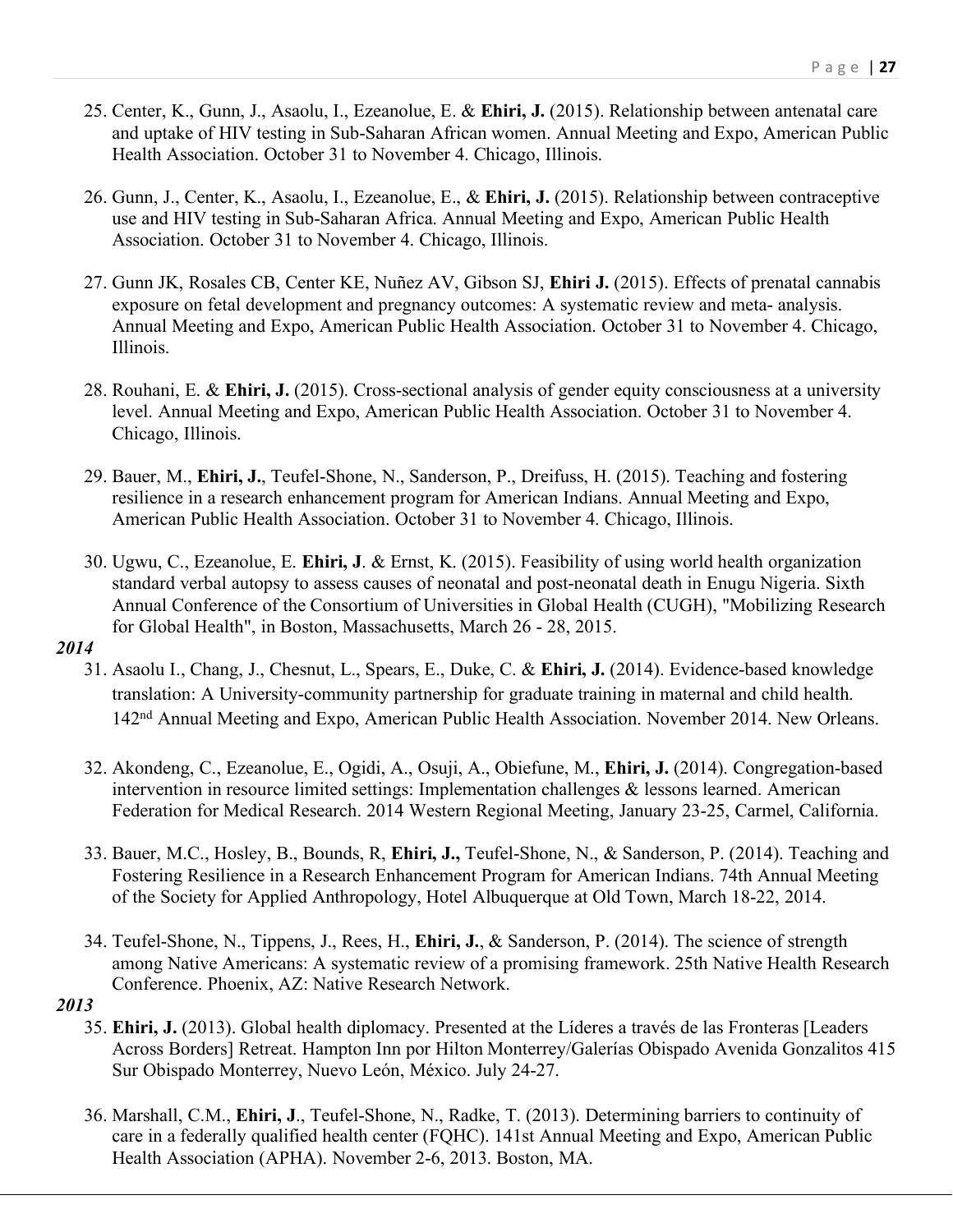- 37. Zhao, Y., **Ehiri, J.**, Li, D., Li, Y. (2013). Knowledge of tuberculosis among medical students in Southwest China: A cross-sectional survey. 141st Annual Meeting and Expo, American Public Health Association (APHA). , November 2-6, 2013. Boston, MA.
- 38. Li, Y., Marshall, C.M., Rees, H., Nunez, A., **Ehiri, J.** (2013). Relationship between intimate partner violence and HIV infection: A critical appraisal. 141st Annual Meeting and Expo, American Public Health Association (APHA). November 2-6, 2013. Boston, MA.
- 39. Ndubuka, J. Li, Y., Marshall, C.M., **Ehiri, J.** (2013). Breastfeeding among HIV-infected women in Gaborone, Botswana: A cross-sectional survey. 141st Annual Meeting and Expo, American Public Health Association (APHA). November 2-6, 2013. Boston, MA.
- 40. Li, Y., **Ehiri, J.**, Li, D., Marshall, C.M. (2013). Factors associated with patient delay and diagnostic delay among TB patients in China: A critical appraisal. 141st Annual Meeting and Expo, American Public Health Association (APHA). November 2-6, 2013. Boston, MA.
- 41. Li, Y., **Ehiri, J.**, Cao, J. (2013). Suicide distribution in mainland China: A systematic review. 141st Annual Meeting and Expo, American Public Health Association (APHA). November 2-6, 2013. Boston, **MA**

- 42. Lewis, D.L., Demers, D., Ortega, L., Shields, M., Heckert, K. & **Ehiri, J**. (2012). Mobilizing health promotion for under-served women" has been selected for oral presentation during the 140th Annual Meeting and Expo, American Public Health Association (APHA). October 27 - October 31, San Francisco, CA, USA.
- 43. Jessani, N., **Ehiri, J.,** Jensen, H., Alasfoor, D. Kuchenmuller T. (2012). Weaving knowledge translation into burden of disease studies: The case of the World Health Organization/Foodborne Epidemiology Reference Group's knowledge translation and policy group. Second Global Symposium on Health Systems Research. Beijing International Conference Center, No. 8 Beichen Dong Road, Chaoyang District, Beijing, China 100101. 31 October - 3 November 2012.

# *2009*

- 44. Closing Speaker, 2009 Conference, "Health Disparities: From Local to Global." February 18, 2009. Center for Health Promotion & Disease Prevention Research (CHPR). University of Texas Alumni Center Connally Ballroom. University of Texas, Austin School of Nursing.
- 45. Obuseh, F.A., Kulczycki, A., **Ehiri, J.**, Waterbor, J. & Jolly, P. (2009). Sex differences in disease severity among HIV-infected adults in Ghana. 137th Annual Meeting and Expo, American Public Health Association (APHA). November 7-11. Philadelphia, PA.

- 46. Obuseh, F.A., Jiang, Y. Preko, P., Kulczycki, A., **Ehiri, J.E.**, Waterbor, J., Piyathilake, C., Ellis, W., Wang, J. Williams, J. & Jolly, P. (2008). Aflatoxin exposure and health characteristics associated with vitamin A and E levels in HIV positive individuals in the Southern Ghana, West Africa. 136th Annual Meeting and Expo, San Diego, CA. October 25-29.
- 47. Johnson, S., Kempf, M., Dale, D., Redden, D., **Ehiri, J.E.** & Jolly, P. (2008). Antiretroviral Therapy Adherence among HIV+ Patients in Jamaica. 136th APHA Annual Meeting & Exposition. San Diego, CA. October 25-29.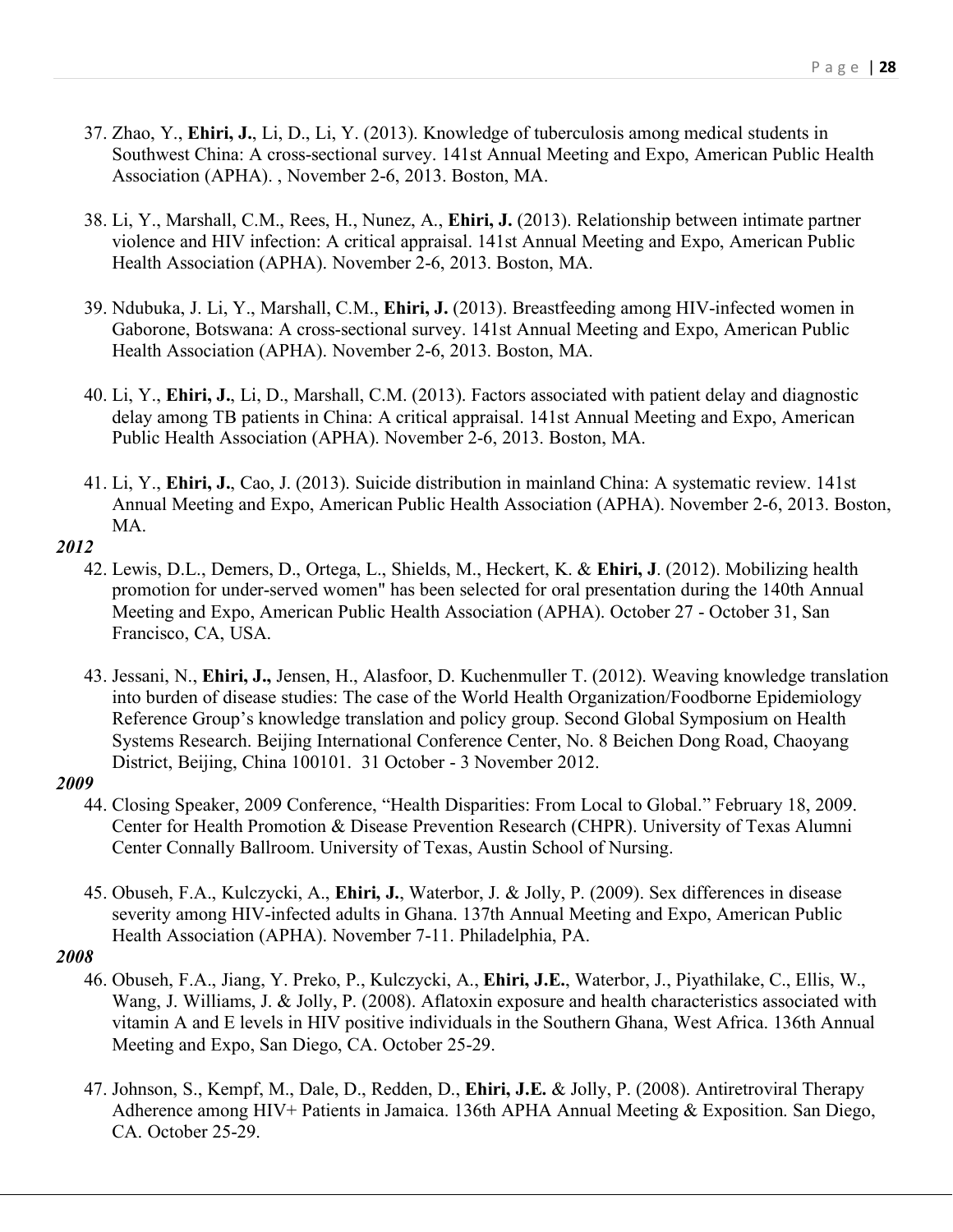- 48. Ejemot, R.I., **Ehiri, J.**, Meremikwu, M.M. & Critchley, J.A. (2008). Effects of intervention promoting hand washing for preventing diarrhea. 136th APHA Annual Meeting & Exposition. San Diego, CA. October 25-29.
- 49. Johnson, S.D., Collette-Kempf, M., Dale, D., Redden, D., **Ehiri, J.**, Sergeant, S., Grant, A. & Jolly, P. (2008). Antiretroviral Scale up in Jamaica: Studying Adherence among its Patient Population. Third International Conference on HIV treatment adherence. International Association of Physicians in AIDS Care (IAPAC). Jersey City, New Jersey. March 17-18.
- 50. Nelson, M.C., Andall-Brereton, G. & **Ehiri, J.** (2008). Characteristics of injuries among young people at the Port-of-Spain General Hospital, Trinidad & Tobago. Annual Conference of the International Society for Child and Adolescent Injury Prevention (ISCAIP), Merida, Mexico, March 14.

- 51. Meremikwu, M., Idika, N., **Ehiri, J**., Ibrahim, A.Q., Garner, P., D'Alessandro, U. et al. (2006). Nigerian demographic surveillance system (DSS). Design and feasibility study. Prepared for Nigerian evidencebased health systems initiative (NEHSI). International Research and development Center, Canada.
- 52. **Ehiri, J.**, King, W.D., Ejere, H.O.D., Emusu, D. & Mouzon, P. (2006). Effect of interventions to increase booster seat use among 4-8 year olds traveling in motor vehicles. Research Report. Submitted to the AAA Foundation for Traffic Safety. Washington, D.C.

### *2005*

- 53. **Ehiri, J.**, King, W.D., Ejere, H.O.D., Emusu, D. & Osberg, J.S. (2005). Effect of interventions to increase booster seat use among 4-8 year olds traveling in motor vehicles. APHA 133rd Annual Meeting & Exposition, American Public Health Association 133rd Annual Meeting & Exposition, December 10- 14, 2005 Philadelphia, PA. (Oral Presentation)
- 54. Aliyu MH, Salihu HM, Keith LG, **Ehiri J**, Islam MA, Jolly PE. (2005). High parity and fetal morbidity outcomes. APHA 133rd Annual Meeting & Exposition, American Public Health Association 133rd Annual Meeting & Exposition December 10-14, 2005 Philadelphia, PA. (Poster Presentation)
- 55. Anyanwu, E., Kanu, I. **Ehiri, J**, Saleh, M. (2005). High cholesterol levels and chronic exposure to toxigenic molds in damp buildings: a high risk for cardiovascular disease and stroke. Proceedings of the Second International Symposium on Recent Advances in Environmental Health. Regency Hotel in Jackson, Mississippi, September 18-21. (Oral Presentation).

- 56. **Ehiri, J.**, Oyo-Ita, A.E., Anyanwu, E.C., Meremikwu, M.M. & Ikpeme, M.B. (2004). Quality of child health services in primary healthcare centers: results of a pilot study in southeast Nigeria. 2004 Annual Conference of Global Health Council: Youth and Health - Generation on the Edge. Washington, D.C., June 1-4.
- 57. Telfair, J. **Ehiri, J.**, Loosier, P.S., Baskin M.L. & Multi-Site Study of Transition of Adolescents and Young Adults with Sickle Cell Disease Collaborative Group (2004). Transition to adult care for adolescents with sickle cell disease: results of a national survey. Proceedings of the 27th Annual Meeting of the National Sickle Cell Disease Program April 18-21. - Wilshire Grand Hotel - Los Angeles, California.
- 58. Holmes, C.N., Preko, P.O., Frimpong, G.A., **Ehiri, J.** & Jolly, P.E. (2004). Acceptance of voluntary counseling and testing and treatment for HIV among pregnant women in Ghana. International Conference AIDS, 2004 July 11-16; 15: (Abstract # C12475).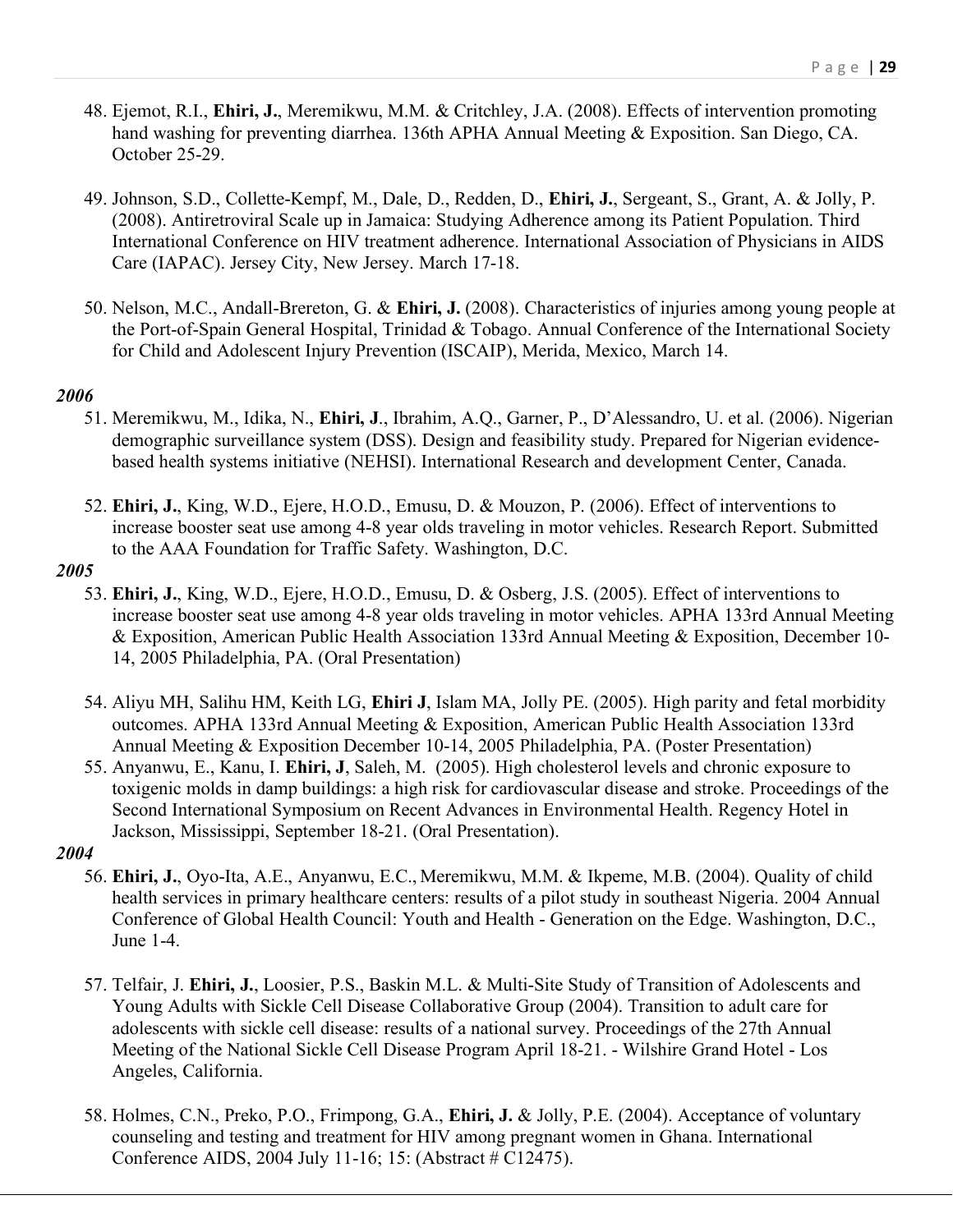59. Gansan, J., Gqaleni, N. & **Ehiri, J.** (2004). Dampness and moldiness in dwellings in the waterloo housing development (KwaZulu-Natal): a case study of indoor air quality. 8th World Environmental Health World Congress, International Federation of Environmental Health. International Convention Centre (ICC), Durban South Africa. February 23-27.

## *2003*

60. Gansan, J. Gqaleni, N. & **Ehiri, J.** (2003). Ventilation efficiency, dampness and moldiness in dwellings in the Waterloo housing development (Durban metropolitan area): a case study of indoor air quality. Fifth International Conference on Bioerosols, fungi, bacteria, mycotoxins and human health. September 10-12, 2003. Saratoga Springs, New York.

# *2002*

61. Gansan, J., Gqaleni, N., **Ehiri, J.** (2002). The challenge of setting indoor air quality legislation in South Africa. (In: South African Institute of Environmental Health), National Conference on Environmental Health, Environmental Legislation, development Impacts and the law. (Kwa-Zulu-Natal), Durban.

# *1999*

62. **Ehiri, J.** (1999). HACCP implementation in Glasgow, Scotland: is the information reaching the target? Report of a *WHO/FAO Consultation on Strategies for Implementation of HACCP in small and/or Less Developed Businesses.* In collaboration with the Ministry of Health, Welfare and Sports, The Hague, Netherlands, 16-19 June 1999. Geneva/Rome: World Health Organization and the Food & Agricultural Organization. WHO/FAO Document: *WHO/SDE/PHE/FOS/99.7.*

# *1998*

63. **Ehiri, J.** (1998). Food safety and public health: what role for the HACCP strategy? Proceedings of the 9th Annual Symposium on Environmental and Occupational Health During Societal Transition in Central and Eastern Europe, Budapest, Hungary, June 8-12. In: *NEW SOLUTIONS: A Journal of Environmental and Occupational Health Policy* 8: 4 / 1998.

# *1997*

64. **Ehiri, J.** (1997). Evaluation studies of HACCP implementation and food hygiene training in Scotland. *A report to the Pennington Inquiry: A Government Panel of Inquiry on the December 1996 E-coli 0157:H7 food poisoning outbreak in Scotland*. January.

# *1996*

- 65. **Ehiri, J.** (1996). The HACCP strategy in food safety control: a study of the food industry in Glasgow. *Proceedings of the 60th Annual Educational Conference of the National Environmental Health Association (NEHA), USA, and the Canadian Institute of Public Health Inspectors (CIPHI), Palmer House Hilton Hotel, Chicago, Illinois USA*. June 30 - July 3.
- 66. **Ehiri, J.** (1996). The role of maternal education in health and development. *Proceedings of the Basic Rights/Poverty Symposium, Oxfam in Scotland*. Hillhead Library Conference Center, Glasgow, Scotland, April 29.
- 67. **Ehiri, J.** (1996). The HACCP approach to food safety control. *Proceedings of the Annual Lilybank Seminars.* Department of Public Health, University of Glasgow, Scotland. May 1996.

### *1995*

68. **Ehiri, J.E.** & Morris, G.P. (1995). HACCP in food safety control: what are the barriers against wider acceptance and practical implementation? *Proceedings of the First National Conference on Food-borne*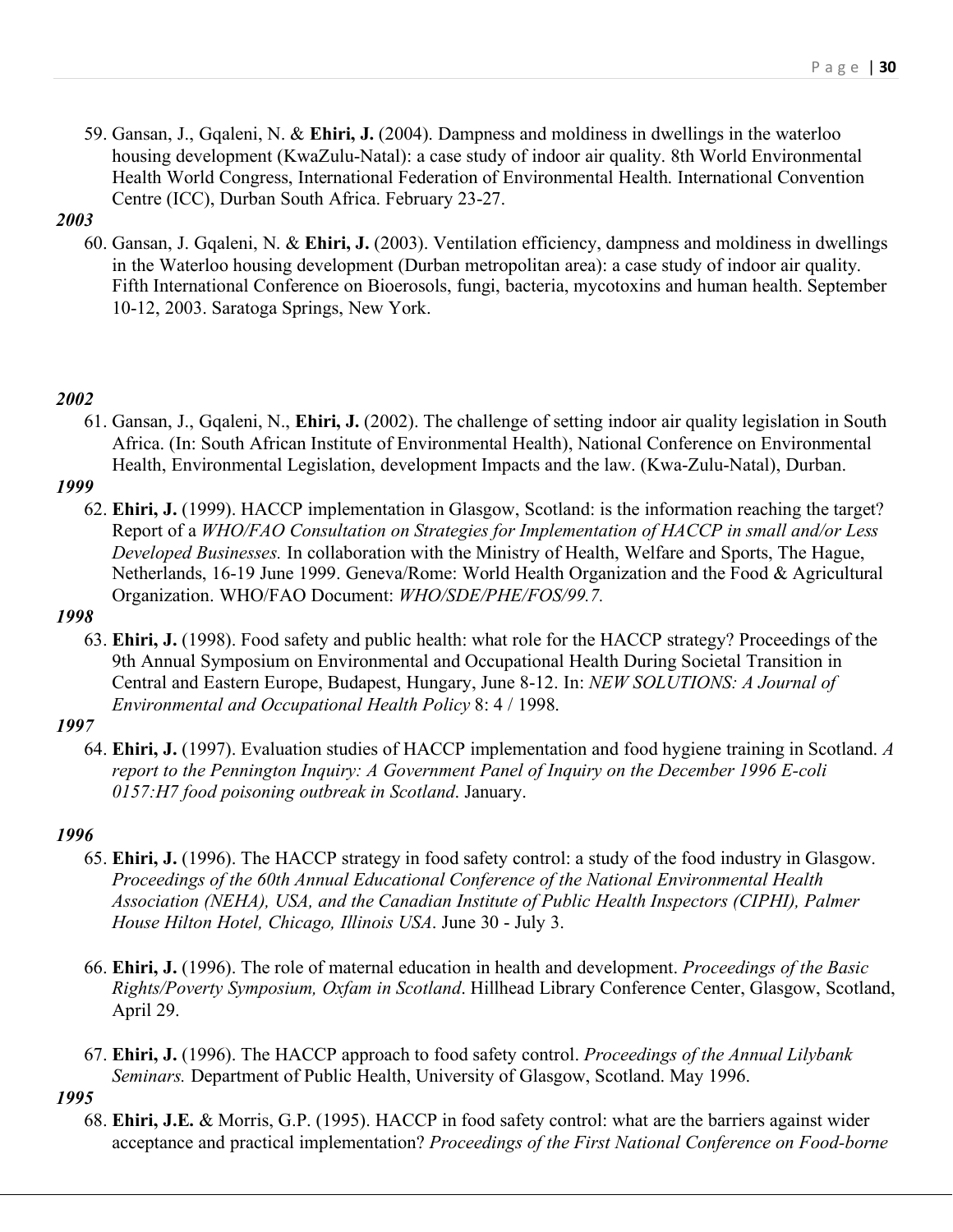*Diseases: Consequences and Prevention, St. Catherine's College, Oxford University, England*, 30-31 March.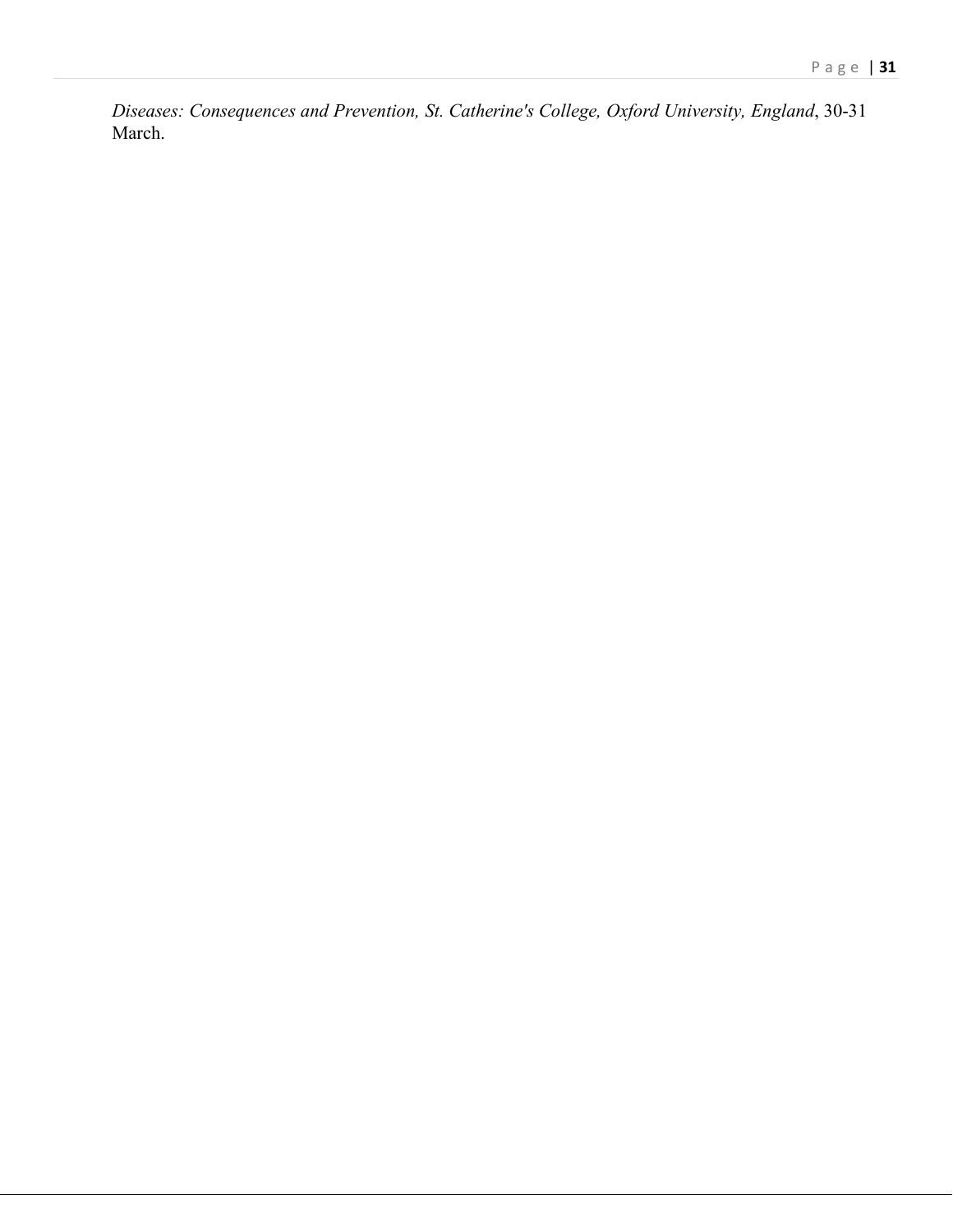# **GRANTS AND CONTRACTS**

## **Funded-Ongoing**

| <b>Dates</b>            | <b>Source</b>                                                | <b>Description</b>                                                                                                                                   | Role                                                                        | <b>Amount</b>   |
|-------------------------|--------------------------------------------------------------|------------------------------------------------------------------------------------------------------------------------------------------------------|-----------------------------------------------------------------------------|-----------------|
| 3/1/19<br>$-4/31/23$    | National Institutes of<br>Health (NHLBI),<br>2R25HL126140-05 | Arizona PRIDE-25: Advanced<br><b>Health Disparities Training</b><br>Program in Heart, Lung, Blood,<br>and Sleep Conditions.                          | Co-investigator<br>(Competitive, 5-yr<br>renewal)                           | \$1,329,829     |
| $3/1/19$ -<br>4/30/23   | Arizona Department<br>of Health Services,<br>CTR041551       | Evaluation and epidemiology<br>support for implementation of<br>the 1815 cardiovascular disease<br>(CVD) and diabetes prevention<br>program          | PI                                                                          | \$1,000,000.00  |
| $4/1/16$ -<br>12/31/20  | Arizona Department<br>of Health Services,<br>ADHS17-155392   | Research and Evaluation<br>Services - Medical Marijuana                                                                                              | Investigator                                                                | \$919,740.00    |
| $3/1/19$ -<br>12/31/20  | Arizona Department<br>of Health Services,<br>CTR042728       | Title V Maternal and Child<br>Health Block Grant - Focus<br>Groups and Community Forums<br>to Inform the 2020 Title V<br><b>MCH Needs Assessment</b> | PI                                                                          | \$174,000       |
| $4/1/18$ -<br>3/31/23   | NIH/Office of the<br>Director,<br>OT2OD026549                | University of Arizona - Banner<br>Health All of Us Research<br>Program                                                                               | Co-Investigator,<br>Director of the<br>Data Management<br>& Evaluation Core | \$28,000,000.00 |
| $10/1/17$ -<br>5/31/22  | National Cancer<br>Institute/NIH                             | <b>Student Transformative</b><br>Experiences to Progress Under-<br>Represented Professionals<br>(STEP-UP)                                            | Investigator                                                                | \$1,250,862     |
| <b>Funded-Completed</b> |                                                              |                                                                                                                                                      |                                                                             |                 |
| 09/01/14-<br>08/31/18   | National Institutes of<br>Health (NHLBI).                    | Arizona PRIDE-25: Advanced<br><b>Health Disparities Training</b><br>Program in Heart, Lung, Blood,<br>and Sleep Conditions.                          | Investigator                                                                | \$1,329,829     |
| 12/01/11<br>02/28/18    | <b>NIMHD Exploratory</b><br>Centers of Excellence<br>(P20)   | Center for American Indian<br>Resilience (CAIR) UA/NAU                                                                                               | Investigator                                                                | \$6,781,104     |
| $01/01/13-$<br>12/31/15 | Arizona State<br>Department of Health<br>Services            | Border Health Improvement<br>Initiative - (Leaders Across<br>Borders)                                                                                | Investigator                                                                | \$306,039       |
| $07/01/14-$<br>06/30/15 | Arizona State<br>Department of Health<br>Services.           | Arizona Smokers' Helpline<br>(ASHline).                                                                                                              | Investigator                                                                | \$2,287,930     |
| $12/01/12-$<br>03/01/13 | Arizona Department<br>of Health Services                     | Midwifery Scope of Sevices: A<br>Systematic Review & Meta-<br>Analysis                                                                               | PI                                                                          | \$20,000        |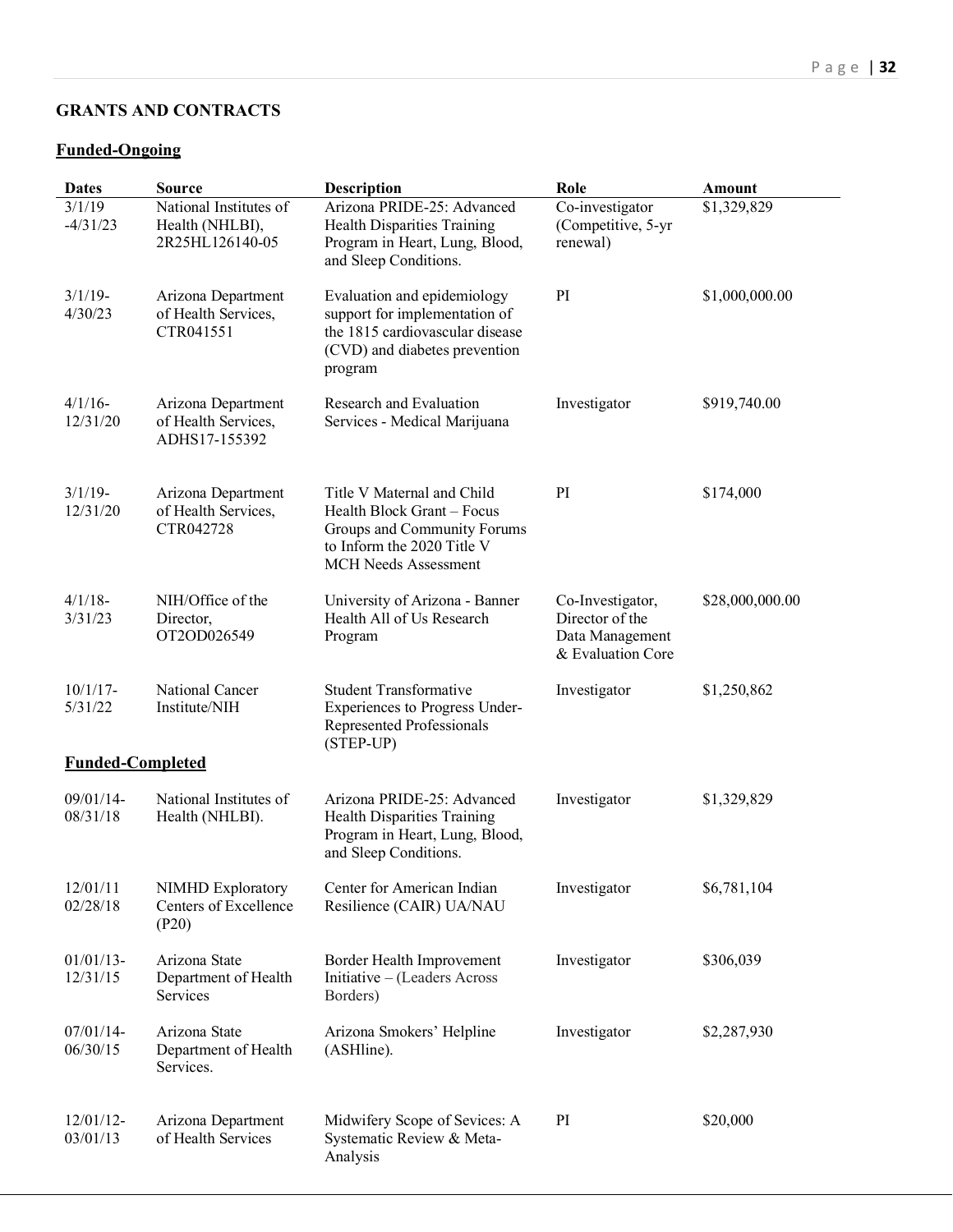| 06/01/09-<br>05/31/14    | <b>HRSA/MCHB</b>                                                               | Foundations of MCH:<br>Assessment, Policies, Programs,<br>and Leadership                                                                                 | PI           | \$900,000   |
|--------------------------|--------------------------------------------------------------------------------|----------------------------------------------------------------------------------------------------------------------------------------------------------|--------------|-------------|
| 09/01/10-<br>8/31/13     | <b>DHHS/HRSA</b>                                                               | Arizona Collaborative Public<br><b>Health Training Center</b>                                                                                            | $Co-PI$      | \$3,250,000 |
| 09/30/05-<br>01/31/09    | NIH/FIC                                                                        | UAB framework program for<br>global health                                                                                                               | PI           | \$398,274   |
| $06/01/08 -$<br>05/31/09 | HRSA-MCHB                                                                      | <b>MCH</b> Training Grant                                                                                                                                | Investigator | \$446,700   |
| $06/01/07$ -<br>05/31/08 | <b>HRSA-MCHB</b>                                                               | <b>MCH</b> Training Grant                                                                                                                                | Investigator | \$355,185   |
| $0/28/06 -$<br>04/27/07  | <b>Association of Maternal</b><br>& Child Health<br>Programs                   | Partnership for State Title V<br>MCH Leadership community<br>cooperative agreement                                                                       | Investigator | \$14,793    |
| 08/01/06-<br>05/31/07    | <b>MCHB/HRSA</b>                                                               | Leadership education in maternal<br>& child public health                                                                                                | Investigator | \$335,802   |
| $06/01/05 -$<br>05/31/06 | MCHB/HRSA                                                                      | Leadership education in maternal<br>& child public health                                                                                                | Investigator | \$402,963   |
| $5/1/04$ -<br>9/30/05    | AAA Foundation for<br><b>Traffic Safety</b>                                    | Effects of interventions to<br>promote booster seat use for 4-8<br>years olds traveling in motor<br>vehicles.                                            | PI           | \$83,425    |
| $03/01/05 -$<br>02/28/06 | World AIDS<br>Foundation/FIC/<br><b>NIH</b>                                    | Risk reduction for prevention of<br>HIV/AIDS among adolescent<br>injecting drug users in Karachi,<br>Pakistan.                                           | $Co-PI$      | \$105,000   |
| 09/30/03-<br>09/29/04    | Tulane University $\&$<br>UAB: CDC-Global<br>AIDS Program (GAP)                | University technical assistance<br>projects in support the Global<br>AIDS Program.                                                                       | Investigator | \$675,000   |
| 06/01/00-<br>05/31/05    | HRSA/HHS/PHS                                                                   | Leadership education in maternal<br>& child health.<br>Health Resources & Services<br>Administration.                                                    | Investigator | \$360,000   |
| $06/01/02 -$<br>05/01/08 | University of Alabama<br>at Birmingham                                         | International research in<br>adolescent health.<br>UAB, CMFSDP.                                                                                          | PI           | \$18,000    |
| $07/01/02 -$<br>12/31/02 | The Cochrane<br>Collaboration, Public<br>Health Promotion Field,<br>Australia. | Non-legislative interventions for<br>promoting child restraint use.                                                                                      | PI           | \$1,300     |
| 04/01/98-<br>03/31/99    | Thrasher Research<br>Fund                                                      | Application of the hazard analysis<br>critical control point (HACCP)<br>system to prevention and control<br>of childhood diarrhea in eastern<br>Nigeria. | PI           | \$65,000    |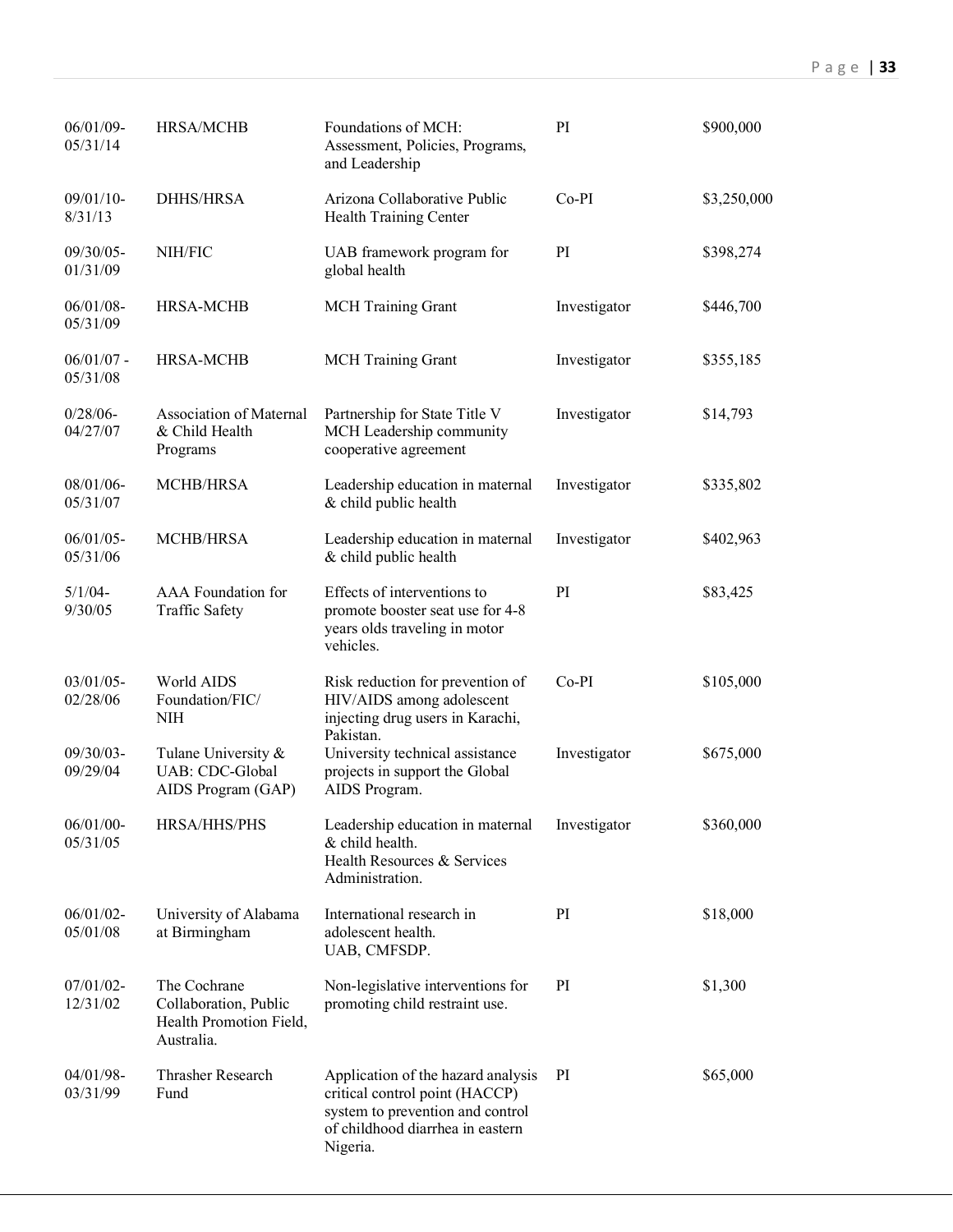| $10/1/00$ - | Research Development | Hygiene and sanitation in public  | PI |
|-------------|----------------------|-----------------------------------|----|
| 09/30/01    | Fund, University of  | food markets: Pilot interventions |    |
|             | Liverpool, England.  | in Malawi and Nigeria.            |    |

PI \$6,000

#### **TEACHING**

#### **University of Arizona**

#### **Educational programs developed**

*2009-*

- *University of Arizona's Graduate Certificate in Global Health & Development*: The Graduate Certificate in Global Health and Development is a 13-credit, distance-learning program that is designed to provide working professionals in the US and overseas with a flexible and convenient option for advancing their training in global health and development. https://publichealth.arizona.edu/academics/certificates/ghd.
- *University of Arizona's Graduate Certificate in Maternal and Child Health (MCH) Epidemiology*: This is a 15 credit, competency-based, distance-learning program that is designed to increase the capacity in MCH epidemiology of public health professionals serving in rural and/underserved Indian Health Service Regions and Appalachian Counties: https://opa.uahs.arizona.edu/newsroom/news/2010/ua-offers-new-graduate-certificateprogram-maternal-and-child-health-epidemiology.

#### **Courses Developed/Taught**

## **2009-**

- *CPH 533: Global Health - Master of Development Program (MDP):* The MDP program prepares students to better identify and address the challenges of sustainable development by providing coursework in the four pillar areas of health, natural, social sciences, and management sciences - combined with cross-sectoral field training http://geography.arizona.edu/masters\_development\_practice. CPH 533 (MDP) is designed to equip MDP students with competencies in the pillar area of health. According the Global Association of Master's in Development Practice, "essential to a mastery of global health sciences is the ability to see how health impacts the other three pillars, and how the other three pillars have an impact on global health." This course will equip MDP students with skills in analyzing how health impacts socioeconomic and human development as well as how socioeconomic development and the political economy influence human health. To address the Global MDP Association's requirement that the competencies address knowledge, skills and attitudes to function as development leaders, a key goal of this course is to help students to develop skills in critical thinking and problem solving in relation to global health issues.
- *CPH 547: Evidence-based policy and practice in global health & development (Online)***:** This is the capstone course in the University of Arizona's Graduate Certificate in Global Health and Development. It is designed to integrate knowledge and skills in the core disciplines of public health from a global health and development perspective. Students acquire skills in critical appraisal of global health programs, policies, and practices for evidence of effectiveness, and in using evidence to advocate for programs and policies.
- *CPH 536: Project design, implementation and evaluation in MCH (Online)*. The focus of this course is to equip participants with skills in conceptualizing, developing, implementing, and evaluating small-scale projects in MCH.
- *CPH 529: Program evaluation in global health and development (Online)*: This is designed to equip students with skills in conceptualizing, developing, implementing, and evaluating small-scale projects in global health and development.
- *CPH 533: Global Health***:** This course examines major health problems of low-, middle- and high-income countries. Students conduct in-depth analyses of health problems among various populations in multicultural settings, both nationally and internationally.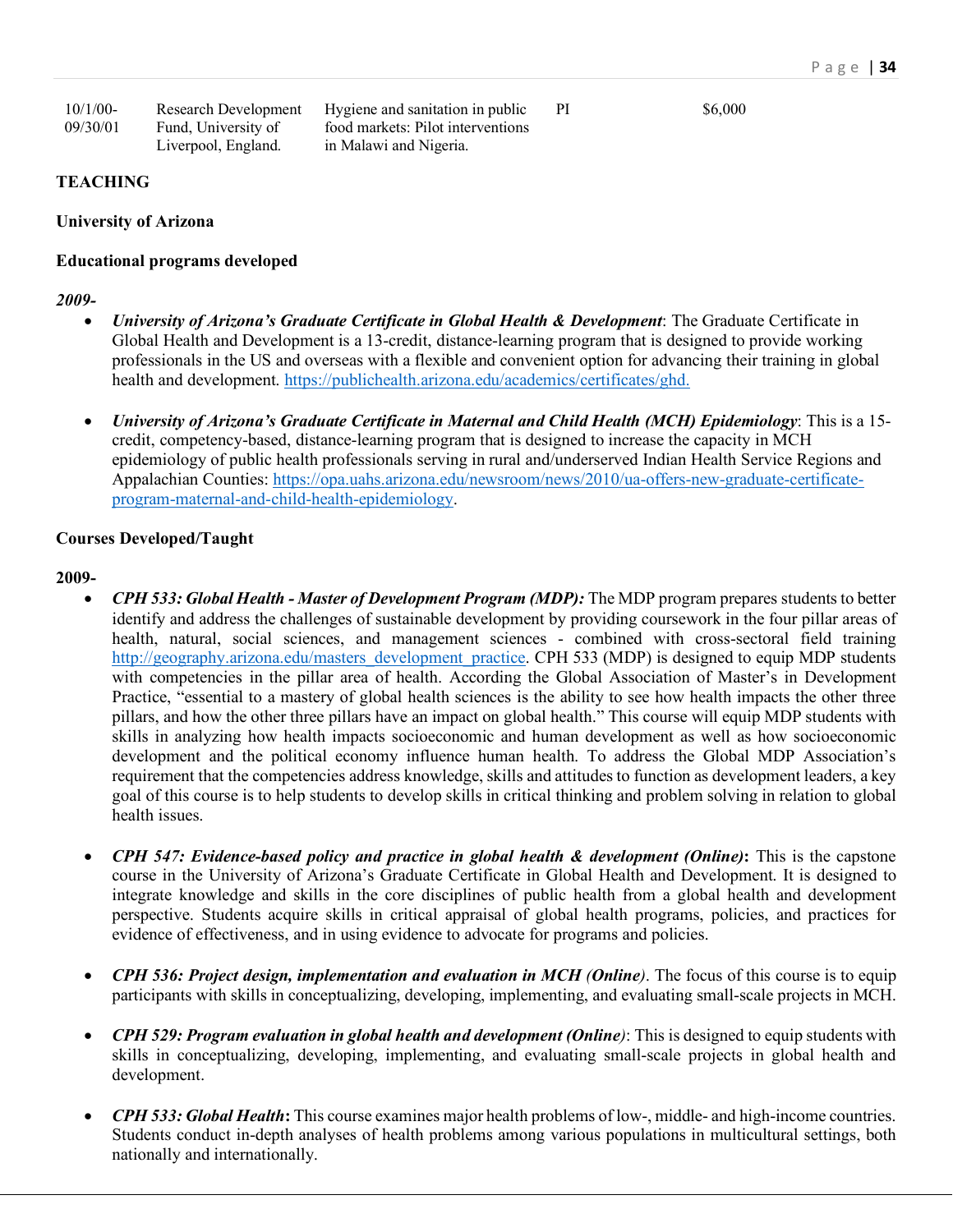- *CPH 628: Public health research and evaluation*: This course provides a theoretical introduction and applied experience with methods for undertaking public health research and program evaluation. Activities involve review and critique of published public health research and evaluation articles, designing and presenting both a research and evaluation plan using standards set by federal funding agencies and practical problem solving in applying research and evaluation methods in the field.
- *CPH 534: Tropical Infectious Diseases & Global Health*: This course is designed to equip participants with skills in analyzing the biology and pathology of major tropical infectious disease as well as the social and cultural aspects that lead to their proliferation. At the end of this course, participants should be able to evaluate the impact of tropical infectious diseases on development and describe prevention and management strategies to address prevailing tropical infectious diseases. Students should also be able to develop an "Issue Brief" relating to infectious diseases in a developing country and describe the work of a key player in global health in addressing the prevention and control of specific infectious diseases.

#### **Invited/Guest Lectures**

- CPH 433: Global Health (Lecture Health systems and primary health care), Spring.
- CPH/MDP 533: Global Health (Lecture: The role of international organizations in health policy and practice). UA Master of Development Practice (MDP), Fall.
- CPH 586: Maternal and Child Health (Lecture –Global Maternal and Child Health), Fall
- University of Arizona Pediatric Pulmonary Center Fall Lecture Series (Lecture title: Social determinants of health), fall.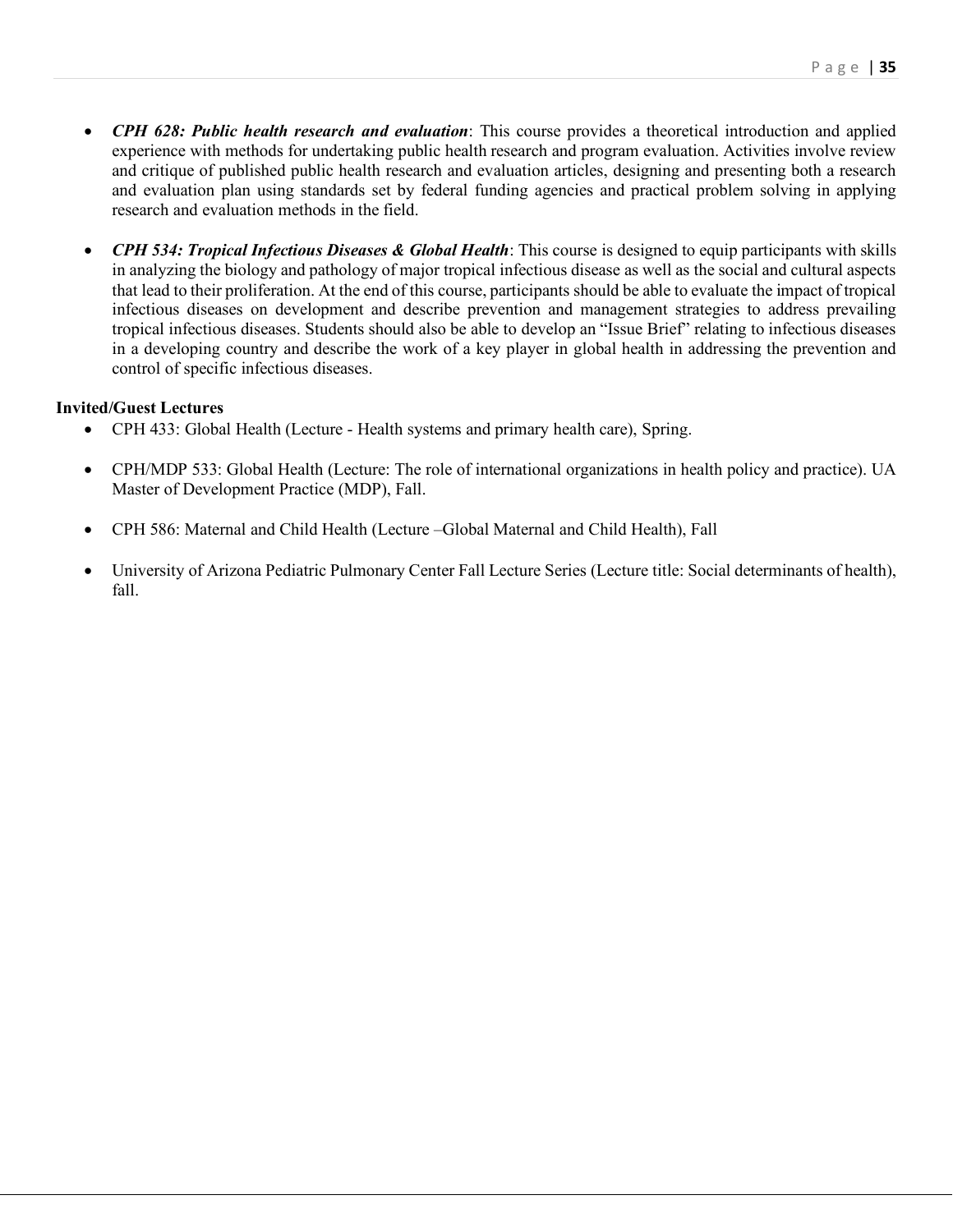# **ADVISING**

# **University of Arizona**

# **Doctoral advising - University of Arizona**

| <b>Candidate/Degree</b>           | Role                                               | <b>Dissertation Title</b>                                                                                                                                                                                     | Year |
|-----------------------------------|----------------------------------------------------|---------------------------------------------------------------------------------------------------------------------------------------------------------------------------------------------------------------|------|
| Ada Dieke, DrPH                   | <b>DrPH</b><br>Dissertation<br>Committee<br>Chair  | Adolescent engagement in community-based<br>emergency preparedness and response<br>organizations: An assessment of the Medical<br>Reserve Corps.                                                              | 2011 |
| Samantha Sabo, DrPH               | <b>DrPH</b><br>Dissertation<br>Committee<br>Member | The public health impact of immigration and<br>border enforcement policy and a service-learning<br>approach to counter ethno-racial health disparities<br>of the US-Mexico borderlands.                       | 2013 |
| Jirina Foltysova, DrPH            | DrPH<br>Dissertation<br>Committee<br>Member        | Reconstruction and verification of program theory<br>for early childhood development program                                                                                                                  | 2013 |
| Stephanie Rainie, DrPH            | <b>DrPH</b><br>Dissertation<br>Committee<br>Member | Promoting family and community health through<br>indigenous nation sovereignty.                                                                                                                               | 2015 |
| Jayleen Gunn, PhD<br>Epidemiology | PhD<br>Dissertation<br>Committee<br>Member         | Barriers to use of healthcare during pregnancy in<br>Nigeria.                                                                                                                                                 | 2015 |
| Heidi Pottinger                   | <b>DrPH</b><br>Dissertation<br>Committee<br>member | Integrative wellness sessions in a pediatric hospital<br>setting: A mixed-methods feasibility study to<br>assess evaluation of the hospital heroes' program at<br>Banner's Diamond Children's Medical Center. | 2017 |
| Zeenat Mahal, DrPH                | DrPH<br>Dissertation<br>Committee<br>Member        | Formative assessment: Documenting motor vehicle<br>crashes (MVCs) and local perceptions with the<br>Hualapai tribe to inform injury prevention<br>recommendations.                                            | 2017 |
| Ibitola Asaolu                    | DrPH<br><b>Dissertation</b><br>Chair               | Modern contraceptive use among sub-Saharan<br>African Women: Individual, cultural, and health<br>system indicators.                                                                                           | 2018 |
| Deanna Lewis                      | <b>DrPH</b><br>Dissertation<br>Committee<br>Member | A walk in the park: What's community got to do<br>with it? A comparative analysis of adults'<br>perceptions of sense of Community at sentinel peak<br>and Tumamoc Hill, Tucson, Arizona                       | 2018 |
| Carmella Kahn                     | <b>DrPH</b><br>Dissertation                        | Promoting healthy food access and food security in<br>urban American Indians through adaptations to the<br>local food systems and digital storytelling                                                        | 2018 |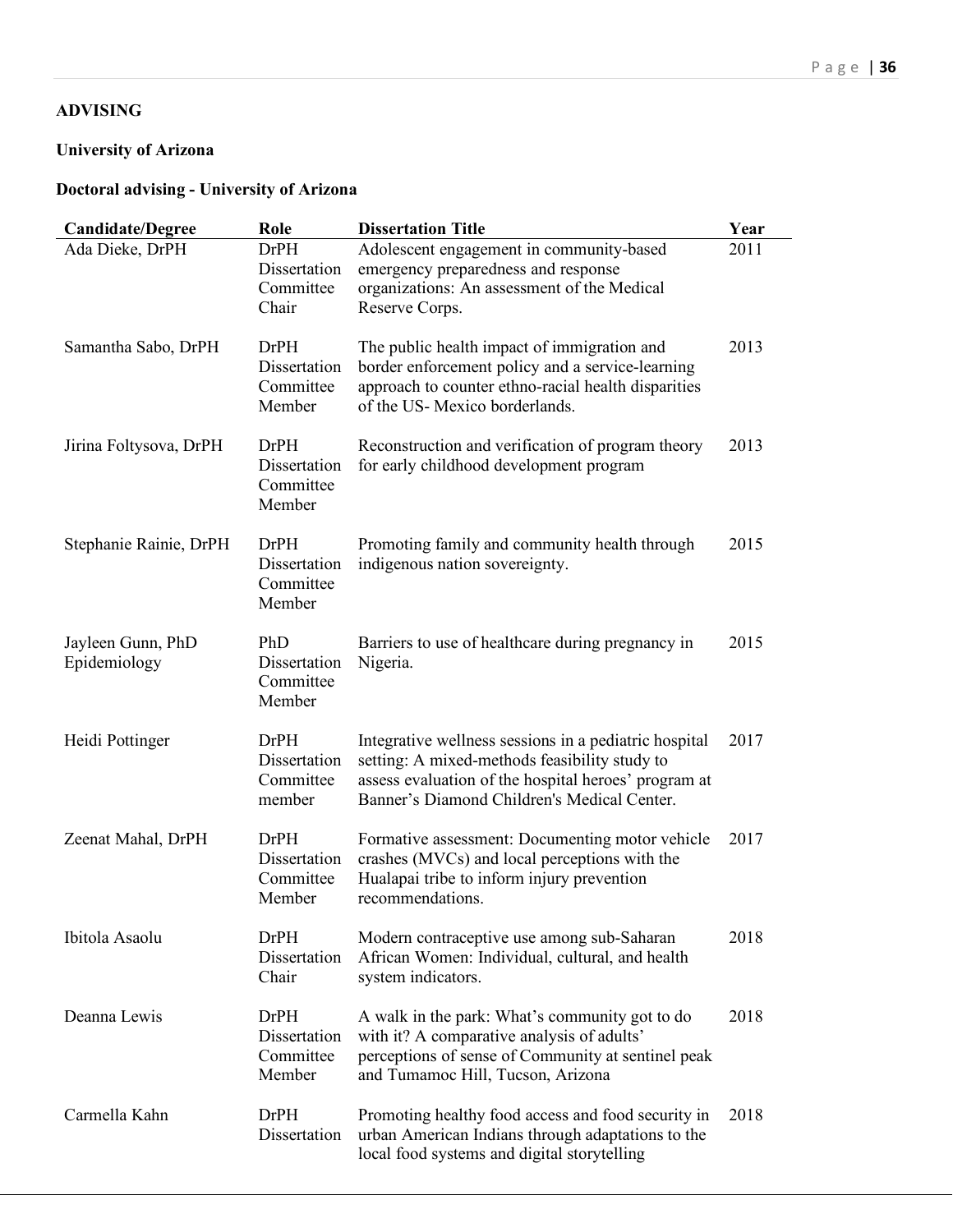|                     | Committee<br>Member           |                                                                                                                                                               |      |
|---------------------|-------------------------------|---------------------------------------------------------------------------------------------------------------------------------------------------------------|------|
| <b>Sally Riggs</b>  | DrPH<br>Dissertation<br>Chair | Cervical dysplasia among low-income women in<br>Pima County, AZ: Prevalence, risk factors and the<br>effects of a targeted community educational<br>campaign. | 2021 |
| <b>Breanne Lott</b> | PhD<br>Dissertation<br>Chair  | Gendered Perspectives on Antiretroviral Therapy<br>Adherence: Barriers, Facilitators, and Support                                                             | 2021 |
| <b>Breanne Lot</b>  | Fulbright<br>Advisor          | Fulbright Us Student Research Program award,<br>University of Calabar, Nigeria                                                                                | 2020 |
| Joy Chebet          | DrPH<br>Dissertation<br>Chair | Beyond Clinical Efficacy: A Mixed Methods<br>Examination of Pre-Exposure Prophylaxis (PrEP)<br>Implementation for HIV Prevention in Sub-<br>Saharan Africa    | 2021 |
| Ryan Reikowsky      | Advisor                       | DrPH in Maternal and Child Health                                                                                                                             | 2021 |
| Babasola Okunsanya  | Advisor                       | PhD Health Behavior/Health Promotion                                                                                                                          | 2021 |
| Chelsea Privette    | PhD Minor<br>Chair            | Doctor of Philosophy in Speech, Language and<br><b>Hearing Sciences</b>                                                                                       | 2021 |

# **Masters level advising - University of Arizona**

| Candidate              | Role   | Internship project                                                                                                                                                                   | Date |
|------------------------|--------|--------------------------------------------------------------------------------------------------------------------------------------------------------------------------------------|------|
| Tara Helm              | Chair  | Health challenges and views on female genital cutting:<br>Perceptions of men in a Somali refugee community.                                                                          | 2010 |
| Nicole Zaleski         | Member | Global viral scapes and HIV/AIDS discourses in Morocco.<br>MA Degree Thesis, Near Eastern Studies, University of<br>Arizona.                                                         | 2010 |
| Abdul Tawab<br>Saljuqi | Chair  | Dialogue 4 Health: A case study of the use of the Internet as<br>tool to create awareness and discussion about public health<br>policies. Public Health Institute (PHI), California. | 2011 |
| Karen Driesbach        | Chair  | Bridging the gap between knowledge and policy.<br>Department of Food Safety and Zoonoses, the World Health<br>Organization. Geneva, Switzerland.                                     | 2012 |
| Lindsay Dashefsky      | Chair  | Neglected tropical diseases program. Tropical Disease<br>Research (TDR), World Health Organization, Geneva,<br>Switzerland.                                                          | 2012 |
| Jaclyn Pierson         | Chair  | Cross-sectional study assessing effectiveness of Kick4Life<br>intervention for HIV/AIDS prevention in Maseru, Lesotho.                                                               | 2012 |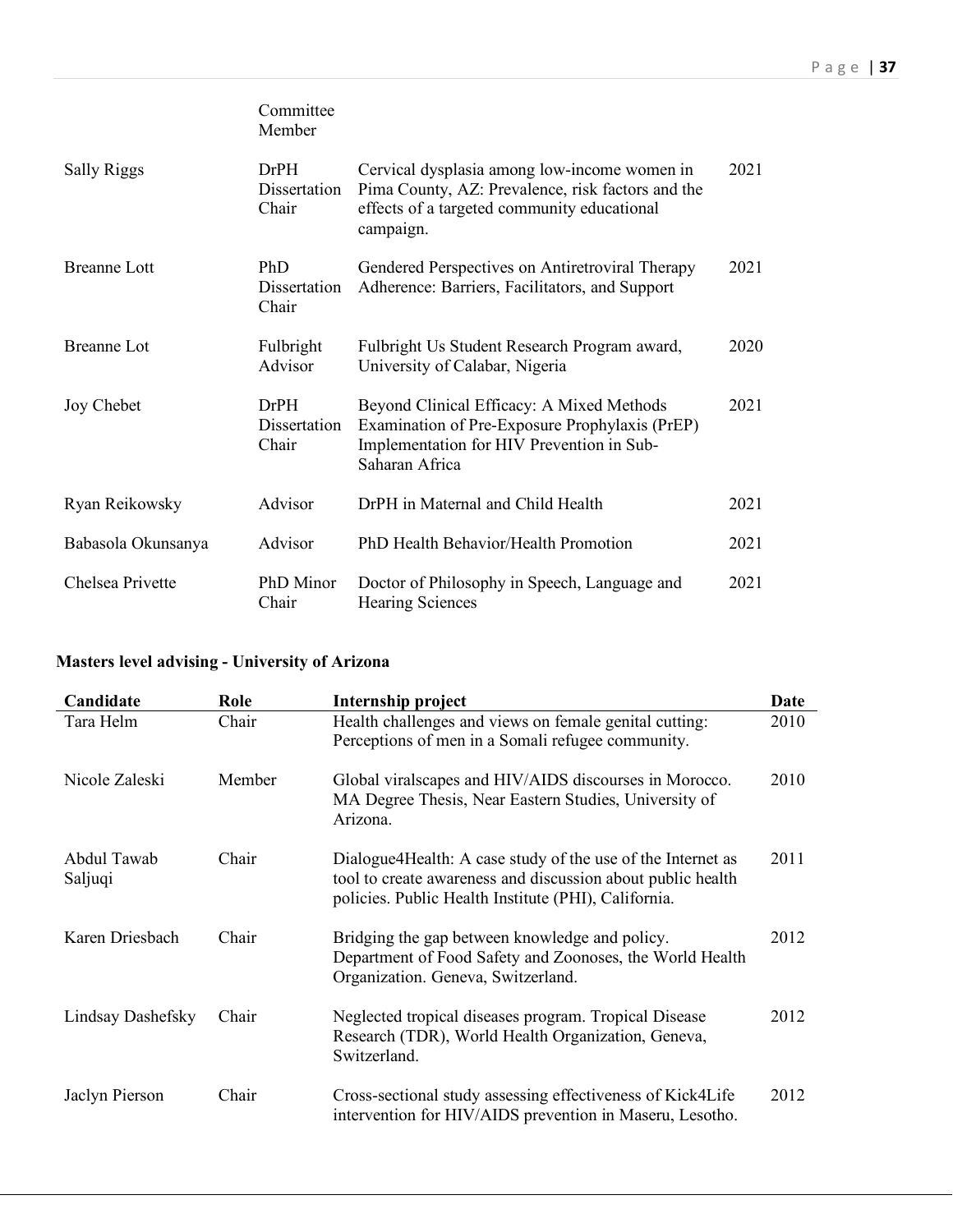| Deirdre Demers                | Chair  | Making HIV prevention education relevant to high-risk<br>Tucson women. Dequenesh/Emerge, Tucson, Arizona.                                                                                                                                  | 2012  |
|-------------------------------|--------|--------------------------------------------------------------------------------------------------------------------------------------------------------------------------------------------------------------------------------------------|-------|
| Eden Ellison                  | Chair  | Texting 4 teens: A cancer prevention intervention using<br>cellular phones. Tucson, Arizona.                                                                                                                                               | 2012  |
| Fidel Okoye                   | Chair  | Perception of malaria and implications for the health system,<br>Lagos, Nigeria.                                                                                                                                                           | 2013  |
| Alisa Jeffrey                 | Chair  | Creating an evaluation of the access to emergency care<br>program for refugee women in their third trimester. Refugee<br>Women's Health Center within Maricopa Integrated Health<br>Services, 2601 East Roosevelt Street Phoenix, Arizona. | 2013  |
| Caitlin Marshall              | Member | Determining barriers to continuation of care for people living<br>with HIV/AIDS at a Federally Qualified Health Center in<br>Tucson.                                                                                                       | 2013  |
| Jessica Carson                | Chair  | Reaching adolescents prevention program (RAPP): Building<br>a social media campaign for sexual health behavior change<br>in Pima County Youth.                                                                                             | 2013  |
| Noelle Miesfeld               | Member | Development of culturally relevant STD and sexual health<br>and wellness curriculum for community health workers<br>(CHW) in Latino communities in Tucson, AZ                                                                              | 2013  |
| Raquel Maria<br>Bravo-Clouzet | Member | New frontiers in global health leadership – training toolkit<br>development                                                                                                                                                                | 2013  |
| Shyamia Stone                 | Chair  | Assessment of areas for expansion of an HIV/AIDS<br>prevention program in India. International Alliance for the<br>Prevention of AIDS, Chennai, India                                                                                      | 2013  |
| <b>Hayley Pines</b>           | Chair  | Knowledge, attitudes, and practices related to physical<br>activity among young Jamaicans. North East Regional<br>Health Authority, Ocho Rios, Jamaica.                                                                                    | 2013  |
| Sarah Leffler                 | Member | Pediatric obesity and diabetes prevention through a wellness<br>clinic.                                                                                                                                                                    | 2014. |
| Rashna Ginwala                |        | Quantifying the burden of surgical disease in Rwanda-from<br>surgical conditions to DALYs.                                                                                                                                                 | 2014  |
| Alex Mar                      |        | Developing health information systems for humanitarian<br>emergencies in S. Sudan.                                                                                                                                                         | 2014  |
| Alyssa Farr                   | Member | Relationship between access to sanitation facilities and child<br>diarrhea in Lesotho: Analysis of Lesotho Demography and<br>Health Survey (DHS) data, UNICEF and Ministry of Health,<br>Lesotho.                                          | 2015  |
| Annie<br>Schiffmacher         | Member | The effects of stigma on HIV testing behaviors of women<br>aged 15-49 in Lesotho: Analysis of Lesotho Demography                                                                                                                           | 2015  |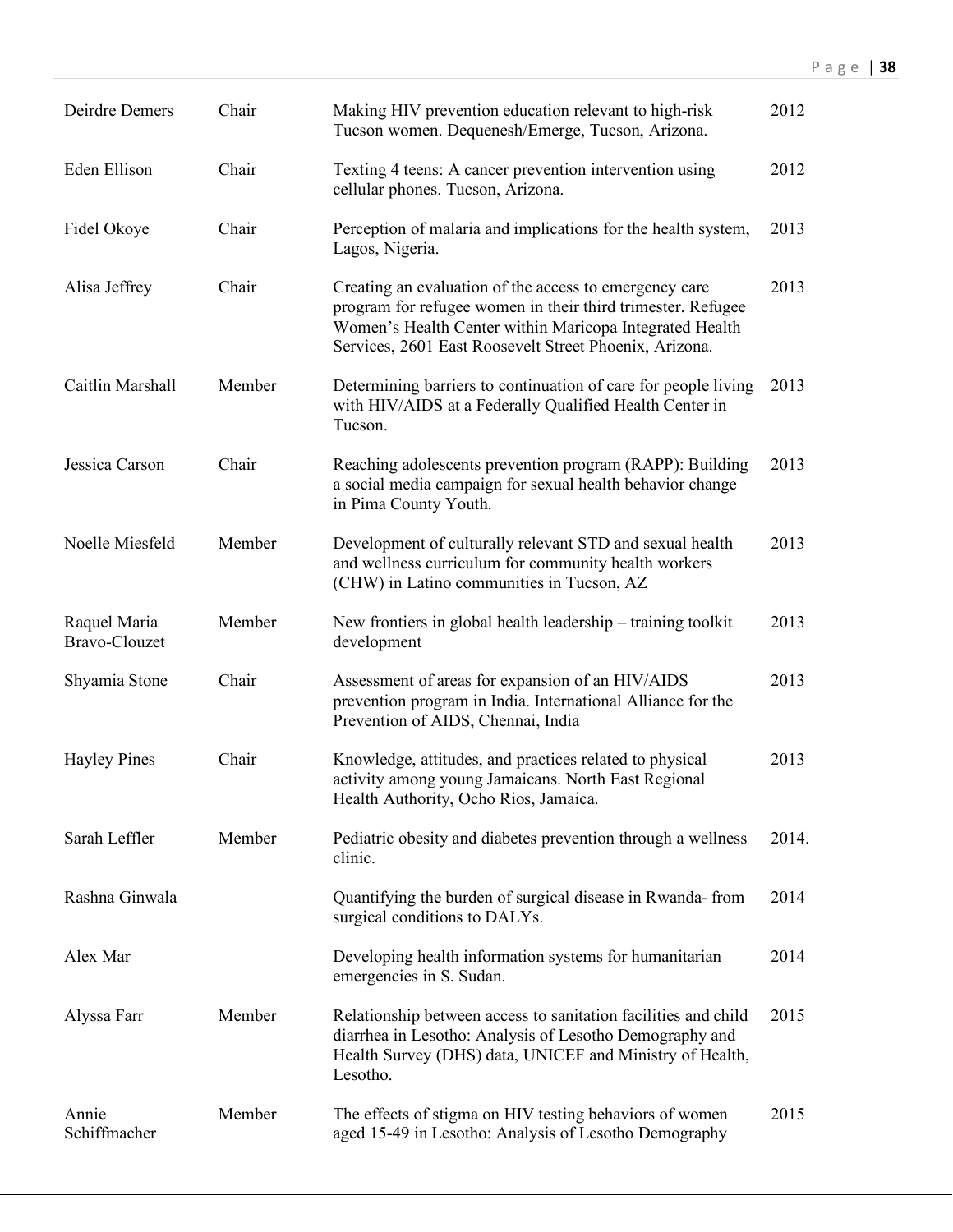|                      |        | and Health Survey (DHS) data. UNICEF and Ministry of<br>Health, Lesotho.                                                                             |      |
|----------------------|--------|------------------------------------------------------------------------------------------------------------------------------------------------------|------|
| Chinagozi Ugwu       | Member | Feasibility of using standard verbal autopsy data to assess<br>causes of early infant deaths in Enugu Nigeria.                                       | 2015 |
| <b>Ashley Bauman</b> | Chair  | Assessing community health: Innovation in anthropometric<br>tool for measuring height and length in Kenya.                                           | 2015 |
| Meghna Patel         | Chair  | Tenofovir therapy and bone health among HIV infected<br>patients in Tucson, Arizona.                                                                 | 2015 |
| Nicole Zaleski       | Chair  | Improving public health systems through research and<br>funding, The National Network of Public Health Institutes.                                   | 2015 |
| Erin Lockley         | Member | Evaluation of USAID maternal and child health programs in<br>Zambia.                                                                                 | 2015 |
| Adam Starbuck        | Member | MA thesis on HIV/AIDS in Russia. UA Graduate Studies,<br>Russian & Slavic Studies.                                                                   | 2015 |
| Charity Adusei       | Member | Reported bed net ownership and use in social contacts is<br>associated with uptake of bed nets for malaria prevention in<br>pregnant women in Ghana. | 2015 |
| Laura Still          | Chair  | Evaluation of prenatal safety net services in New Mexico.<br>New Mexico Department of Health, Santa Fe, NM.                                          | 2016 |
| Oscar De La Torre    | Chair  | Evaluating the success of the Arizona- Sonora meet and<br>greet binational tuberculosis treatment program.                                           | 2016 |
| Sajjad Khan          | Chair  | Evaluation of a health and medical case management for<br>refugees in Tucson, Arizona. International Rescue<br>Committee, Tucson.                    | 2017 |
| Anna Ortiz           | Member | Participatory evaluation of water projects in Jinotega,<br>Nicaragua.                                                                                | 2017 |
| Erika Nacim          | Chair  | "Promote, prevent, protect":<br>Zika, structural violence, and paradoxical public health<br>messages.                                                | 2017 |
| Kimberly Parra       | Member | High-risk dietary patterns among rural adolescent girls in<br>Guatemala.                                                                             | 2018 |
| <b>Hayley Moretz</b> | Chair  | Evaluation of intercultural health programming in Santiago<br>and Valparaiso, Chile.                                                                 | 2018 |
| Kristine Friesen     | Member | Evaluation of adolescent health programs, UNICEF/Ministry<br>of Health, Lesotho. Maseru, Lesotho.                                                    | 2018 |
| Shayna Rosenblum     | Member | Evaluation of maternal and child nutrition program,<br>UNICEF/Ministry of Health, Lesotho. Maseru, Lesotho.                                          | 2018 |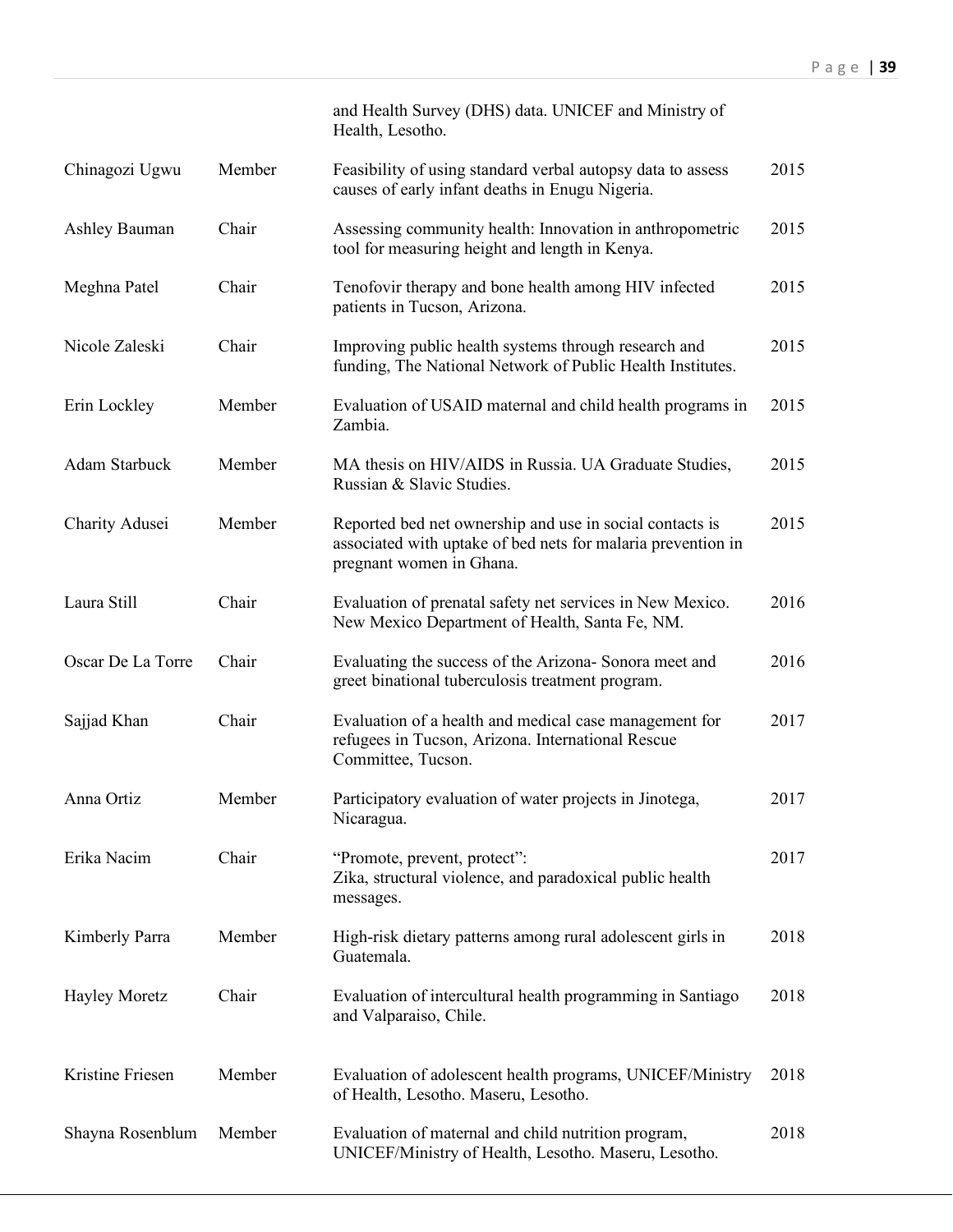| Katey Redmond           | Chair                       | Developing Community Level Interventions<br>to Reduce Malaria and HIV in Rural Rwanda<br>Internship Report for Master of Public Health                                                            | 2018 |
|-------------------------|-----------------------------|---------------------------------------------------------------------------------------------------------------------------------------------------------------------------------------------------|------|
| Amarsanaa<br>Byambadorj | Chair                       | Evaluation and data analysis of Safe Date program at<br>Southern Arizona AIDS Foundation                                                                                                          | 2019 |
| Elizabeth Capacci       | Chair                       | HIV/AIDS Prevention interventions in border communities<br>of Arizona                                                                                                                             | 2019 |
| <b>Charles Brands</b>   | Chair                       | Emergency and Disaster Risk Reduction Assessment of<br>UNICEF Kathmandu, Nepal                                                                                                                    | 2019 |
| <b>Emily Harris</b>     | Chair                       | Evaluation of Sphere standards and adherence to hospital<br>admission protocol for severe acute malnutrition in Lesotho.<br>Ministry of Health Lesotho/UNICEF Country Office,<br>Maseru, Lesotho. | 2019 |
| Jana Lee                | Chair                       | Sexual Reproductive Health Rights(SRHR)/HIV Social<br>Network Mapping. Ministry of Health Lesotho/UNICEF<br>Country Office, Maseru, Lesotho                                                       | 2020 |
| <b>Alexis Waite</b>     | <b>MPH</b><br>Advisor/Chair |                                                                                                                                                                                                   |      |
| Maiya Block             | Chair                       | Assessing Factors Associated with Influenza and COVID-19<br>Non-vaccination Among Tucson Adults                                                                                                   | 2020 |

### **Teaching - University of Alabama at Birmingham**

### **Education program development**

#### **2007-2009**

• **UAB Graduate Certificate in Global Health**: The Graduate Certificate in Global Health was developed with grant funding from *NIH Fogarty International Center's Framework for Global Program (Award # R25TW007501, Ehiri, J., PI*). The 15-credit program is designed to equip participants with basic skills necessary to function effectively in global health practice. It was designed with two groups of participants in mind: i) individuals with a passion for global health, but without appropriate academic training in public health; ii) health professionals who need to update and enhance their skills, but do not have the time or flexibility to undertake a campus-based, full academic degree program.

#### **Courses developed/taught**

#### *2002-2009*

- **MCH690: Advanced leadership and practice in MCH:** This was a required course in UAB's MPH/DrPH in Maternal and Child Health. It was designed to provide students with leadership skills necessary to work effectively at the community level.
- **MCH606: The basics of community evaluation:** This was an elective course in UAB's MPH, Maternal and Child Health program. The course introduces students to community-based and community-oriented work with healthrelated agencies and programs serving women, children, adolescents, and families. It addresses fundamental questions and problems associated with conducting evaluations in these settings.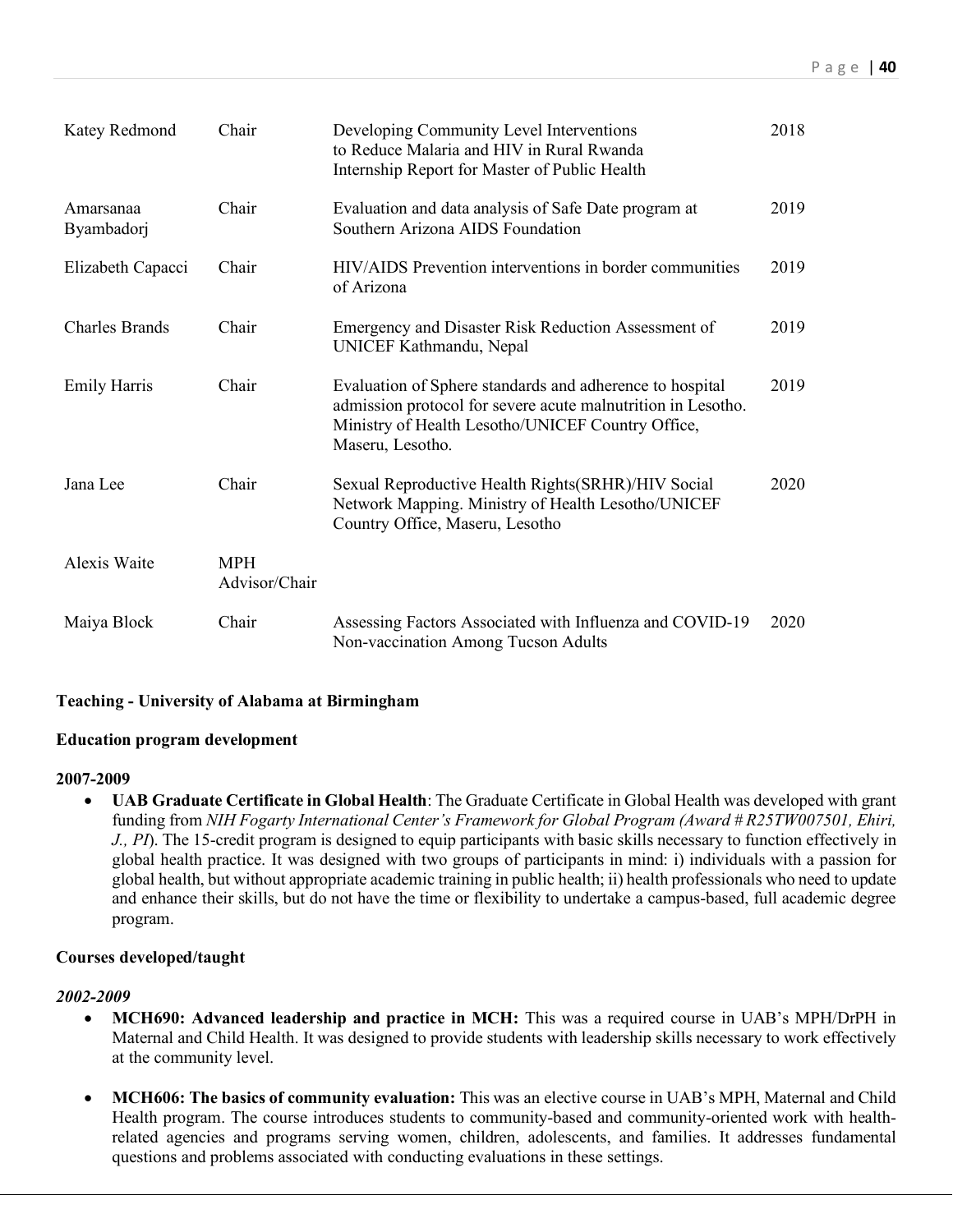- **MCH617: Global health: principles and practice (3 credits):** This was a required course for students enrolled in UAB's MPH/DrPH program in global health. It was the University's flagship course in global health.
- **MCH608: Project planning and evaluation in global health:** This was the second required course for students enrolled in UAB's MPH/DrPH program in global health. It was designed to equip students with skills in conceptualizing, designing, implementing, and evaluating targeted interventions in global health.
- **LCS 104: Health without borders:** This was a freshman course designed in response to UAB's Freshman Learning Communities (FLC) Initiative. It was the anchor course in a three course FLC that integrated skills in public health, English composition, anthropology, and contemporary women's issues in world politics. In addition to helping to meet UAB's Quality Enhancement Program (QEP), it introduced UAB undergraduates to public health and global health.

| <b>Candidate/Degree</b> | Role               | <b>Dissertation Title</b>                                                                                                            | Year |
|-------------------------|--------------------|--------------------------------------------------------------------------------------------------------------------------------------|------|
| Gary Daigle, DrPH       | Member             | Assessment of adherence to therapeutic regimen in<br>HIV/AIDS care in Cambodia.                                                      | 2014 |
| Melonie Walcott, DrPH   | Member             | Dissertation: Gender norms, sexual and reproductive<br>behaviors and acceptability of circumcision among males in<br>Western Jamaica | 2013 |
| Faisal Shuaib, DrPH     | Member             | Association between aflatoxin B1 biomarker levels in<br>pregnant women and birth outcomes in Kumasi, Ghana.                          | 2010 |
| Nelly Yatich, DrPH      | Member             | Malaria and Helminth co-infection in pregnancy in Ghana.                                                                             | 2008 |
| Olaniyi Ekundayo, DrPH  | Member             | Factors associated with sexual debut and depression among<br>adolescents in rural Jamaica.                                           | 2007 |
| Francis Obuseh, DrPH    | Member             | Association between Exposure to Aflatoxins and<br>Micronutrients Status of HIV Infected Adults in Ghana.                             | 2007 |
| Donath Emusu, DrPH      | Chair              | Sexual Violence and Correlates among Heterosexual HIV<br>Discordant Couples, Kampala, Uganda.                                        | 2007 |
| Dara Porter, DrPH       | Member             | Impact of programs to prevent mother to child HIV<br>transmission on antenatal Syphilis screening in Lusaka,<br>Zambia.              | 2006 |
| Yujiang Jia, DrPH       | Member             | Estimation models for HIV/AIDS in China.                                                                                             | 2006 |
| Muktar Aliyu, DrPH      | Member             | Trends in hyperfertility across ethnic groups in the United<br>States.                                                               | 2005 |
| Sarah Nabukerah, DrPH   | Academic<br>Mentor | Infant Feeding and HIV Prevention: A Needs Assessment:<br>Mbarara, Uganda.                                                           | 2006 |

#### **Doctoral Advising - University of Alabama at Birmingham**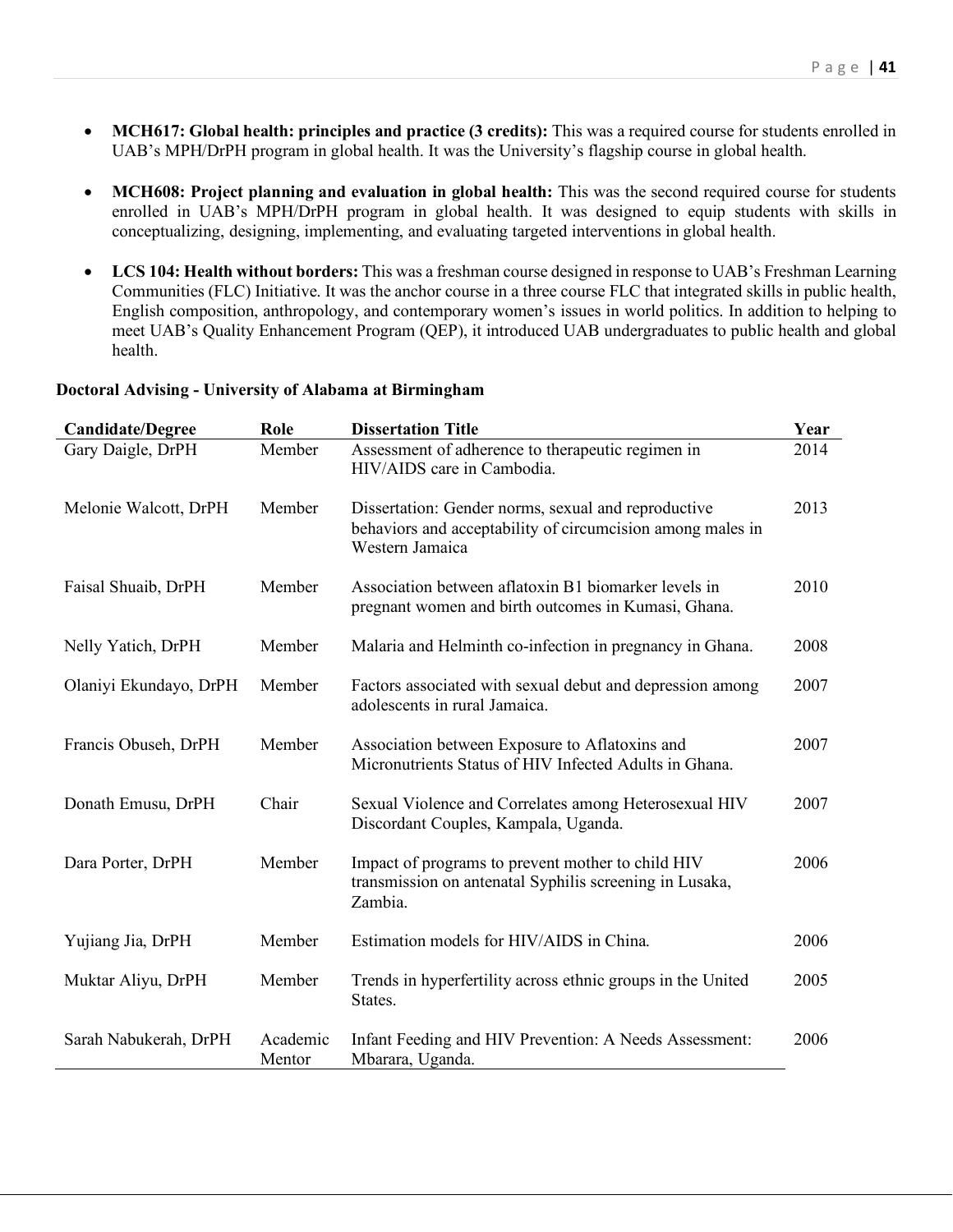# **Masters' level Advising - University of Alabama at Birmingham**

| <b>Student</b>            | <b>Year of Graduation</b> |
|---------------------------|---------------------------|
| <b>Nicole Giles</b>       | 2009                      |
| <b>Ernestine Clements</b> | 2009                      |
| Ogochukwu Agazie          | 2009                      |
| <b>Ashley Tarrant</b>     | 2009                      |
| Rachel McLain             | 2009                      |
| Kathryn Brigham           | 2009                      |
| Kimberly Miller           | 2009                      |
| Lori Herring              | 2008                      |
| Olivia Peeden             | 2008                      |
| Arora Nitin               | 2008                      |
| Shacara Johnson           | 2008                      |
| Kendra Piper              | 2008                      |
| Mercy Mwaria              | 2008                      |
| Christian Bullock         | 2007                      |
| Nelson Melissa            | 2007                      |
| Robert Kakaire            | 2006                      |
| Alyson Hazon              | 2006                      |
| Izza Afgan                | 2004                      |
| <b>Bikas Shama</b>        | 2003                      |
| Venkataraman Venkat       | 2003                      |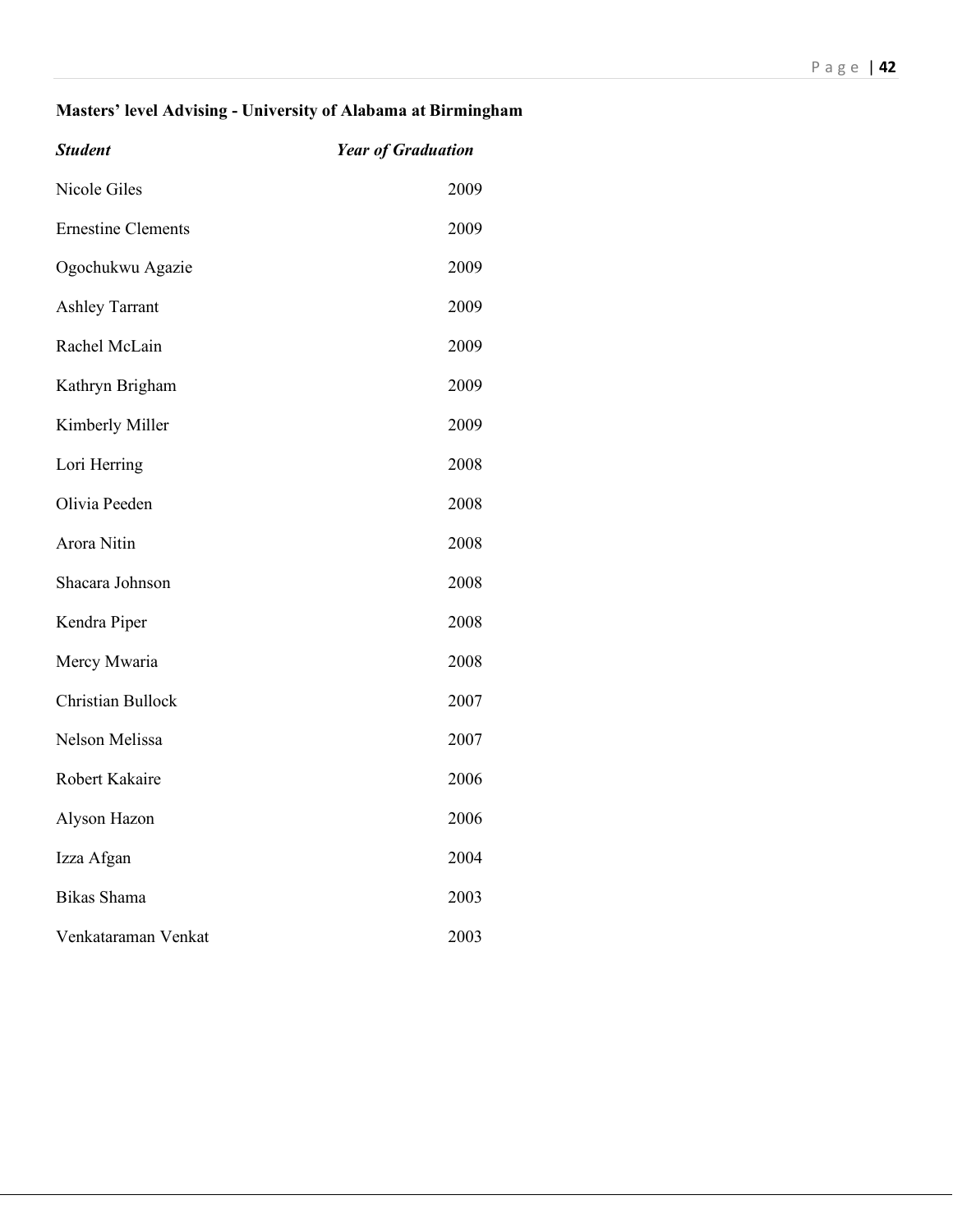## **Teaching: Liverpool School of Tropical Medicine**

### **Courses developed/taught**

#### **1999-2002**

- **TROP 701: Topics in international health**: This course was designed to equip Master of Community Health students with skills in exploring concepts and thematic issues in global health policy, research, and practice.
- **TROP 705: Study design:** This course enabled Master of Community Health students to develop skills in research methods and information analysis relevant to community health practice. It took participants through the process of developing proposals for the Masters' thesis project, field data collection, and thesis preparation.
- **TROP 708: Overseas research internship and thesis:** The thesis project, which was carried out overseas, was an original piece of work that was research-based and relevant to health policy and practice in a low-income country. The course provided opportunity for students to apply knowledge and skills in research methods learnt during the program. Participants spent eight weeks overseas, conducting field studies on behalf of clients (Ministries of Health, NGOs, and international health agencies, including the WHO, UNICEF, and other UN agencies).
- **TROP 715: Environmental hygiene in developing countries:** This course was designed to equip clinicians enrolled in the Diploma in Tropical Medicine & Hygiene (DTM&H) with knowledge and skills in analyzing sanitation-related health conditions, and strategies to promote environmental health for the protection of population health.

| Candidate             | Role   | <b>Thesis</b>                                                                                                                  | <b>Date</b> |
|-----------------------|--------|--------------------------------------------------------------------------------------------------------------------------------|-------------|
| Olivia Lomoro         | Chair  | Quality of postpartum care services in central Shanghai, China.                                                                | 1999        |
| Loan Liem             | Chair  | Impact of feedback mechanisms on district health management teams<br>in the Northern Province of South Africa.                 | 1999        |
| Annie Fjord           | Chair  | Migrants' access to, and use of, maternal and child health services in<br>Patan Town, Nepal.                                   | 2000        |
| Shuanghon Shen        | Chair  | Knowledge, attitudes, and practices relating to breastfeeding and<br>development of a child nutrition education in Nepal.      | 2000        |
| Mercy Gitonga         | Chair  | A study of population knowledge, attitudes, and practices relating to<br>condom use in Nicaragua.                              | 2001        |
| Ahmed Khan Zafar      | Chair  | Factors that influence use of antenatal care services in Kampung Trach<br>district, Cambodia.                                  | 2001        |
| Lieping Chen          | Member | MPhil Thesis: Impact of socio-economic reform on village health<br>worker program in rural China.                              | 2001        |
| Renske Wildeman       | Chair  | Evaluation of HIV post-test clubs (PTC) in Nairobi, Kenya.                                                                     | 2001        |
| Brandina Kambala      | Chair  | The role of youth groups in the fight against HIV/AIDS in Mount<br>Frere Health District, Eastern Cape Province, South Africa. | 2001        |
| <b>Bridgitt Meier</b> | Chair  | Sexual behavior and reproductive health needs of adolescents in the<br>Ho district, Volta region, Ghana.                       | 2001        |

### **Masters' Level Advising - Liverpool School of Tropical Medicine**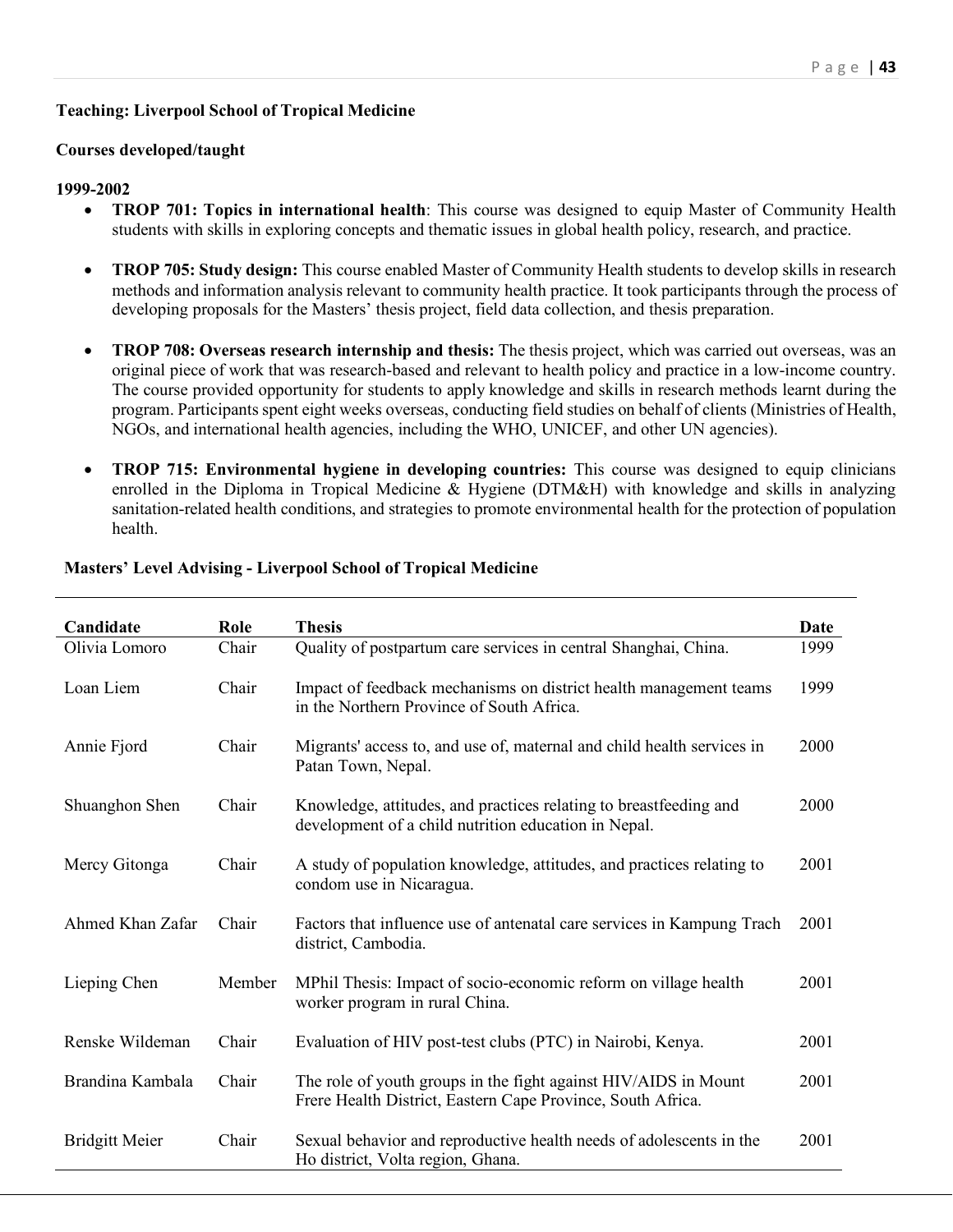### **Administration/Leadership Experience**

#### **University of Arizona**

#### **July - December 2014:** *Acting Associate Dean for Academic Affairs*

- Directed the MEZCOPH's educational program for six months, while Dr. Taren, Associate Dean for Academic Affairs was on sabbatical.
	- i. Supervised curriculum reviews and updates; facilitated faculty promotion and tenure reviews, and faculty development activities.
	- ii. Represented the college on university academic affairs functions.
	- iii. Played a leadership role in the development of MEZCOPH Online the new MPH program in three concentrations – health services administration, health promotion, and applied epidemiology.
		- a. Negotiated contract terms with the external vendor.
		- b. Secured University and College Education Committee approvals.
		- c. Chaired activities related to curriculum development/review, institutional readiness assessment, BrandDNA development, selection of section instructors, UA website linking strategy, admission and registration processes, course development strategy, development of marketing strategies, and program launch.

#### **July 2009-present:** Chair*, Department of Health Promotion Sciences*

- Provide oversight to the breadth of academic activities conducted in the Division.
	- i. Provide leadership in faculty development and resource allocation.
	- ii. Provide leadership to the College and University through participation on the Dean's Council, Executive Council and other academic committees.
	- iii. Mentor and support faculty members.
	- iv. Contribute to the maintenance of a well-established research program funded by federal and private funding sources.
	- v. Work with communities to develop and conduct research.
	- vi. Participate in curricular development for master's and doctoral degree programs.
	- vii. Participate in the instructional programs in the division.

#### **University of Alabama at Birmingham**

### *2005-2009: Chair, Executive Committee, UAB Framework Program for Global Health*

The UAB Framework for Global Health Program is a university-wide initiative that worked to advance involvement in global health research, education, and service by UAB faculty and students (graduate and undergraduate).

The Specific aims accomplished by the Framework program under my leadership included:

- Enhancement of the stream of UAB undergraduate and graduate students for Global Health study and research through multi- and inter-disciplinary courses, including
	- i. The creation of a new online graduate certificate program in global health.
	- ii. Six new global health courses (to address social, cultural, and environmental determinants for human health and access to care).
	- iii. Two new field-based courses.
	- iv. Several short-term exchanges/internships for UAB undergraduate and graduate students at foreign partner institutions around the world.
- Increased participation of faculty in pilot studies conducted at international sites, with special focus on multidisciplinary, collaborative research and mentoring of graduate students. The Framework program funded two projects at \$20,000 each for 3 years).
- Enhancement of administrative and information management services to support coordination of international research and training opportunities, including: